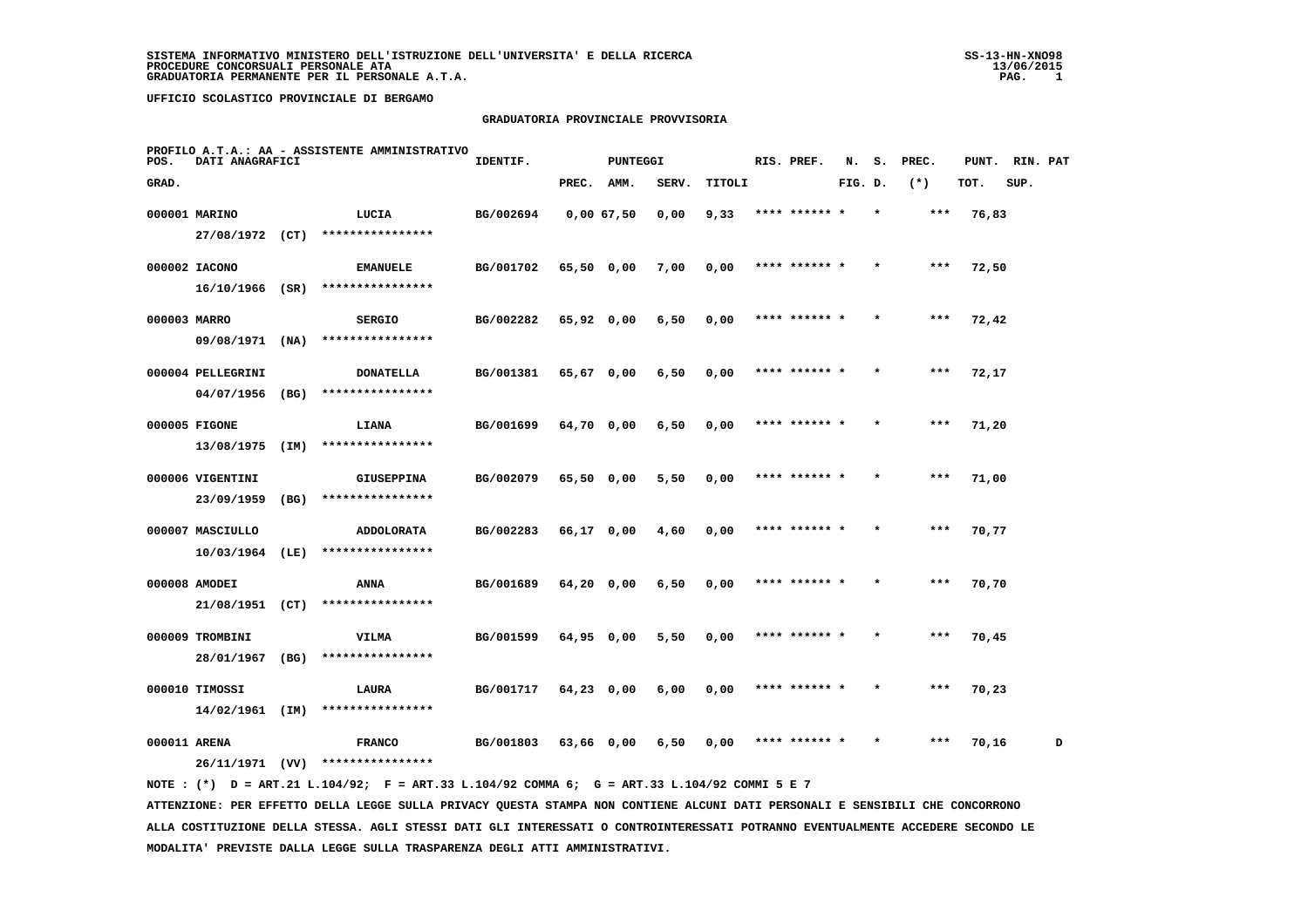### **GRADUATORIA PROVINCIALE PROVVISORIA**

| POS.         | DATI ANAGRAFICI                     |      | PROFILO A.T.A.: AA - ASSISTENTE AMMINISTRATIVO | IDENTIF.  |              | <b>PUNTEGGI</b> |       |        | RIS. PREF.    | N.      | s. | PREC. | PUNT. | RIN. PAT |  |
|--------------|-------------------------------------|------|------------------------------------------------|-----------|--------------|-----------------|-------|--------|---------------|---------|----|-------|-------|----------|--|
| GRAD.        |                                     |      |                                                |           | PREC.        | AMM.            | SERV. | TITOLI |               | FIG. D. |    | $(*)$ | TOT.  | SUP.     |  |
| 000012 LOSA  |                                     |      | <b>MARIANGELA</b>                              | BG/002031 | 65,55 0,00   |                 | 4,60  | 0,00   | **** ****** * |         |    | $***$ | 70,15 |          |  |
|              | 04/08/1966 (BG)                     |      | ****************                               |           |              |                 |       |        |               |         |    |       |       |          |  |
| 000013 TELI  | 18/09/1960 (BG)                     |      | LEONILDE<br>****************                   | BG/002691 |              | 0,0061,80       | 0,00  | 8,00   | **** ****** * |         |    | ***   | 69,80 |          |  |
|              | 000014 MIDIRI                       |      | <b>CARMEN</b>                                  | BG/002368 | 63,07 0,00   |                 | 6,50  | 0,00   | **** ****** * |         |    | $***$ | 69,57 |          |  |
|              | 29/08/1977                          | (ME) | ****************                               |           |              |                 |       |        |               |         |    |       |       |          |  |
|              | 000015 PRIVITERA                    |      | ADELE                                          | BG/002066 | $63,03$ 0,00 |                 | 6,50  | 0,00   | **** ****** * |         |    | ***   | 69,53 |          |  |
|              | 30/12/1966                          | (CT) | ****************                               |           |              |                 |       |        |               |         |    |       |       |          |  |
|              | 000016 MONTENEGRO<br>18/11/1973     | (MT) | LUCIANA<br>****************                    | BG/001707 | 63,57 0,00   |                 | 5,50  | 0,00   | **** ****** * |         |    | $***$ | 69,07 |          |  |
| 000017 SASSO |                                     |      | <b>SERENELLA</b>                               | BG/002690 |              | 0,0061,85       | 0,00  | 7,00   | **** ****** * |         |    | $***$ | 68,85 |          |  |
|              | $02/05/1955$ (BG)                   |      | ****************                               |           |              |                 |       |        |               |         |    |       |       |          |  |
|              | 000018 PIROZZI<br>$12/04/1969$ (NA) |      | ALIGHIERO<br>****************                  | BG/001830 | 62,93 0,00   |                 | 5,50  | 0,00   | **** ****** * |         |    | $***$ | 68,43 |          |  |
| 000019 NOVI  |                                     |      |                                                | BG/002024 |              |                 | 5,50  |        | **** ******   |         |    | ***   |       |          |  |
|              | $10/09/1975$ (SA)                   |      | <b>FABIO</b><br>****************               |           | 62,60 0,00   |                 |       | 0,00   |               |         |    |       | 68,10 |          |  |
|              | 000020 COLLEONI                     |      | LUCIA                                          | BG/000237 | $62,51$ 0,00 |                 | 5,50  | 0,00   | **** ****** * |         |    | ***   | 68,01 |          |  |
|              | 03/06/1972 (BG)                     |      | ****************                               |           |              |                 |       |        |               |         |    |       |       |          |  |
|              | 000021 FERRARI<br>07/12/1967        | (BG) | MONICA<br>****************                     | BG/002088 | $60,47$ 0,00 |                 | 7,20  | 0,00   | **** ****** * |         |    | $***$ | 67,67 |          |  |
|              | 000022 MISTONE                      |      | <b>SILVIA</b>                                  | BG/002027 |              |                 | 6,50  | 0,00   | **** ****** * |         |    | ***   | 67,60 |          |  |
|              | 05/12/1963                          | (EE) | ****************                               |           | 61,10 0,00   |                 |       |        |               |         |    |       |       |          |  |
|              |                                     |      |                                                |           |              |                 |       |        |               |         |    |       |       |          |  |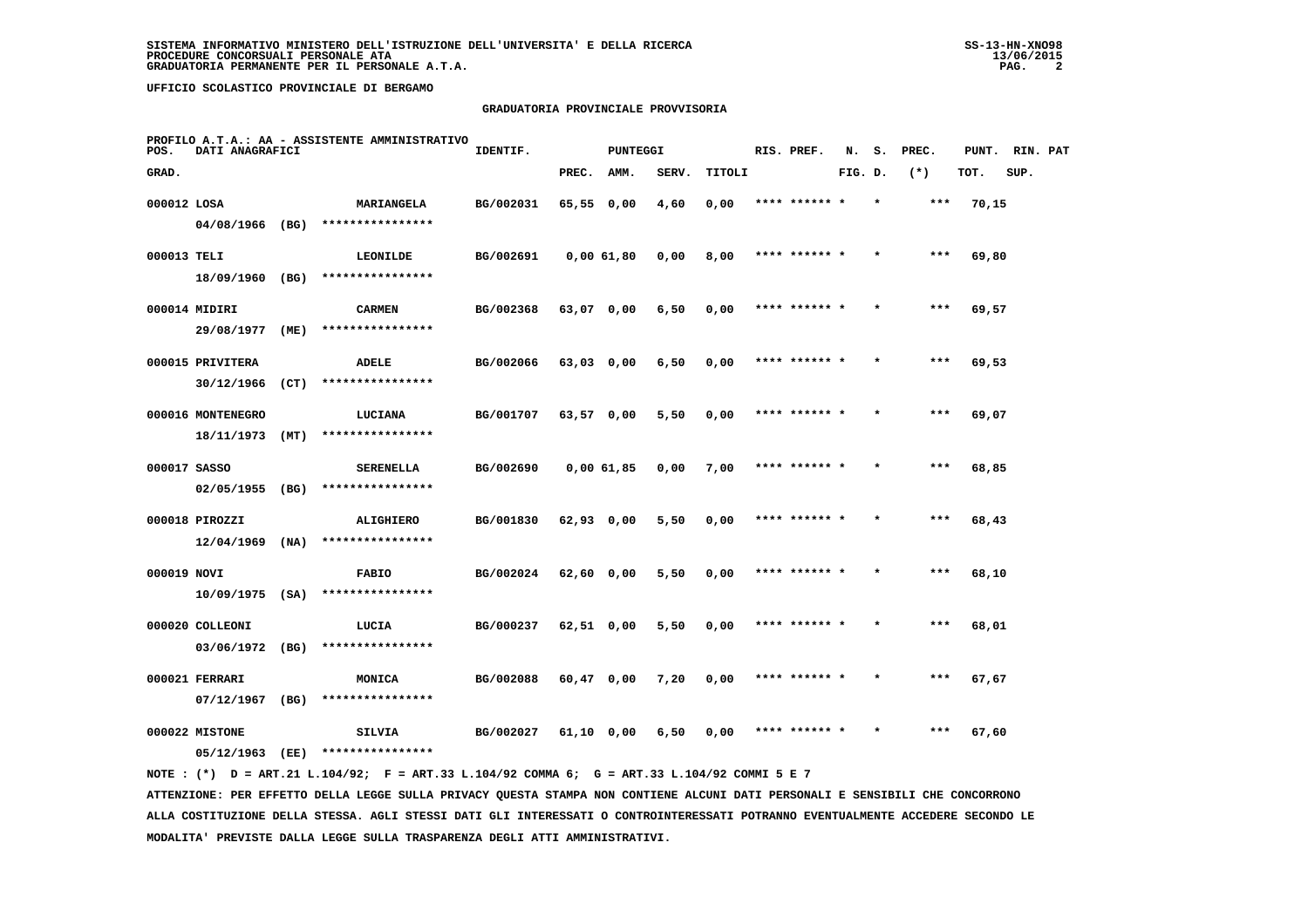### **GRADUATORIA PROVINCIALE PROVVISORIA**

| POS.        | DATI ANAGRAFICI   |      | PROFILO A.T.A.: AA - ASSISTENTE AMMINISTRATIVO | IDENTIF.  |              | <b>PUNTEGGI</b> |       |        | RIS. PREF.    | N.      | s.      | PREC.  | PUNT. | RIN. PAT |  |
|-------------|-------------------|------|------------------------------------------------|-----------|--------------|-----------------|-------|--------|---------------|---------|---------|--------|-------|----------|--|
| GRAD.       |                   |      |                                                |           | PREC.        | AMM.            | SERV. | TITOLI |               | FIG. D. |         | $(* )$ | TOT.  | SUP.     |  |
|             | 000023 SAVIANO    |      | <b>FRANCESCO</b>                               | BG/002082 | 61,02 0,00   |                 | 6,50  | 0,00   |               |         |         |        | 67,52 |          |  |
|             | 25/05/1974 (NA)   |      | ****************                               |           |              |                 |       |        |               |         |         |        |       |          |  |
|             | 000024 CASSESE    |      | <b>ALFONSO</b>                                 | BG/002073 | 61,00 0,00   |                 | 6,50  | 0,00   | **** ****** * |         |         | $***$  | 67,50 |          |  |
|             | 18/09/1978        | (SA) | ****************                               |           |              |                 |       |        |               |         |         |        |       |          |  |
|             | 000025 MAZZOLENI  |      | MARIA CRISTINA                                 | BG/001819 | 60,80 0,00   |                 | 6,50  | 0,00   | **** ****** * |         | $\star$ | ***    | 67,30 |          |  |
|             | 26/05/1978        | (BG) | ****************                               |           |              |                 |       |        |               |         |         |        |       |          |  |
| 000026 SANA |                   |      | <b>VALERIA</b>                                 | BG/001715 | $60,83$ 0,00 |                 | 5,50  | 0,00   | **** ****** * |         |         | $***$  | 66,33 |          |  |
|             | 27/04/1962 (BG)   |      | ****************                               |           |              |                 |       |        |               |         |         |        |       |          |  |
|             | 000027 APRILE     |      | <b>ANNUNZIATA</b>                              | BG/002038 | $60,40$ 0,00 |                 | 5,90  | 0,00   | **** ****** * |         |         | $***$  | 66,30 |          |  |
|             | 28/10/1959        | (NA) | ****************                               |           |              |                 |       |        |               |         |         |        |       |          |  |
|             | 000028 CORTINOVIS |      | SILVIA ANNA                                    | BG/002076 | 59,15 0,00   |                 | 6,70  | 0,00   | **** ******   |         |         | $***$  | 65,85 |          |  |
|             | 02/01/1964        | (BG) | ****************                               |           |              |                 |       |        |               |         |         |        |       |          |  |
|             | 000029 ESPOSITO   |      | <b>CESARE</b>                                  | BG/002051 | 60,05 0,00   |                 | 5,50  | 0,00   | **** ****** * |         |         | ***    | 65,55 |          |  |
|             | 14/12/1969        | (NA) | ****************                               |           |              |                 |       |        |               |         |         |        |       |          |  |
|             | 000030 PREVITALI  |      | <b>SARA</b>                                    | BG/001827 | 59,00 0,00   |                 | 6,50  | 0,00   | **** ****** * |         |         | ***    | 65,50 |          |  |
|             | 20/11/1976        | (BG) | ****************                               |           |              |                 |       |        |               |         |         |        |       |          |  |
|             | 000031 POLITANO   |      | MARIA LUISA                                    | BG/002069 | 59,35 0,00   |                 | 6,10  | 0,00   | **** ****** * |         |         | $***$  | 65,45 |          |  |
|             | 28/08/1960        | (AV) | ****************                               |           |              |                 |       |        |               |         |         |        |       |          |  |
|             | 000032 CRUCIATA   |      | <b>VALENTINA</b>                               | BG/001813 | 58,70 0,00   |                 | 5,50  | 0,00   | **** ****** * |         |         | $***$  | 64,20 |          |  |
|             | 19/07/1973        | (TP) | ****************                               |           |              |                 |       |        |               |         |         |        |       |          |  |
|             | 000033 D'AURIA    |      | <b>ENRICO</b>                                  | BG/002050 | 58,80 0,00   |                 | 4,50  | 0,00   | **** ****** * |         |         | ***    | 63,30 |          |  |
|             | 13/02/1965        | (NA) | ****************                               |           |              |                 |       |        |               |         |         |        |       |          |  |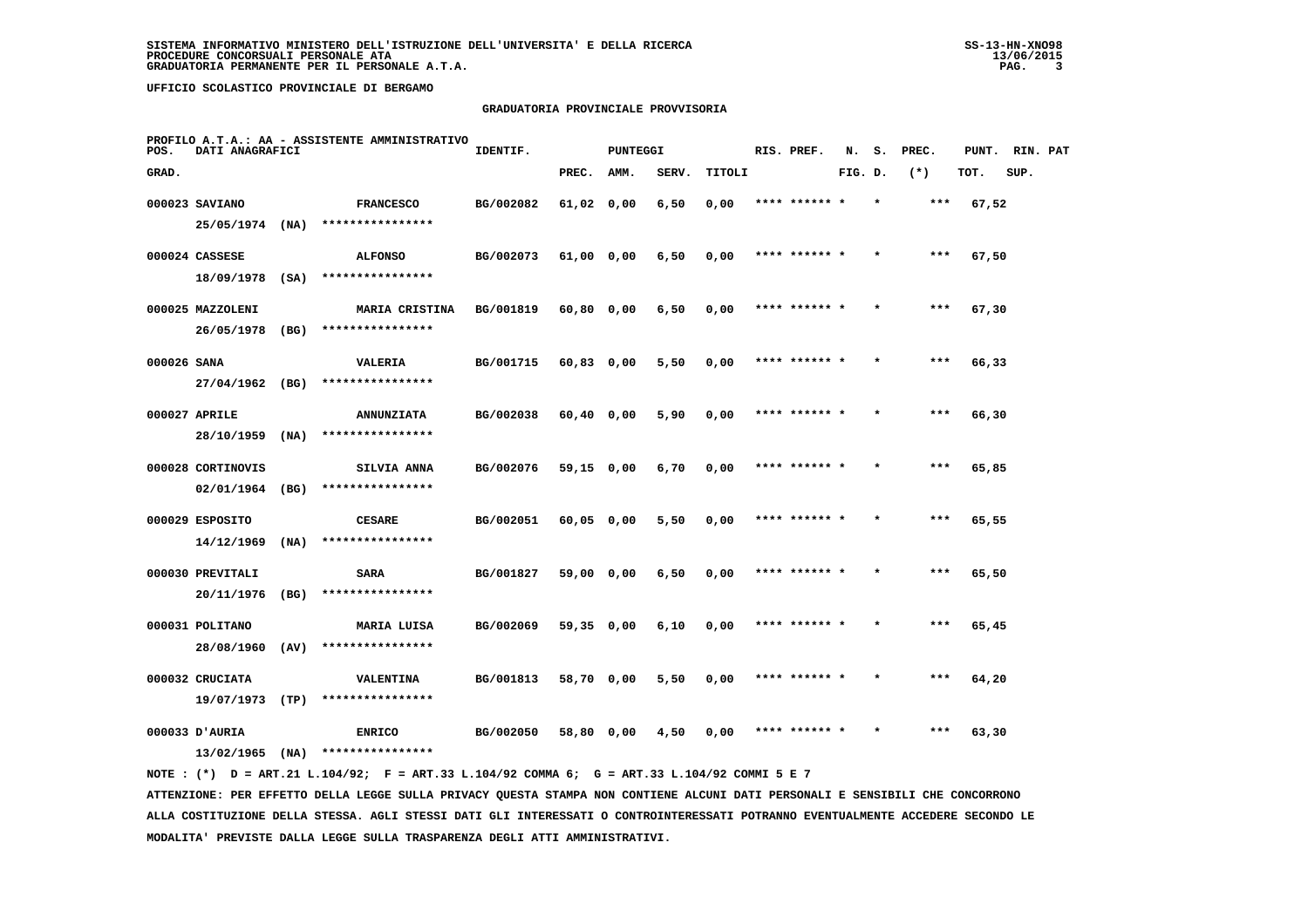### **GRADUATORIA PROVINCIALE PROVVISORIA**

| POS.         | DATI ANAGRAFICI         |      | PROFILO A.T.A.: AA - ASSISTENTE AMMINISTRATIVO | IDENTIF.  |              | <b>PUNTEGGI</b> |       |        | RIS. PREF.    | N.      | s.      | PREC. | PUNT. | RIN. PAT |  |
|--------------|-------------------------|------|------------------------------------------------|-----------|--------------|-----------------|-------|--------|---------------|---------|---------|-------|-------|----------|--|
| GRAD.        |                         |      |                                                |           | PREC.        | AMM.            | SERV. | TITOLI |               | FIG. D. |         | $(*)$ | TOT.  | SUP.     |  |
| 000034 GRACI |                         |      | <b>BEATRICE</b>                                | BG/001611 | 61,28 0,00   |                 | 2,00  | 0,00   | **** ****** * |         |         | ***   | 63,28 |          |  |
|              | 04/10/1975 (AG)         |      | ****************                               |           |              |                 |       |        |               |         |         |       |       |          |  |
|              | 000035 MIGLIORATI       |      | <b>CRISTINA</b>                                | BG/002375 | 56,55 0,00   |                 | 6,50  | 0,00   | **** ****** * |         |         | ***   | 63,05 |          |  |
|              | 10/01/1980 (BG)         |      | ****************                               |           |              |                 |       |        |               |         |         |       |       |          |  |
|              | 000036 PELLEGRINI       |      | <b>KATIA</b>                                   | BG/002296 | 55,55 0,00   |                 | 6,50  | 1,00   | **** ****** * |         |         | $***$ | 63,05 |          |  |
|              | $30/05/1969$ (BG)       |      | ****************                               |           |              |                 |       |        |               |         |         |       |       |          |  |
|              | 000037 VALORI           |      | <b>ADRIANA</b>                                 | BG/002058 | 56,50 0,00   |                 | 6,50  | 0,00   | **** ****** * |         |         | ***   | 63,00 |          |  |
|              | 19/02/1963              | (BG) | ****************                               |           |              |                 |       |        |               |         |         |       |       |          |  |
| 000038 FIORE |                         |      | LUCIA                                          | BG/002053 | 58,17 0,00   |                 | 4,50  | 0,00   | **** ****** * |         |         | $***$ | 62,67 |          |  |
|              | 09/06/1970              | (NA) | ****************                               |           |              |                 |       |        |               |         |         |       |       |          |  |
|              | 000039 BIONDI           |      | <b>CATERINA</b>                                | BG/001589 | 61,30 0,00   |                 | 1,30  | 0,00   | **** ****** * |         |         | $***$ | 62,60 |          |  |
|              | $31/08/1962$ (BG)       |      | ****************                               |           |              |                 |       |        |               |         |         |       |       |          |  |
| 000040 RAO   |                         |      | LUCIA                                          | BG/001594 | 62,32 0,00   |                 | 0,00  | 0,00   | **** ****** * |         |         | ***   | 62,32 |          |  |
|              | 19/10/1960 (LE)         |      | ****************                               |           |              |                 |       |        |               |         |         |       |       |          |  |
|              | 000041 SCALONE          |      | MARIAGRAZIA                                    | BG/002063 | 56,38 0,00   |                 | 5,50  | 0,00   |               |         |         | ***   | 61,88 |          |  |
|              | $12/04/1977$ (CT)       |      | ****************                               |           |              |                 |       |        |               |         |         |       |       |          |  |
|              | 000042 BONETTI          |      | <b>GRETA</b>                                   | BG/001808 | 56,33 0,00   |                 | 5,50  | 0,00   | **** ****** * |         |         | $***$ | 61,83 |          |  |
|              | 29/08/1975 (BG)         |      | ****************                               |           |              |                 |       |        |               |         |         |       |       |          |  |
|              | 000043 ARRIGONI MAROCCO |      | <b>FLAVIA</b>                                  | BG/000210 | 61,72 0,00   |                 | 0,00  | 0,00   | **** ****** * |         | $\star$ | ***   | 61,72 |          |  |
|              | 08/10/1951 (BG)         |      | ****************                               |           |              |                 |       |        |               |         |         |       |       |          |  |
|              | 000044 SCOGNAMIGLIO     |      | <b>CHIARASTELLA</b>                            | BG/002061 | $55,13$ 0,00 |                 | 6,50  | 0,00   | **** ****** * |         |         | ***   | 61,63 |          |  |
|              | 29/03/1970 (NA)         |      | ****************                               |           |              |                 |       |        |               |         |         |       |       |          |  |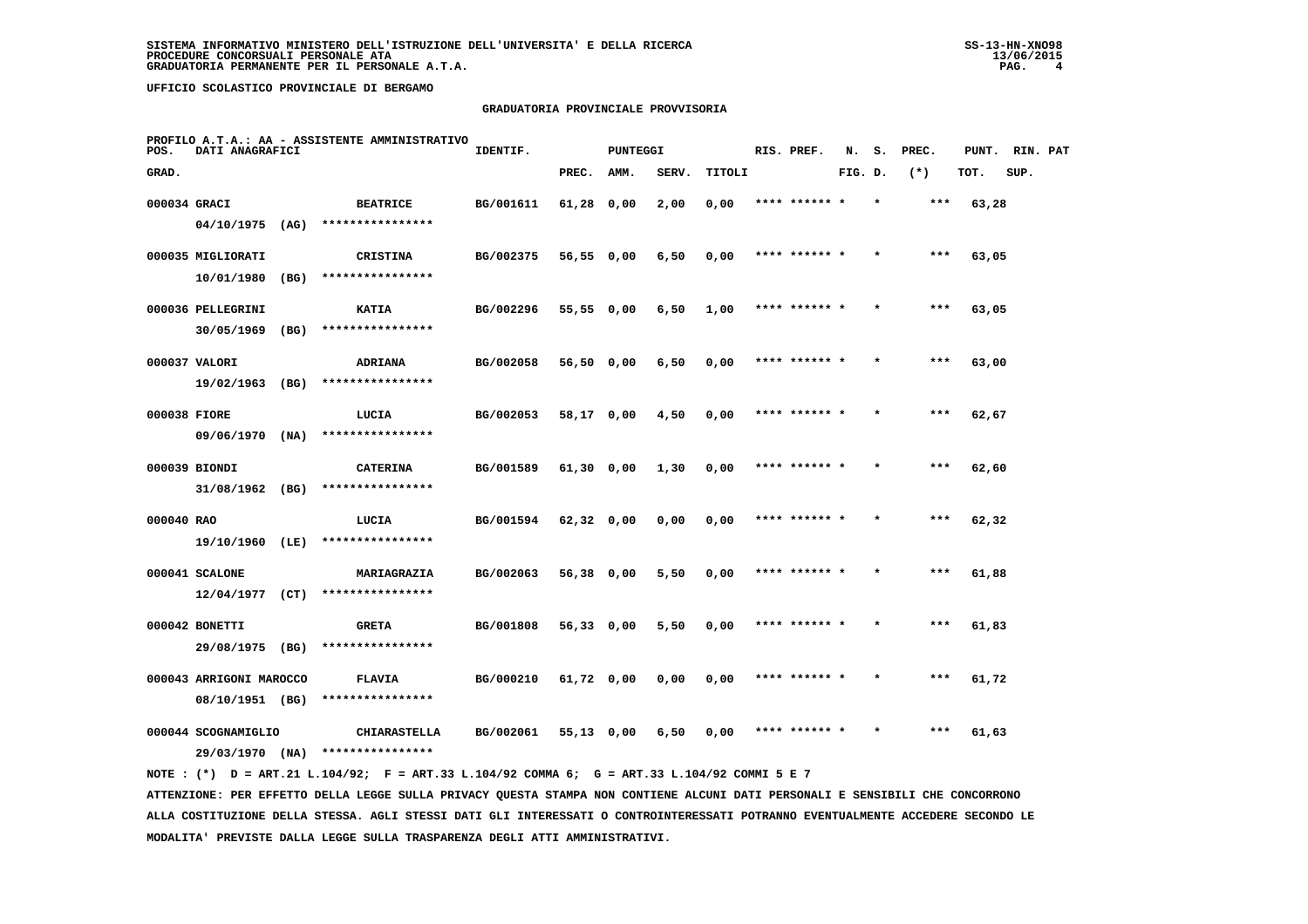# **GRADUATORIA PROVINCIALE PROVVISORIA**

| POS.         | DATI ANAGRAFICI         | PROFILO A.T.A.: AA - ASSISTENTE AMMINISTRATIVO                                              | IDENTIF.  |              | <b>PUNTEGGI</b> |       |        | RIS. PREF.    | N.      | s.      | PREC. | PUNT. | RIN. PAT |  |
|--------------|-------------------------|---------------------------------------------------------------------------------------------|-----------|--------------|-----------------|-------|--------|---------------|---------|---------|-------|-------|----------|--|
| GRAD.        |                         |                                                                                             |           | PREC.        | AMM.            | SERV. | TITOLI |               | FIG. D. |         | $(*)$ | TOT.  | SUP.     |  |
|              | 000045 SPREAFICO        | <b>OMBRETTA</b>                                                                             | BG/002059 | $60,45$ 0,00 |                 | 1,10  | 0,00   | **** ****** * |         | $\star$ | $***$ | 61,55 |          |  |
|              | 18/01/1962 (BG)         | ****************                                                                            |           |              |                 |       |        |               |         |         |       |       |          |  |
|              | 000046 MELILLO FRANZESE | <b>GERARDINA</b>                                                                            | BG/002294 | 54,77 0,00   |                 | 5,70  | 1,00   | **** ****** * |         |         | ***   | 61,47 |          |  |
|              | 27/03/1961 (AV)         | ****************                                                                            |           |              |                 |       |        |               |         |         |       |       |          |  |
|              | 000047 SESTITO          | <b>SALVATORE</b>                                                                            | BG/002060 | $61,35$ 0,00 |                 | 0,00  | 0,00   | **** ****** * |         |         | $***$ | 61,35 |          |  |
|              | 13/05/1972 (KR)         | ****************                                                                            |           |              |                 |       |        |               |         |         |       |       |          |  |
|              | 000048 BIONDI           | CINZIA                                                                                      | BG/001590 | 59,40 0,00   |                 | 1,30  | 0,00   | **** ******   |         |         | ***   | 60,70 |          |  |
|              | 30/07/1964 (BG)         | ****************                                                                            |           |              |                 |       |        |               |         |         |       |       |          |  |
|              | 000049 LA CROCE         | <b>ROBERTO</b>                                                                              | BG/002305 | 53,43 0,00   |                 | 6,50  | 0,00   | **** ****** * |         |         | ***   | 59,93 |          |  |
|              | $08/04/1970$ (CZ)       | ****************                                                                            |           |              |                 |       |        |               |         |         |       |       |          |  |
|              | 000050 SCIARRA          | <b>MARIA STEFANIA</b>                                                                       | BG/002062 | 52,23 0,00   |                 | 6,50  | 0,00   | **** ****** * |         |         | ***   | 58,73 |          |  |
|              | $16/06/1971$ (BA)       | ****************                                                                            |           |              |                 |       |        |               |         |         |       |       |          |  |
| 000051 ZANNI |                         | <b>IRENE</b>                                                                                | BG/002300 | $52,45$ 0,00 |                 | 6,10  | 0,00   | **** ****** * |         |         | $***$ | 58,55 |          |  |
|              | $12/09/1962$ (BG)       | ****************                                                                            |           |              |                 |       |        |               |         |         |       |       |          |  |
|              | 000052 CALIGIURI        | <b>LEONARDO</b>                                                                             | BG/002233 | 51,83 0,00   |                 | 6,50  | 0,00   | **** ****** * |         |         | ***   | 58,33 |          |  |
|              | 10/05/1977 (CS)         | ****************                                                                            |           |              |                 |       |        |               |         |         |       |       |          |  |
|              | 000053 SCOTTI           | <b>FEDERICO</b>                                                                             | BG/001823 | 58,05 0,00   |                 | 0,00  | 0,00   | **** ****** * |         |         | ***   | 58,05 |          |  |
|              | $12/11/1974$ (BG)       | ****************                                                                            |           |              |                 |       |        |               |         |         |       |       |          |  |
| 000054 RASO  |                         | <b>SABRINA</b>                                                                              | BG/002399 | 51,00 0,00   |                 | 5,50  | 1,00   | **** ****** * |         |         | ***   | 57,50 |          |  |
|              | 16/05/1971 (RC)         | ****************                                                                            |           |              |                 |       |        |               |         |         |       |       |          |  |
|              | 000055 BARBUTO          | FERRUCCIO ALESSA BG/002039                                                                  |           | 51,60 0,00   |                 | 5,50  | 0,00   | **** ****** * |         |         | ***   | 57,10 |          |  |
|              |                         | 23/12/1968 (CT) ****************                                                            |           |              |                 |       |        |               |         |         |       |       |          |  |
|              |                         | NOTE: (*) D = ART.21 L.104/92; F = ART.33 L.104/92 COMMA 6; G = ART.33 L.104/92 COMMI 5 E 7 |           |              |                 |       |        |               |         |         |       |       |          |  |

 **ATTENZIONE: PER EFFETTO DELLA LEGGE SULLA PRIVACY QUESTA STAMPA NON CONTIENE ALCUNI DATI PERSONALI E SENSIBILI CHE CONCORRONO ALLA COSTITUZIONE DELLA STESSA. AGLI STESSI DATI GLI INTERESSATI O CONTROINTERESSATI POTRANNO EVENTUALMENTE ACCEDERE SECONDO LE MODALITA' PREVISTE DALLA LEGGE SULLA TRASPARENZA DEGLI ATTI AMMINISTRATIVI.**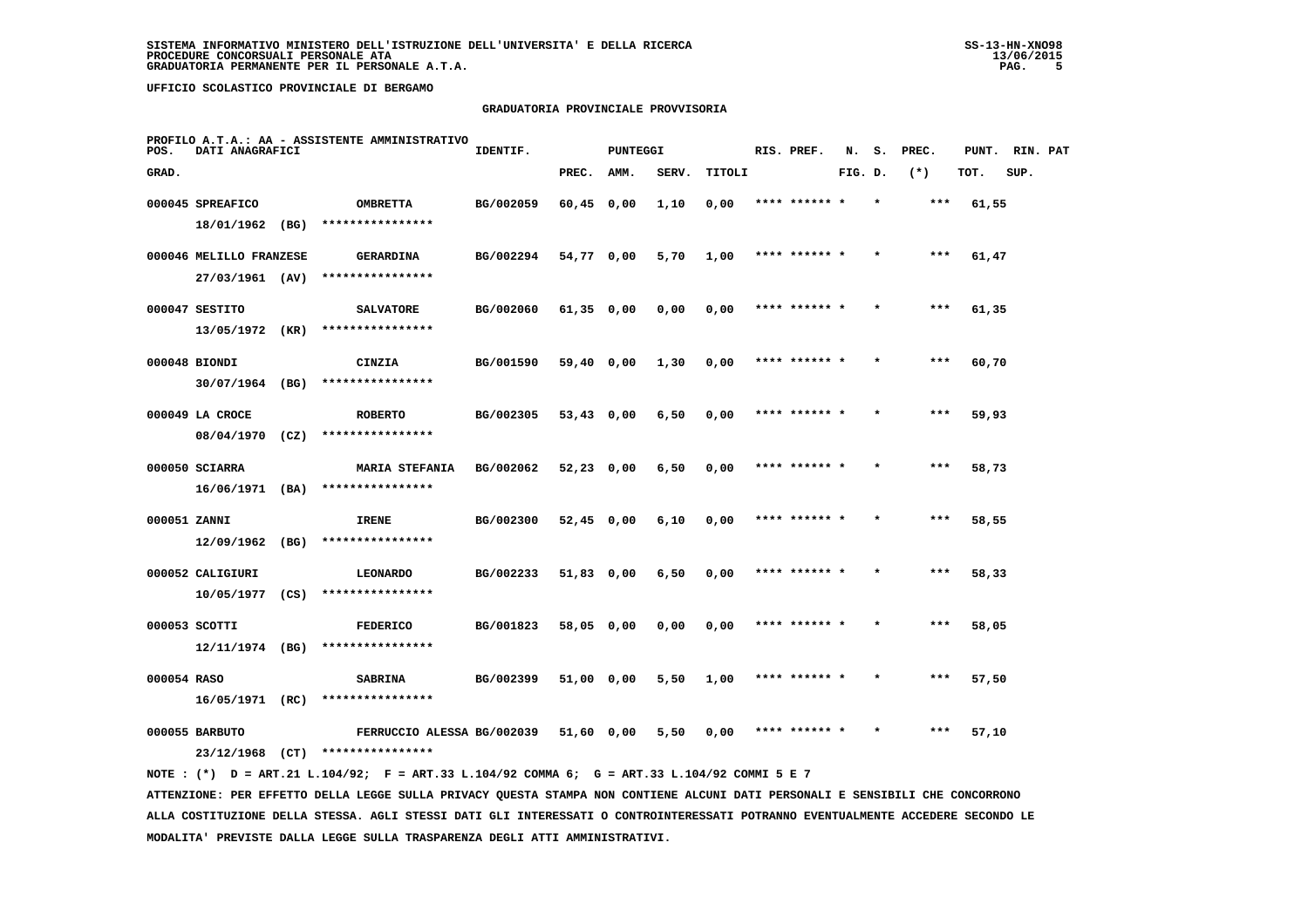### **GRADUATORIA PROVINCIALE PROVVISORIA**

| POS.         | DATI ANAGRAFICI                      |      | PROFILO A.T.A.: AA - ASSISTENTE AMMINISTRATIVO | IDENTIF.  |              | PUNTEGGI |       |        | RIS. PREF.    | N.      | s.      | PREC. | PUNT. RIN. PAT |      |  |
|--------------|--------------------------------------|------|------------------------------------------------|-----------|--------------|----------|-------|--------|---------------|---------|---------|-------|----------------|------|--|
| GRAD.        |                                      |      |                                                |           | PREC.        | AMM.     | SERV. | TITOLI |               | FIG. D. |         | $(*)$ | TOT.           | SUP. |  |
|              | 000056 BIAMONTE<br>$14/02/1956$ (CT) |      | <b>ANTONIA</b><br>****************             | BG/002177 | 50,50 0,00   |          | 6,50  | 0,00   | **** ******   |         |         | ***   | 57,00          |      |  |
|              | 000057 GIORDANO<br>10/09/1973        | (SR) | <b>FRANCESCA</b><br>****************           | BG/002409 | $50,91$ 0,00 |          | 6,00  | 0,00   | **** ****** * |         |         | $***$ | 56,91          |      |  |
|              | 000058 COLOMBO<br>02/02/1959         | (MI) | <b>MARIA ROSA</b><br>****************          | BG/002043 | 50,09 0,00   |          | 6,50  | 0,00   | **** ****** * |         | $\star$ | $***$ | 56,59          |      |  |
|              | 000059 GAMBARDELLA                   |      | <b>VINCENZO</b><br>****************            | BG/002413 | 51,00 0,00   |          | 5,25  | 0,00   | **** ****** * |         |         | ***   | 56,25          |      |  |
|              | 27/07/1982 (SA)<br>000060 REGALZI    |      | <b>FRANCESCA</b><br>****************           | BG/002087 | 50,70 0,00   |          | 5,50  | 0,00   | **** ****** * |         |         | $***$ | 56,20          |      |  |
|              | 20/05/1961 (EE)<br>000061 GRASSI     |      | <b>CATERINA</b><br>****************            | BG/002383 | 51,60 0,00   |          | 4,50  | 0,00   | **** ****** * |         | $\star$ | ***   | 56,10          |      |  |
|              | 29/05/1964 (BS)<br>000062 GIORGINO   |      | <b>ORIANA</b>                                  | BG/002292 | 49,50 0,00   |          | 6,50  | 0,00   |               |         |         | ***   | 56,00          |      |  |
|              | 19/10/1977<br>000063 IANNELLI        | (BR) | ****************<br>MARINA                     | BG/002279 | 49,70 0,00   |          | 6,10  | 0,00   | **** ****** * |         |         | $***$ | 55,80          |      |  |
|              | 10/02/1961<br>000064 CARLOMAGNO      | (BN) | ****************<br><b>ROSETTA</b>             | BG/002041 | $53,21$ 0,00 |          | 2,00  | 0,00   | **** ****** * |         | $\star$ | $***$ | 55,21          |      |  |
| 000065 GUIDO | 25/11/1960                           | (FE) | ****************<br>MARIA LUCE                 | BG/002034 | 48,83 0,00   |          | 6,00  | 0,00   | **** ****** * |         |         | $***$ | 54,83          |      |  |
|              | $07/11/1975$ (BA)<br>000066 MONTALTO |      | ****************<br><b>SANTO</b>               | BG/002025 | 48,30 0,00   |          | 6,00  | 0,00   | **** ****** * |         |         | ***   | 54,30          |      |  |
|              | 08/03/1964                           | (CT) | ****************                               |           |              |          |       |        |               |         |         |       |                |      |  |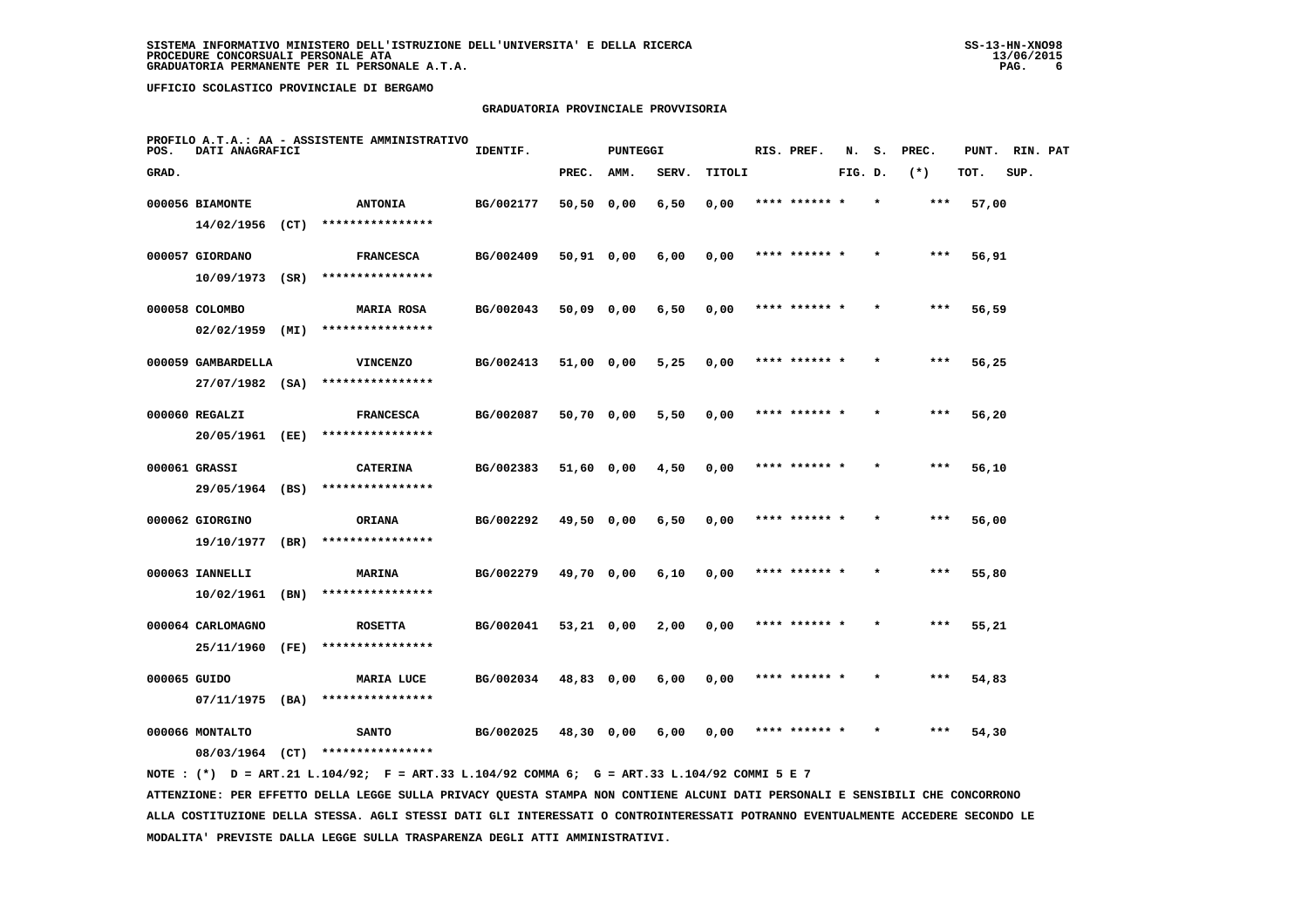### **GRADUATORIA PROVINCIALE PROVVISORIA**

| POS.  | DATI ANAGRAFICI   |      | PROFILO A.T.A.: AA - ASSISTENTE AMMINISTRATIVO | IDENTIF.  |              | <b>PUNTEGGI</b> |       |        | RIS. PREF.    | N.      | s.      | PREC. | PUNT. | RIN. PAT |  |
|-------|-------------------|------|------------------------------------------------|-----------|--------------|-----------------|-------|--------|---------------|---------|---------|-------|-------|----------|--|
| GRAD. |                   |      |                                                |           | PREC.        | AMM.            | SERV. | TITOLI |               | FIG. D. |         | $(*)$ | TOT.  | SUP.     |  |
|       | 000067 PREVITALI  |      | <b>GLENDA</b>                                  | BG/002295 | 48,42 0,00   |                 | 5,50  | 0,00   | **** ****** * |         | $\star$ | ***   | 53,92 |          |  |
|       | 29/05/1976        | (BG) | ****************                               |           |              |                 |       |        |               |         |         |       |       |          |  |
|       | 000068 CRESPI     |      | <b>ANGELA</b>                                  | BG/001588 | 53,78 0,00   |                 | 0,00  | 0,00   | **** ****** * |         |         | ***   | 53,78 |          |  |
|       | 08/10/1950 (BG)   |      | ****************                               |           |              |                 |       |        |               |         |         |       |       |          |  |
|       | 000069 RAINERI    |      | ALDA                                           | BG/002065 | $50,24$ 0,00 |                 | 3,50  | 0,00   | **** ****** * |         |         | $***$ | 53,74 |          |  |
|       | 03/06/1961 (CO)   |      | ****************                               |           |              |                 |       |        |               |         |         |       |       |          |  |
|       | 000070 VISCARDI   |      | <b>SILVANA</b>                                 | BG/002306 | 48,11 0,00   |                 | 5,50  | 0,00   | **** ****** * |         |         | ***   | 53,61 |          |  |
|       | 20/12/1959        | (BG) | ****************                               |           |              |                 |       |        |               |         |         |       |       |          |  |
|       | 000071 CASSOTTI   |      | <b>NADIA</b>                                   | BG/002373 | 48,00 0,00   |                 | 5,50  | 0,00   | **** ****** * |         |         | $***$ | 53,50 |          |  |
|       | 01/07/1967        | (BG) | ****************                               |           |              |                 |       |        |               |         |         |       |       |          |  |
|       | 000072 CASSESE    |      | <b>CIRO</b>                                    | BG/002363 | 47,10 0,00   |                 | 6,00  | 0,00   | **** ****** * |         |         | ***   | 53,10 |          |  |
|       | 23/03/1971 (NA)   |      | ****************                               |           |              |                 |       |        |               |         |         |       |       |          |  |
|       | 000073 D'ANGELO   |      | <b>MARIA ROSARIA</b>                           | BG/002301 | 47,00 0,00   |                 | 5,50  | 0,00   | **** ****** * |         |         | $***$ | 52,50 |          |  |
|       | 15/10/1968        | (FR) | ****************                               |           |              |                 |       |        |               |         |         |       |       |          |  |
|       | 000074 MIRANDA    |      | <b>PASQUALE</b>                                | BG/002403 | 45,75 0,00   |                 | 6,50  | 0,00   |               |         |         | ***   | 52,25 |          |  |
|       | $09/04/1982$ (NA) |      | ****************                               |           |              |                 |       |        |               |         |         |       |       |          |  |
|       | 000075 PACILIO    |      | LUIGI                                          | BG/001710 | 52,10 0,00   |                 | 0,00  | 0,00   | **** ****** * |         |         | $***$ | 52,10 |          |  |
|       | 19/02/1952 (PZ)   |      | ****************                               |           |              |                 |       |        |               |         |         |       |       |          |  |
|       | 000076 GESSAGA    |      | ELENA MARIA                                    | BG/002077 | 48,40 0,00   |                 | 3,50  | 0,00   | **** ****** * |         | $\star$ | ***   | 51,90 |          |  |
|       | 06/12/1975        | (MI) | ****************                               |           |              |                 |       |        |               |         |         |       |       |          |  |
|       | 000077 DE LUCIA   |      | <b>SALVATORE</b>                               | BG/002048 | 46,20 0,00   |                 | 5,50  | 0,00   | **** ****** * |         |         | ***   | 51,70 |          |  |
|       | 02/09/1982        | (NA) | ****************                               |           |              |                 |       |        |               |         |         |       |       |          |  |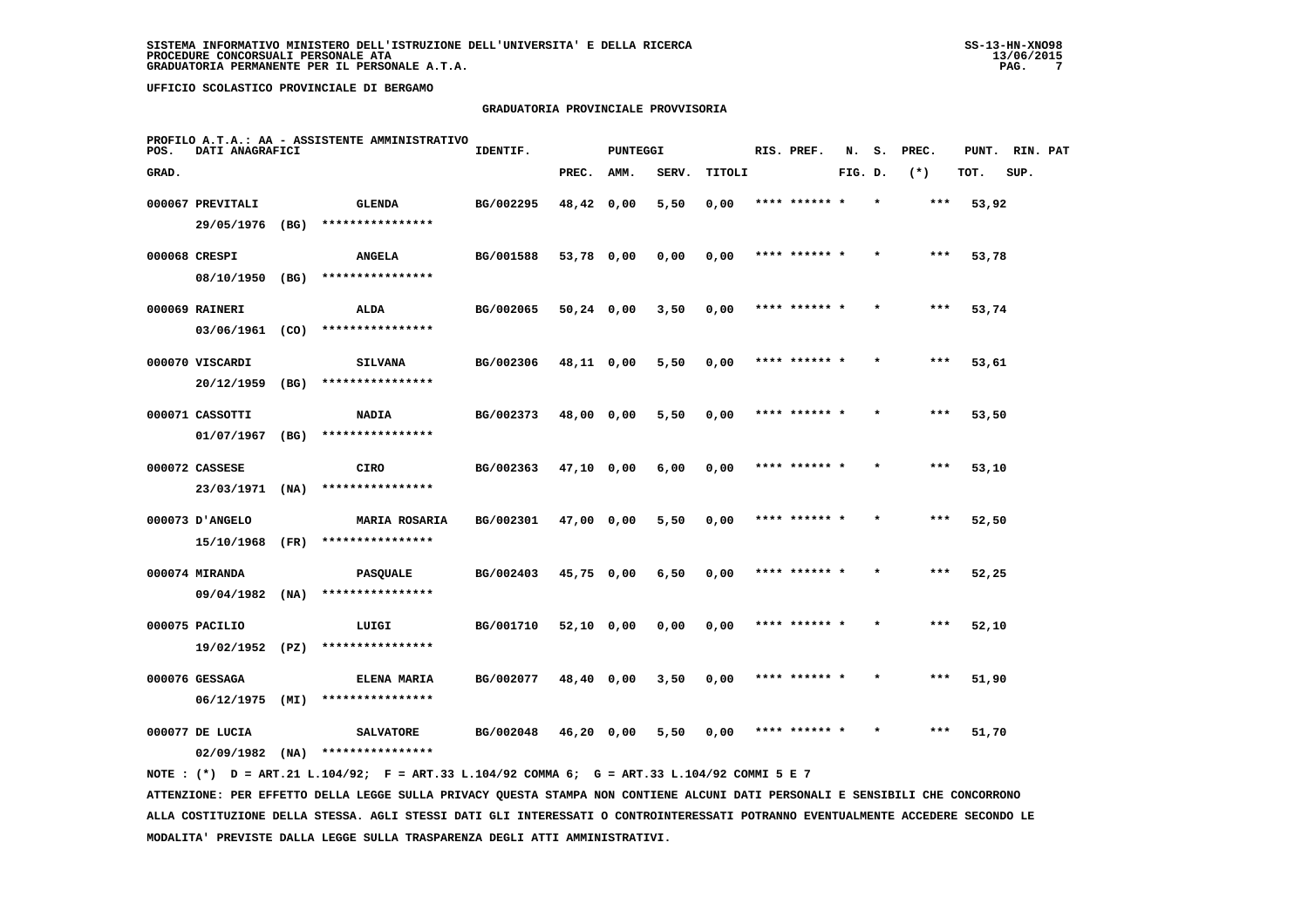# **GRADUATORIA PROVINCIALE PROVVISORIA**

| POS.  | DATI ANAGRAFICI                           |      | PROFILO A.T.A.: AA - ASSISTENTE AMMINISTRATIVO | IDENTIF.  |              | PUNTEGGI |       |        | RIS. PREF.    | N.      | s. | PREC. | PUNT.   | RIN. PAT |  |
|-------|-------------------------------------------|------|------------------------------------------------|-----------|--------------|----------|-------|--------|---------------|---------|----|-------|---------|----------|--|
| GRAD. |                                           |      |                                                |           | PREC.        | AMM.     | SERV. | TITOLI |               | FIG. D. |    | $(*)$ | TOT.    | SUP.     |  |
|       | 000078 GUGLIUCCI<br>06/08/1973            | (SA) | <b>DANIELA</b><br>****************             | BG/002083 | 49,27 0,00   |          | 2,00  | 0,00   | **** ******   |         |    | $***$ | 51,27   |          |  |
|       | 000079 MARGIOTTA<br>21/01/1983            | (VV) | <b>FEDERICO</b><br>****************            | BG/002371 | 43,40 0,00   |          | 6,00  | 1,20   | **** ******   |         |    | $***$ | 50,60   |          |  |
|       | 000080 MAGNERA<br>06/07/1971              | (ME) | <b>ROSA</b><br>****************                | BG/000873 | 49,74 0,00   |          | 0,65  | 0,00   | **** ****** * |         |    | ***   | 50,39 X |          |  |
|       | 000081 CRISTIANO<br>02/03/1977            | (PZ) | <b>ROSARIO</b><br>****************             | BG/002209 | 44,67 0,00   |          | 5,50  | 0,00   | **** ****** * |         |    | $***$ | 50,17   |          |  |
|       | 000082 CAROZZA<br>06/03/1974 (BG)         |      | <b>FRANCESCA</b><br>****************           | BG/002307 | 43,00 0,00   |          | 6,50  | 0,00   | **** ****** * |         |    | ***   | 49,50   |          |  |
|       | 000083 ROMANO<br>08/04/1960               | (TP) | <b>GIOVANNA</b><br>****************            | BG/002303 | 47,90 0,00   |          | 1,30  | 0,00   | **** ******   |         |    | ***   | 49,20   |          |  |
|       | 000084 DE LUCIA<br>25/03/1977             | (NA) | <b>ALFONSO</b><br>****************             | BG/002049 | 46,50 0,00   |          | 2,50  | 0,00   | **** ****** * |         |    | ***   | 49,00   |          |  |
|       | 000085 ANNICCHIARICO<br>$02/11/1969$ (TA) |      | ANNA MARIA<br>****************                 | BG/002174 | 43,00 0,00   |          | 5,50  | 0,00   | **** ****** * |         |    | ***   | 48,50   |          |  |
|       | 000086 CORNAGO<br>19/09/1962              | (BG) | OLIVIA<br>****************                     | BG/000204 | 46,63 0,00   |          | 1,10  | 0,00   | **** ****** * |         |    | $***$ | 47,73   |          |  |
|       | 000087 BIANCO<br>23/02/1960               | (TP) | <b>CATERINA</b><br>****************            | BG/001692 | $47,23$ 0,00 |          | 0,00  | 0,00   | **** ****** * |         |    | ***   | 47,23   |          |  |
|       | 000088 VECCHI<br>31/08/1974 (BG)          |      | <b>SILVIA</b><br>****************              | BG/001286 | 46,55 0,00   |          | 0,00  | 0,00   | **** ****** * |         |    | ***   | 46,55   |          |  |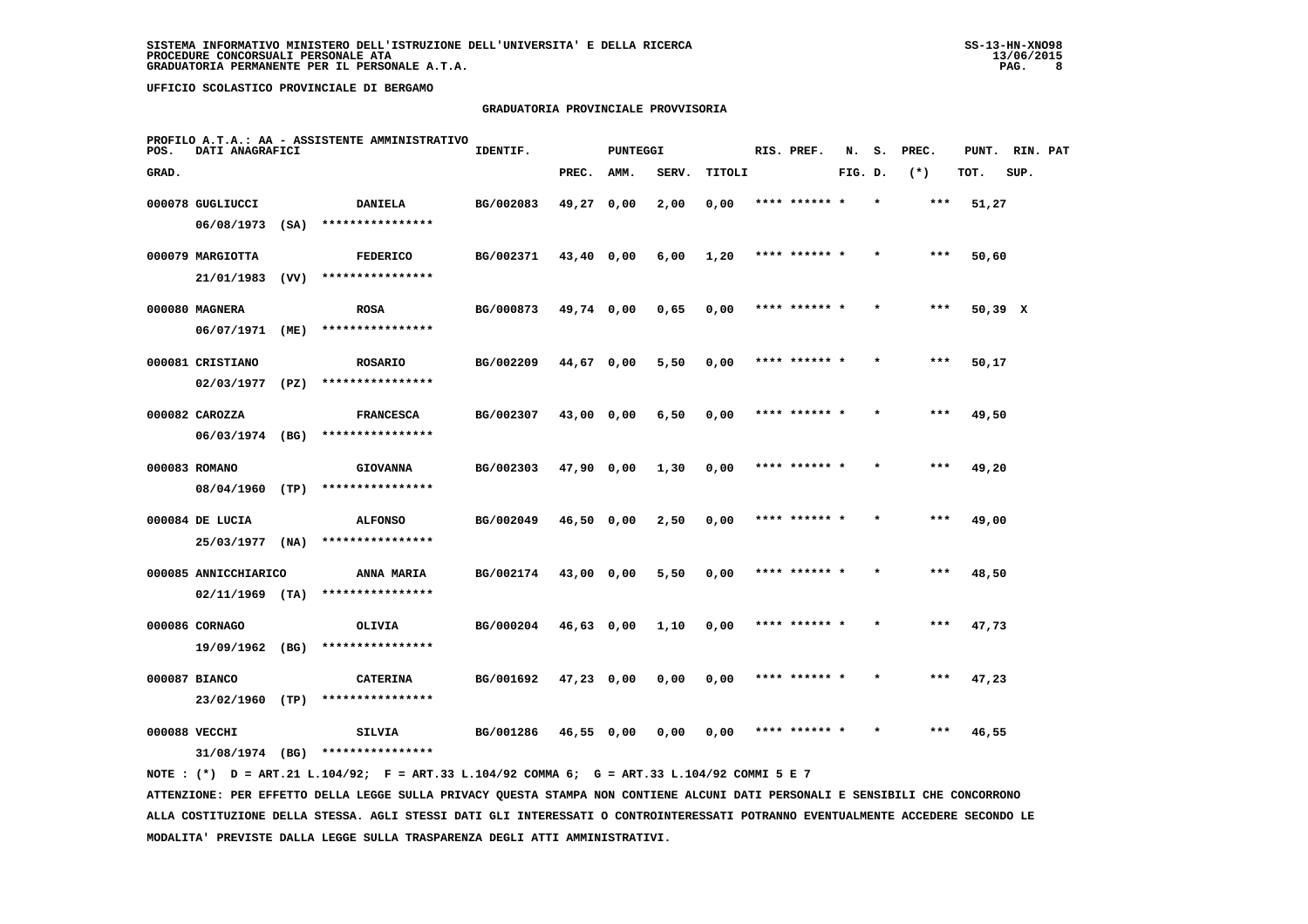# **GRADUATORIA PROVINCIALE PROVVISORIA**

| POS.         | DATI ANAGRAFICI                    |      | PROFILO A.T.A.: AA - ASSISTENTE AMMINISTRATIVO | IDENTIF.  |              | PUNTEGGI |       |        | RIS. PREF.    | N.      | s. | PREC. | PUNT. RIN. PAT |      |  |
|--------------|------------------------------------|------|------------------------------------------------|-----------|--------------|----------|-------|--------|---------------|---------|----|-------|----------------|------|--|
| GRAD.        |                                    |      |                                                |           | PREC.        | AMM.     | SERV. | TITOLI |               | FIG. D. |    | $(*)$ | TOT.           | SUP. |  |
|              | 000089 FERRARO<br>29/01/1959       | (RC) | YVONNE CLEMENTIN BG/002278<br>**************** |           | 40,65 0,00   |          | 5,50  | 0,00   |               |         |    | ***   | 46,15          |      |  |
|              | 000090 MIRABELLI                   |      | <b>ELISABETTA</b>                              | BG/002026 | 45,67 0,00   |          | 0,00  | 0,00   | **** ****** * |         |    | $***$ | 45,67          |      |  |
|              | 19/11/1956<br>000091 GALASSI       | (CS) | ****************<br><b>GABRIELLA</b>           | BG/002280 | $41,05$ 0,00 |          | 4,60  | 0,00   | **** ****** * |         |    | $***$ | 45,65          |      |  |
|              | 10/04/1965                         | (PD) | ****************                               |           |              |          |       |        |               |         |    |       |                |      |  |
|              | 000092 SUARDI<br>28/01/1959        | (BG) | <b>MARIA GIOVANNA</b><br>****************      | BG/000357 | 45,08 0,00   |          | 0,00  | 0,00   | **** ****** * |         |    | $***$ | 45,08          |      |  |
|              | 000093 BAIGUINI                    |      | GIULIA<br>****************                     | BG/001585 | 44,40 0,00   |          | 0,00  | 0,00   | **** ****** * |         |    | $***$ | 44,40          |      |  |
|              | $22/02/1965$ (BG)<br>000094 CACCIA |      | LAURA                                          | BG/002546 | 38,70 0,00   |          | 5,50  | 0,00   | **** ****** * |         |    | ***   | 44,20          |      |  |
|              | 22/07/1979 (BG)                    |      | ****************                               |           |              |          |       |        |               |         |    |       |                |      |  |
| 000095 LEONE | 11/07/1973 (PE)                    |      | <b>SONIA</b><br>****************               | BG/002071 | 44,15 0,00   |          | 0,00  | 0,00   | **** ****** * |         |    | ***   | 44,15          |      |  |
|              | 000096 LOCATELLI<br>02/06/1960     | (BG) | MILENA<br>****************                     | BG/002281 | 38,80 0,00   |          | 4,10  | 0,00   | **** ******   |         |    | ***   | 42,90          |      |  |
|              | 000097 FORESTI                     |      | MARGHERITA                                     | BG/002374 | $36,80$ 0,00 |          | 6,00  | 0,00   | **** ****** * |         |    | $***$ | 42,80          |      |  |
|              | 16/03/1957<br>000098 MOONEY        | (BG) | ****************<br><b>NICHOLAS</b>            | BG/002498 | $37,70$ 0,00 |          | 3,50  | 0,00   | **** ****** * |         |    | $***$ | 41,20          |      |  |
|              | 04/04/1981                         | (BG) | ****************                               |           |              |          |       |        |               |         |    |       |                |      |  |
|              | 000099 SIGNORELLI<br>14/01/1961    | (BG) | <b>FRANCESCA</b><br>****************           | BG/002687 | 0,00,33,40   |          | 0,00  | 7,10   |               |         |    | ***   | 40,50          |      |  |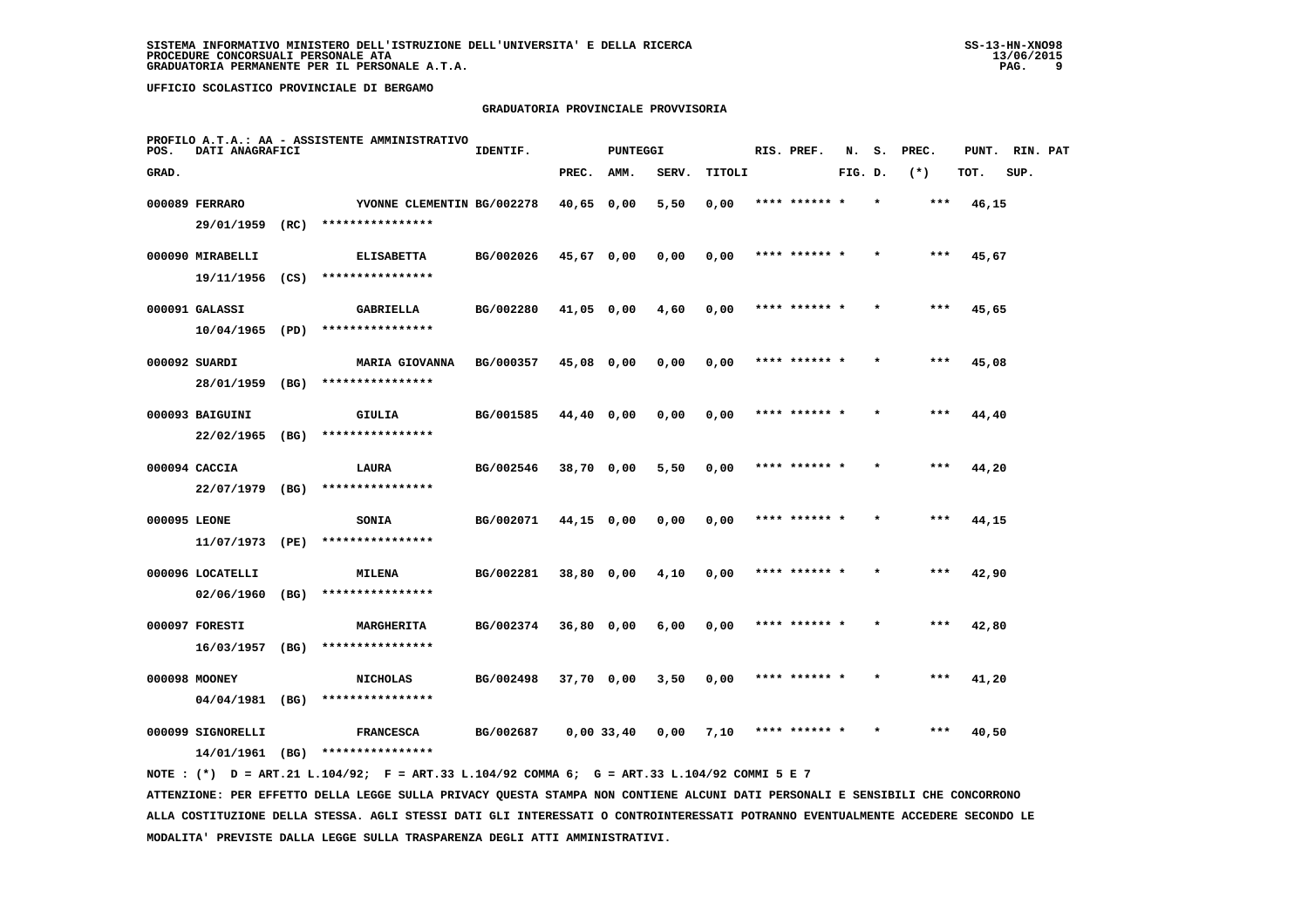### **GRADUATORIA PROVINCIALE PROVVISORIA**

| POS.         | DATI ANAGRAFICI                    |      | PROFILO A.T.A.: AA - ASSISTENTE AMMINISTRATIVO | IDENTIF.  |              | <b>PUNTEGGI</b> |       |        | RIS. PREF.    | N.      | s. | PREC. | PUNT. | RIN. PAT |  |
|--------------|------------------------------------|------|------------------------------------------------|-----------|--------------|-----------------|-------|--------|---------------|---------|----|-------|-------|----------|--|
| GRAD.        |                                    |      |                                                |           | PREC.        | AMM.            | SERV. | TITOLI |               | FIG. D. |    | $(*)$ | TOT.  | SUP.     |  |
|              | 000100 CORRIONI<br>06/10/1964 (BG) |      | LUCIA<br>****************                      | BG/002411 | 34,65 0,00   |                 | 5,50  | 0,00   | **** ******   |         |    | ***   | 40,15 |          |  |
|              | 000101 GIRELLI                     |      | <b>ANNA</b>                                    | BG/000760 | 39,67 0,00   |                 | 0,00  | 0,00   | **** ****** * |         |    | $***$ | 39,67 |          |  |
|              | 11/06/1972 (BG)<br>000102 BALZANO  |      | ****************<br><b>EMANUELA</b>            | BG/002378 | $34,93$ 0,00 |                 | 4,50  | 0,00   | **** ****** * |         |    | ***   | 39,43 |          |  |
|              | 06/11/1968<br>000103 SOLINAS       | (NA) | ****************<br><b>CARMELA</b>             | BG/002391 | 34,60 0,00   |                 | 4,60  | 0,00   | **** ****** * |         |    | $***$ | 39,20 |          |  |
|              | 10/12/1960<br>000104 TORRIANI      | (AV) | ****************<br><b>RAFFAELLA</b>           | BG/002370 | 34,00 0,00   |                 | 4,60  | 0,00   | **** ****** * |         |    | ***   | 38,60 |          |  |
|              | 05/08/1977                         | (BG) | ****************                               |           |              |                 |       |        |               |         |    |       |       |          |  |
|              | 000105 IACONO<br>16/08/1974 (RG)   |      | LUCA<br>****************                       | BG/002503 | 32,88 0,00   |                 | 5,50  | 0,00   | **** ****** * |         |    | $***$ | 38,38 |          |  |
| 000106 SESSA | 24/04/1968 (PZ)                    |      | <b>GIUSTINA MARIA</b><br>****************      | BG/001716 | $38,33$ 0,00 |                 | 0,00  | 0,00   | **** ******   |         |    | ***   | 38,33 |          |  |
|              | 000107 DE ZORZI<br>15/07/1958      | (EE) | LUISA<br>****************                      | BG/002696 |              | 0,00 30,00      | 0,00  | 8,20   | **** ******   |         |    | ***   | 38,20 |          |  |
|              | 000108 IANNUZZI<br>18/12/1953      | (BA) | LUIGI<br>****************                      | BG/000069 | $37,99$ 0,00 |                 | 0,00  | 0,00   | **** ****** * |         |    | $***$ | 37,99 |          |  |
|              | 000109 BONOMELLI<br>13/03/1970     | (BG) | <b>MARIA TERESA</b><br>****************        | BG/002412 | $30,83$ 0,00 |                 | 6,50  | 0,00   | **** ****** * |         |    | ***   | 37,33 |          |  |
|              | 000110 CARRARA<br>01/11/1980       | (BG) | <b>DANIELA</b><br>****************             | BG/001828 | 36,68 0,00   |                 | 0,00  | 0,00   |               |         |    | ***   | 36,68 |          |  |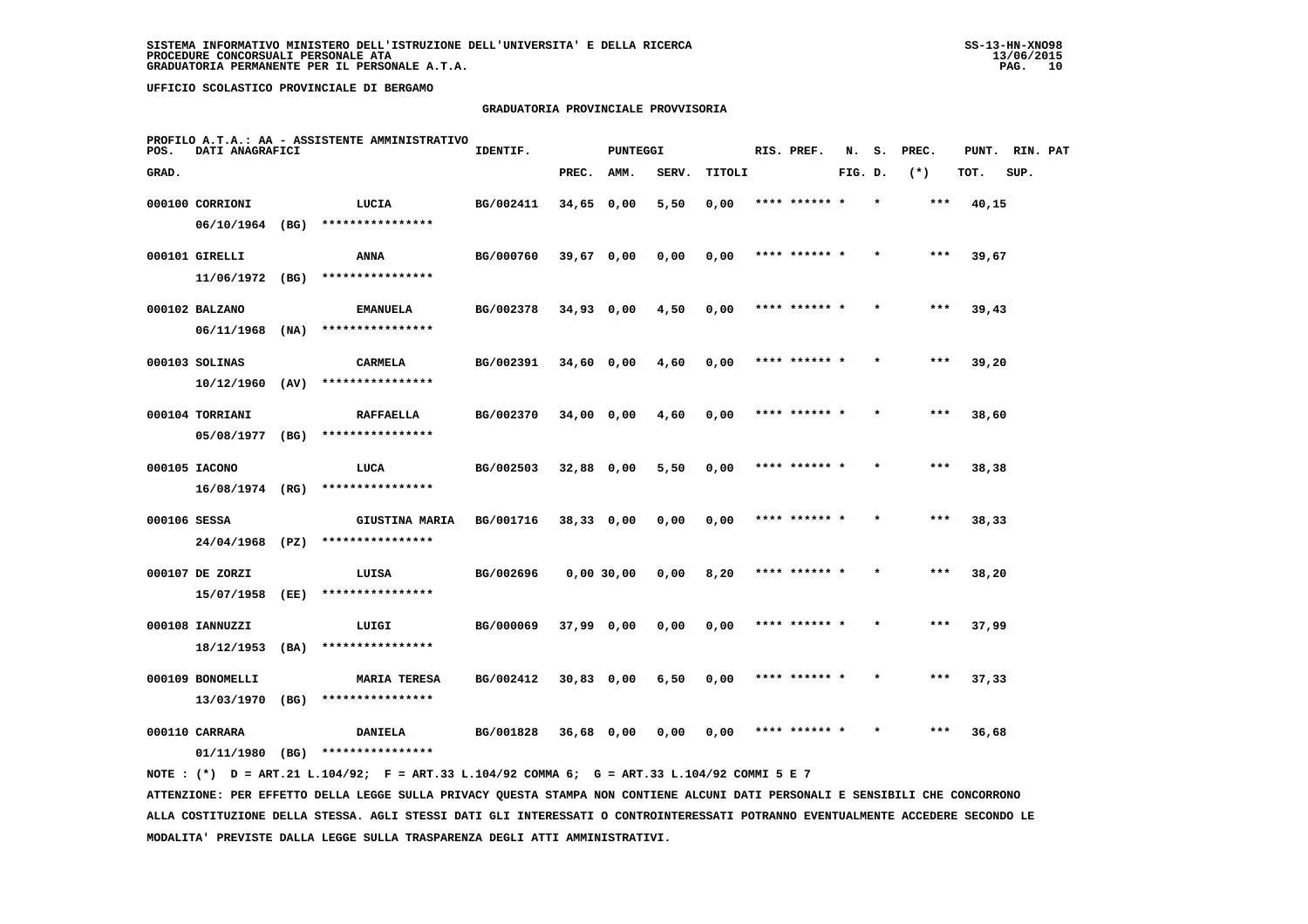### **GRADUATORIA PROVINCIALE PROVVISORIA**

| POS.         | DATI ANAGRAFICI                    |      | PROFILO A.T.A.: AA - ASSISTENTE AMMINISTRATIVO | IDENTIF.  |              | <b>PUNTEGGI</b> |       |            | RIS. PREF.    | N.      | s.      | PREC. | PUNT. | RIN. PAT |  |
|--------------|------------------------------------|------|------------------------------------------------|-----------|--------------|-----------------|-------|------------|---------------|---------|---------|-------|-------|----------|--|
| GRAD.        |                                    |      |                                                |           | PREC.        | AMM.            | SERV. | TITOLI     |               | FIG. D. |         | $(*)$ | TOT.  | SUP.     |  |
| 000111 COPIA |                                    |      | <b>MATTEO</b>                                  | BG/001694 | $36,25$ 0,00 |                 | 0,00  | 0,00       | **** ****** * |         | $\star$ | ***   | 36,25 |          |  |
|              | 08/10/1976 (BG)                    |      | ****************                               |           |              |                 |       |            |               |         |         |       |       |          |  |
|              | 000112 BALSAMO                     |      | <b>ANTONINO</b>                                | BG/002692 |              | 0,00 27,50      | 0,00  | 8,66       | **** ****** * |         |         | ***   | 36,16 |          |  |
|              | 16/05/1978 (CT)                    |      | ****************                               |           |              |                 |       |            |               |         |         |       |       |          |  |
| 000113 CUOMO |                                    |      | <b>GIUSEPPINA</b>                              | BG/001696 | $35,40$ 0,00 |                 | 0,00  | 0,00       | **** ****** * |         |         | ***   | 35,40 |          |  |
|              | $04/11/1976$ (NA)                  |      | ****************                               |           |              |                 |       |            |               |         |         |       |       |          |  |
|              | 000114 MONGELLI                    |      | SONIA MARIA                                    | BG/002695 |              | 0,00 24,25      |       | 0,00 10,90 | **** ****** * |         |         | ***   | 35,15 |          |  |
|              | 11/02/1975                         | (RG) | ****************                               |           |              |                 |       |            |               |         |         |       |       |          |  |
|              | 000115 ANSANI                      |      | <b>FRANCESCO</b>                               | BG/001684 | $35,00$ 0,00 |                 | 0,00  | 0,00       | **** ****** * |         |         | $***$ | 35,00 |          |  |
|              | 08/01/1976 (BG)                    |      | ****************                               |           |              |                 |       |            |               |         |         |       |       |          |  |
|              | 000116 BALLATO<br>14/10/1978 (CT)  |      | <b>IVANA</b><br>****************               | BG/002414 | $33,26$ 0,00 |                 | 1,00  | 0,00       | **** ****** * |         |         | $***$ | 34,26 |          |  |
|              |                                    |      |                                                |           |              |                 |       |            |               |         |         |       |       |          |  |
|              | 000117 OBERTI<br>$01/06/1962$ (BG) |      | <b>OSCAR</b><br>****************               | BG/001203 | $34,25$ 0,00 |                 | 0,00  | 0,00       | **** ****** * |         |         | ***   | 34,25 |          |  |
|              |                                    |      |                                                |           |              |                 |       |            |               |         |         |       |       |          |  |
|              | 000118 ZACCARO<br>15/06/1970 (CS)  |      | ANNA MARIA<br>****************                 | BG/002380 | $32,47$ 0,00 |                 | 1,00  | 0,00       | **** ****** * |         |         | $***$ | 33,47 |          |  |
|              | 000119 CANTAMESSA                  |      | MARCELLO                                       | BG/002304 | $33,35$ 0,00 |                 | 0,00  | 0,00       |               |         |         | ***   | 33,35 |          |  |
|              | 03/01/1963 (BG)                    |      | ****************                               |           |              |                 |       |            |               |         |         |       |       |          |  |
| 000120 PIZZO |                                    |      | <b>MARIA GIOVANNA</b>                          | BG/002504 | $26,00$ 0,00 |                 | 6,50  | 0,00       | **** ****** * |         |         | $***$ | 32,50 |          |  |
|              | 27/08/1958                         | (PA) | ****************                               |           |              |                 |       |            |               |         |         |       |       |          |  |
|              | 000121 OTTAVIANO                   |      | <b>FRANCESCO</b>                               | BG/001709 | 31,85 0,00   |                 | 0,00  | 0,00       | **** ****** * |         | $\star$ | ***   | 31,85 |          |  |
|              | 07/01/1968                         | (NA) | ****************                               |           |              |                 |       |            |               |         |         |       |       |          |  |
|              |                                    |      |                                                |           |              |                 |       |            |               |         |         |       |       |          |  |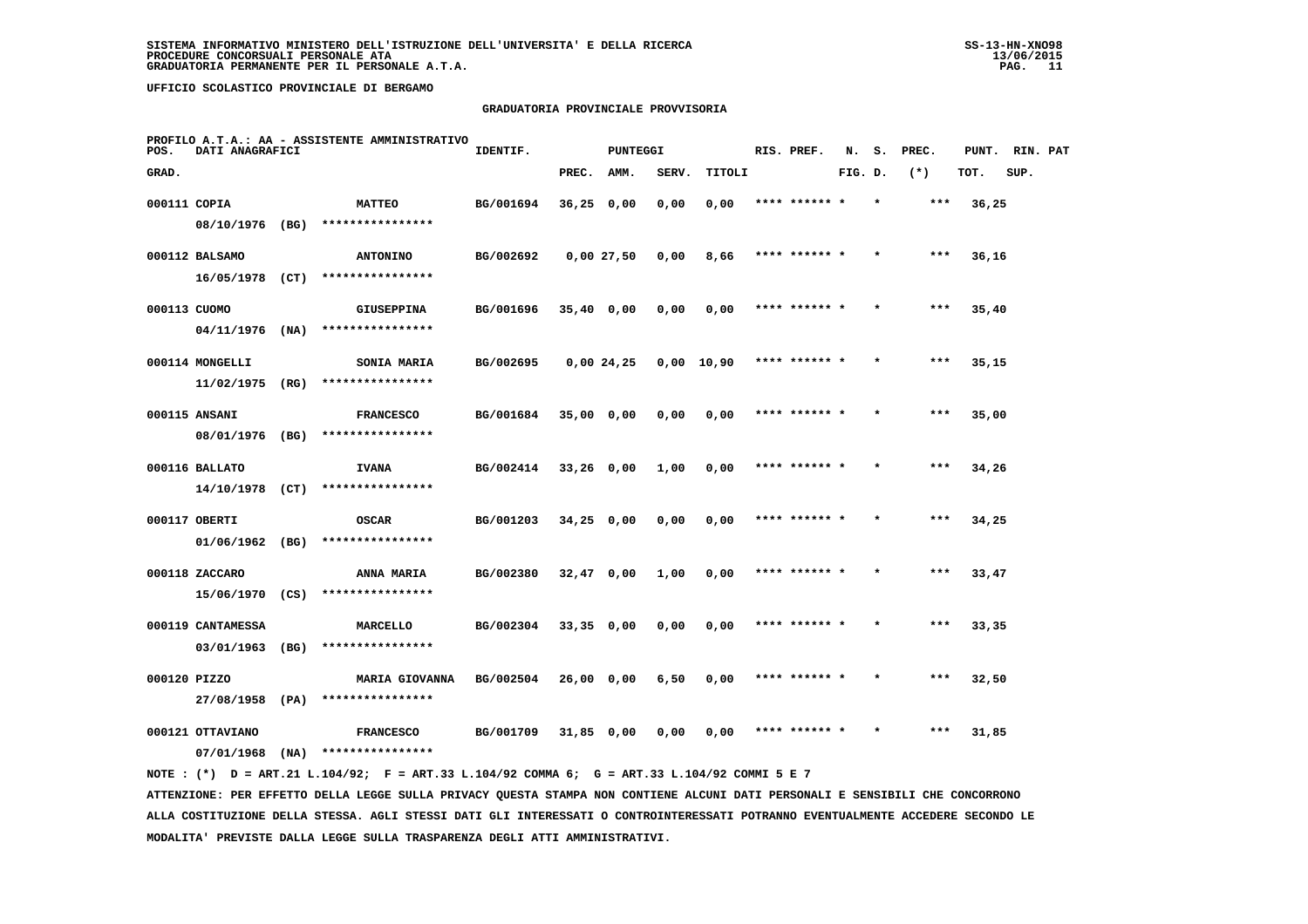# **GRADUATORIA PROVINCIALE PROVVISORIA**

| POS.         | DATI ANAGRAFICI        |      | PROFILO A.T.A.: AA - ASSISTENTE AMMINISTRATIVO | IDENTIF.  |              | <b>PUNTEGGI</b> |                    |        | RIS. PREF.    | N.      | s.      | PREC. | PUNT. | RIN. PAT |   |
|--------------|------------------------|------|------------------------------------------------|-----------|--------------|-----------------|--------------------|--------|---------------|---------|---------|-------|-------|----------|---|
| GRAD.        |                        |      |                                                |           | PREC.        | AMM.            | SERV.              | TITOLI |               | FIG. D. |         | $(*)$ | TOT.  | SUP.     |   |
|              | 000122 HOLGADO SANCHEZ |      | <b>NIEVES</b>                                  | BG/002033 | 31,70 0,00   |                 | 0,00               | 0,00   | **** ****** * |         | $\star$ | ***   | 31,70 |          |   |
|              | 04/08/1966 (EE)        |      | ****************                               |           |              |                 |                    |        |               |         |         |       |       |          |   |
|              | 000123 RUGGERI         |      | TIBURZINA                                      | BG/001274 | 30,84 0,00   |                 | 0,00               | 0,00   | **** ****** * |         |         | ***   | 30,84 |          |   |
|              | $30/06/1959$ (BS)      |      | ****************                               |           |              |                 |                    |        |               |         |         |       |       |          |   |
| 000124 SALVI |                        |      | LUISA                                          | BG/001602 | $30,10$ 0,00 |                 | 0,00               | 0,00   | **** ****** * |         |         | $***$ | 30,10 |          |   |
|              | 26/01/1968 (EE)        |      | ****************                               |           |              |                 |                    |        |               |         |         |       |       |          |   |
|              | 000125 MAIORCA         |      | LUCIA                                          | BG/002405 | 28,00 0,00   |                 | 2,00               | 0,00   | **** ****** * |         |         | $***$ | 30,00 |          |   |
|              | 09/07/1962 (SR)        |      | ****************                               |           |              |                 |                    |        |               |         |         |       |       |          |   |
| 000126 LER   |                        |      | MARIA CARMELA                                  | BG/002693 | 0,00 17,25   |                 | $0,00 \quad 12,70$ |        | **** ****** * |         |         | $***$ | 29,95 |          |   |
|              | $14/04/1979$ (SA)      |      | ****************                               |           |              |                 |                    |        |               |         |         |       |       |          |   |
|              | 000127 CORVINO         |      | ANIELLO                                        | BG/000248 | 29,71 0,00   |                 | 0,00               | 0,00   | **** ****** * |         |         | ***   | 29,71 |          |   |
|              | $16/05/1968$ (SA)      |      | ****************                               |           |              |                 |                    |        |               |         |         |       |       |          |   |
|              | 000128 STEFINI         |      | PIERLUIGI                                      | BG/002299 | 28,33 0,00   |                 | 0,00               | 0,00   | **** ****** * |         |         | ***   | 28,33 |          |   |
|              | 30/04/1971 (BS)        |      | ****************                               |           |              |                 |                    |        |               |         |         |       |       |          |   |
| 000129 RIZZO |                        |      | <b>VINCENZO</b>                                | BG/001597 | 28,10 0,00   |                 | 0,00               | 0,00   | **** ******   |         |         | ***   | 28,10 |          |   |
|              | $02/01/1967$ (LE)      |      | ****************                               |           |              |                 |                    |        |               |         |         |       |       |          |   |
|              | 000130 SIDARI          |      | <b>MARIA TERESA</b>                            | BG/002689 | 0,00 15,50   |                 | $0,00 \quad 12,00$ |        | **** ****** * |         |         | ***   | 27,50 |          |   |
|              | 11/05/1976             | (RC) | ****************                               |           |              |                 |                    |        |               |         |         |       |       |          |   |
|              | 000131 SIGNORINO       |      | <b>ROMINA</b>                                  | BG/002398 | $27,26$ 0,00 |                 | 0,00               | 0,00   | **** ****** * |         |         | $***$ | 27,26 |          |   |
|              | 29/07/1971             | (ME) | ****************                               |           |              |                 |                    |        |               |         |         |       |       |          |   |
|              | 000132 SILVANI         |      | <b>PIETRO</b>                                  | BG/002688 | 0,0020,20    |                 | 0,00               | 7,00   | **** ****** * |         |         | ***   | 27,20 |          | D |
|              | 19/05/1963             | (BG) | ****************                               |           |              |                 |                    |        |               |         |         |       |       |          |   |
|              |                        |      |                                                |           |              |                 |                    |        |               |         |         |       |       |          |   |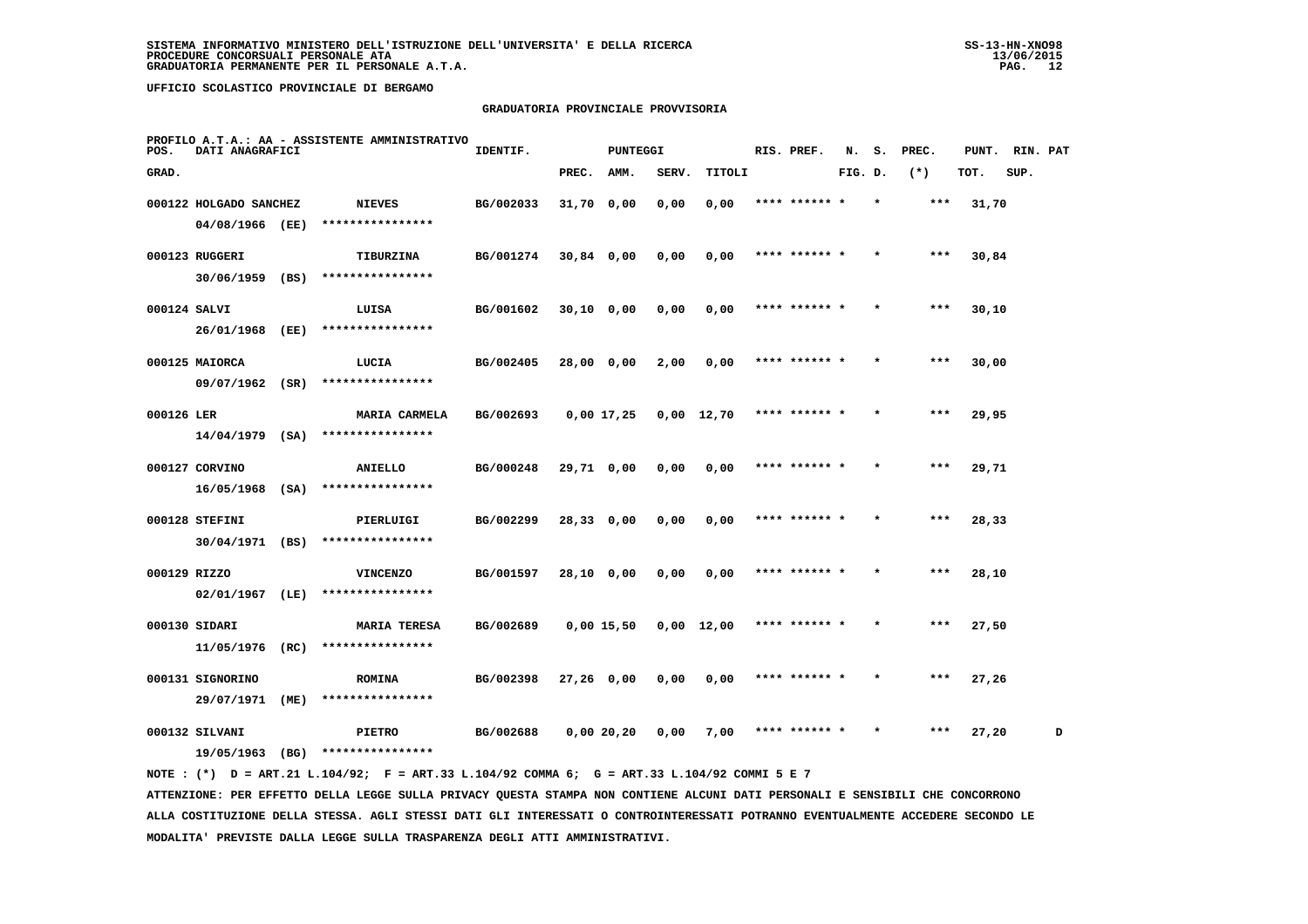# **GRADUATORIA PROVINCIALE PROVVISORIA**

| POS.         | DATI ANAGRAFICI               |      | PROFILO A.T.A.: AA - ASSISTENTE AMMINISTRATIVO                                              | IDENTIF.  |            | PUNTEGGI |       |        | RIS. PREF.    |         |         | N. S. PREC. | PUNT. RIN. PAT |      |  |
|--------------|-------------------------------|------|---------------------------------------------------------------------------------------------|-----------|------------|----------|-------|--------|---------------|---------|---------|-------------|----------------|------|--|
| GRAD.        |                               |      |                                                                                             |           | PREC.      | AMM.     | SERV. | TITOLI |               | FIG. D. |         | $(* )$      | TOT.           | SUP. |  |
|              | 000133 ZARRELLA<br>27/10/1974 | (AV) | <b>SALVATORE</b><br>****************                                                        | BG/002547 | 22,66 0,00 |          | 4,50  | 0,00   | **** ****** * |         | $\star$ | ***         | 27,16          |      |  |
| 000134 GRABA |                               |      | SILVIA                                                                                      | BG/002372 | 19,17 0,00 |          | 0,00  | 0,00   | **** ****** * |         | $\star$ | ***         | 19,17          |      |  |
|              | 19/03/1958                    | (BG) | ****************                                                                            |           |            |          |       |        |               |         |         |             |                |      |  |
|              |                               |      | NOTE: (*) D = ART.21 L.104/92; F = ART.33 L.104/92 COMMA 6; G = ART.33 L.104/92 COMMI 5 E 7 |           |            |          |       |        |               |         |         |             |                |      |  |

 **ATTENZIONE: PER EFFETTO DELLA LEGGE SULLA PRIVACY QUESTA STAMPA NON CONTIENE ALCUNI DATI PERSONALI E SENSIBILI CHE CONCORRONO ALLA COSTITUZIONE DELLA STESSA. AGLI STESSI DATI GLI INTERESSATI O CONTROINTERESSATI POTRANNO EVENTUALMENTE ACCEDERE SECONDO LE MODALITA' PREVISTE DALLA LEGGE SULLA TRASPARENZA DEGLI ATTI AMMINISTRATIVI.**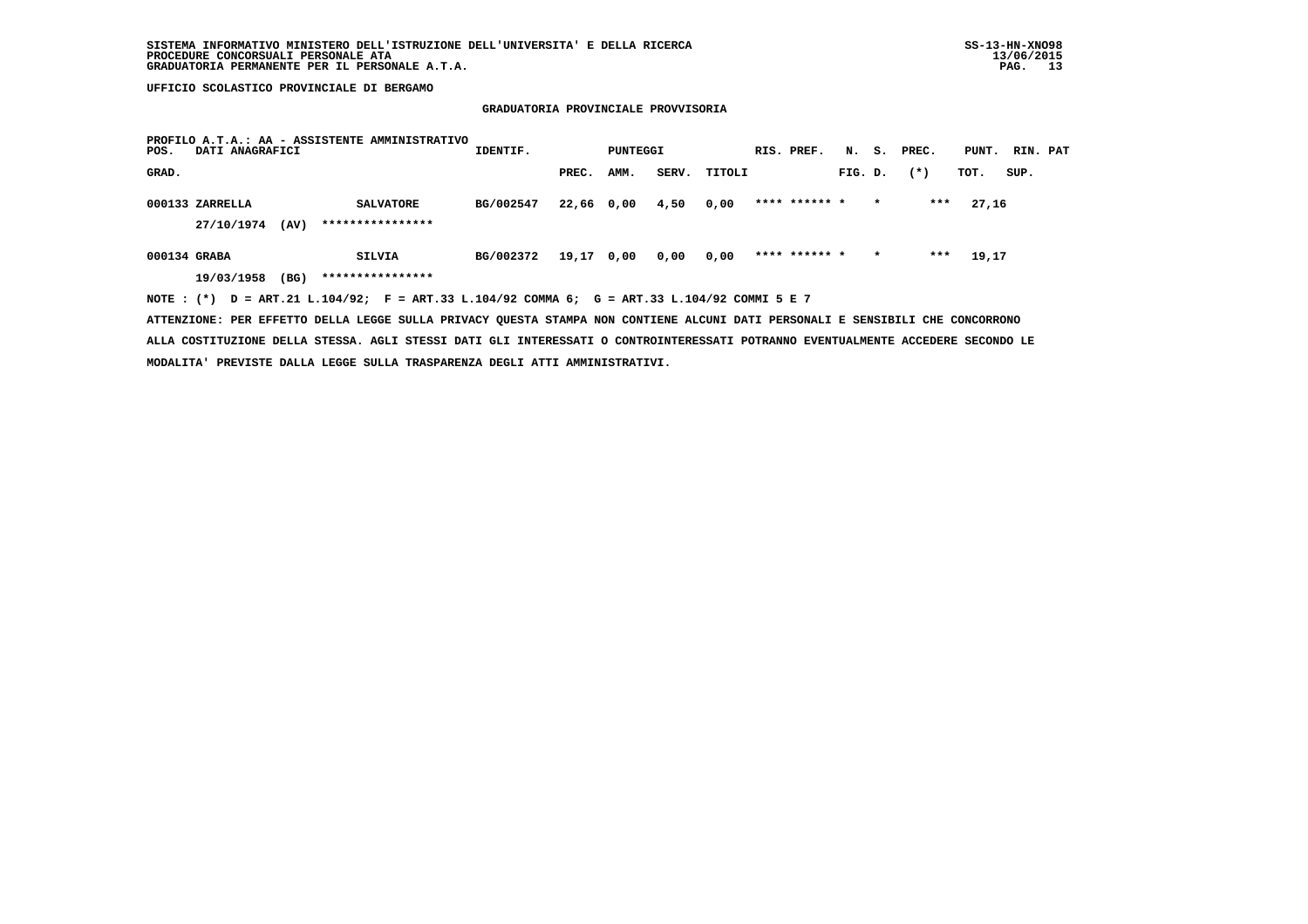**MODALITA' PREVISTE DALLA LEGGE SULLA TRASPARENZA DEGLI ATTI AMMINISTRATIVI.**

 **UFFICIO SCOLASTICO PROVINCIALE DI BERGAMO**

### **GRADUATORIA PROVINCIALE PROVVISORIA**

| POS.        | DATI ANAGRAFICI         |      | PROFILO A.T.A.: AT - ASSISTENTE TECNICO                                                                                         | IDENTIF.                                           |            | PUNTEGGI     |              |        | RIS. PREF.    | N.      | s. | PREC. | PUNT. | RIN. PAT |   |
|-------------|-------------------------|------|---------------------------------------------------------------------------------------------------------------------------------|----------------------------------------------------|------------|--------------|--------------|--------|---------------|---------|----|-------|-------|----------|---|
| GRAD.       |                         |      |                                                                                                                                 |                                                    | PREC.      | AMM.         | SERV.        | TITOLI |               | FIG. D. |    | $(*)$ | TOT.  | SUP.     |   |
|             | 000001 SOLLAZZO         |      | DINA                                                                                                                            | BG/002742                                          |            | 0,00 66,00   | 0.00         | 9,70   | **** ****** * |         |    | ***   | 75,70 |          |   |
|             | 17/11/1980              | (AG) | ****************                                                                                                                | AREE DI LABORATORIO POSSEDUTE: AR10                |            |              |              |        |               |         |    |       |       |          |   |
|             | 000002 RAMASCHIELLO     |      | <b>GENNARO</b>                                                                                                                  | BG/002758                                          |            | 0,0065,00    | 0,00         | 6,00   | **** ****** * |         |    | ***   | 71,00 |          |   |
|             | $18/05/1959$ (NA)       |      | ****************                                                                                                                | AREE DI LABORATORIO POSSEDUTE: AR01 AR08           |            |              |              |        |               |         |    |       |       |          |   |
|             |                         |      |                                                                                                                                 |                                                    |            |              |              |        |               |         |    |       |       |          |   |
| 000003 FAVA |                         |      | PAOLO                                                                                                                           | BG/002734                                          |            | 0,00 49,95   | 0,00         | 7,16   |               |         |    |       | 57,11 |          | D |
|             | $04/07/1973$ (SR)       |      | ****************                                                                                                                | AREE DI LABORATORIO POSSEDUTE: AR02 AR08           |            |              |              |        |               |         |    |       |       |          |   |
|             | 000004 RIVOLA           |      | <b>MANUELA</b>                                                                                                                  | BG/000013                                          | 47,95 0,00 |              | 0,00         | 0,00   |               |         |    |       | 47,95 |          |   |
|             | 22/04/1966              | (BG) | ****************                                                                                                                | AREE DI LABORATORIO POSSEDUTE: AR18 AR22           |            |              |              |        |               |         |    |       |       |          |   |
|             | 000005 GENTILE          |      | <b>FRANCESCO</b>                                                                                                                | BG/002735                                          |            | 0,00,30,40   | 0,00         | 6,00   |               |         |    |       | 36,40 |          |   |
|             | 03/06/1965 (CS)         |      | ****************                                                                                                                | AREE DI LABORATORIO POSSEDUTE: AR01 AR08           |            |              |              |        |               |         |    |       |       |          |   |
|             |                         |      |                                                                                                                                 |                                                    |            |              |              |        |               |         |    |       |       |          |   |
|             | 000006 PILENGA          |      | <b>FRANCESCO</b>                                                                                                                | BG/001539                                          | 35,00 0,00 |              | 0,00         | 0,00   |               |         |    |       | 35,00 |          |   |
|             | 25/02/1981 (BG)         |      | ****************                                                                                                                | AREE DI LABORATORIO POSSEDUTE: AR15                |            |              |              |        |               |         |    |       |       |          |   |
|             | 000007 PERZIA           |      | <b>PIETRO</b>                                                                                                                   | BG/002736                                          |            | 0,00 26,15   | 0,00         | 6,66   | **** ****** * |         |    | ***   | 32,81 |          |   |
|             | $15/05/1972$ (AG)       |      | ****************                                                                                                                | AREE DI LABORATORIO POSSEDUTE: AR02 AR05 AR08      |            |              |              |        |               |         |    |       |       |          |   |
|             | 000008 D'AMBROSIO       |      | <b>FRANCESCO</b>                                                                                                                | BG/002733                                          |            | 0,0025,20    | 0,00         | 7,00   | **** ****** * |         |    | ***   | 32,20 |          | D |
|             | 09/08/1968              | (CE) | ****************                                                                                                                | AREE DI LABORATORIO POSSEDUTE: AR02 AR08           |            |              |              |        |               |         |    |       |       |          |   |
|             |                         |      |                                                                                                                                 |                                                    |            |              |              |        |               |         |    |       |       |          |   |
|             | 000009 BUSCATI CAMINITI |      | MASSIMILIANO PAT BG/002731                                                                                                      |                                                    |            | $0,00$ 16,00 | $0.00$ 11.53 |        |               |         |    |       | 27,53 |          |   |
|             | 11/06/1976 (ME)         |      | ****************                                                                                                                | AREE DI LABORATORIO POSSEDUTE: AR01 AR08           |            |              |              |        |               |         |    |       |       |          |   |
|             | 000010 CATALANELLO      |      | <b>CARLA</b>                                                                                                                    | BG/002729                                          |            | 0,0017,10    | 0,00         | 8,80   |               |         |    |       | 25,90 |          |   |
|             | 01/07/1977 (PA)         |      | ****************                                                                                                                | AREE DI LABORATORIO POSSEDUTE: AR02 AR08           |            |              |              |        |               |         |    |       |       |          |   |
|             | 000011 CASANOVA         |      | <b>GLORIA</b>                                                                                                                   | BG/002730                                          |            | 0,00 14,60   | $0,00$ 10,20 |        | **** ****** * |         |    |       | 24,80 |          |   |
|             |                         |      | 23/11/1981 (BG) ****************                                                                                                | AREE DI LABORATORIO POSSEDUTE: AR08 AR11 AR23 AR38 |            |              |              |        |               |         |    |       |       |          |   |
|             |                         |      | NOTE: (*) D = ART.21 L.104/92; F = ART.33 L.104/92 COMMA 6; G = ART.33 L.104/92 COMMI 5 E 7                                     |                                                    |            |              |              |        |               |         |    |       |       |          |   |
|             |                         |      | ATTENZIONE: PER EFFETTO DELLA LEGGE SULLA PRIVACY QUESTA STAMPA NON CONTIENE ALCUNI DATI PERSONALI E SENSIBILI CHE CONCORRONO   |                                                    |            |              |              |        |               |         |    |       |       |          |   |
|             |                         |      | ALLA COSTITUZIONE DELLA STESSA. AGLI STESSI DATI GLI INTERESSATI O CONTROINTERESSATI POTRANNO EVENTUALMENTE ACCEDERE SECONDO LE |                                                    |            |              |              |        |               |         |    |       |       |          |   |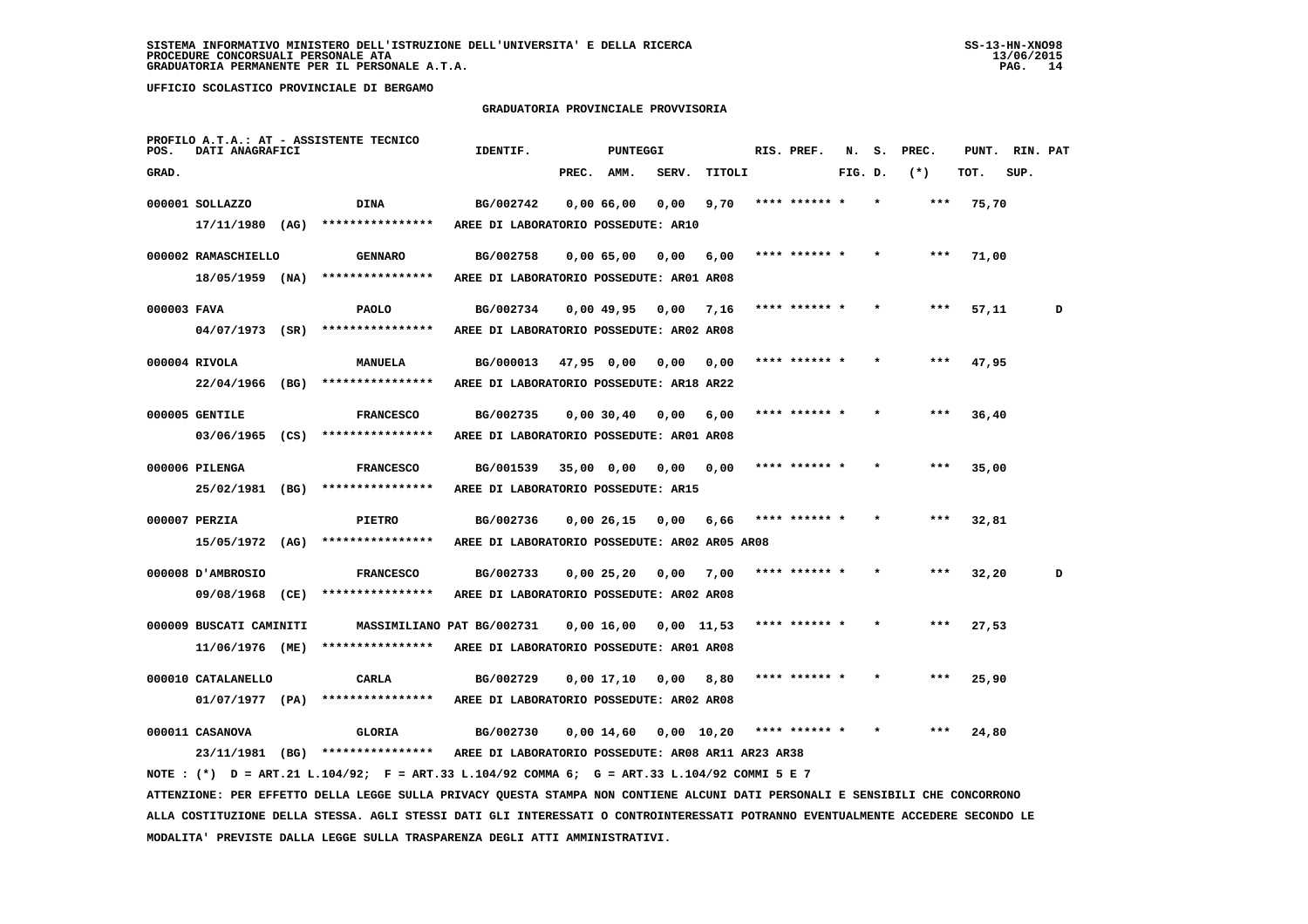### **GRADUATORIA PROVINCIALE PROVVISORIA**

| PROFILO A.T.A.: AT - ASSISTENTE TECNICO<br>DATI ANAGRAFICI<br>POS.                                                            | IDENTIF.                                 | PUNTEGGI      |              | RIS. PREF.    |         | N. S. PREC. |       | PUNT. RIN. PAT |      |  |
|-------------------------------------------------------------------------------------------------------------------------------|------------------------------------------|---------------|--------------|---------------|---------|-------------|-------|----------------|------|--|
| GRAD.                                                                                                                         |                                          | AMM.<br>PREC. | SERV. TITOLI |               | FIG. D. |             | $(*)$ | TOT.           | SUP. |  |
| 000012 DI PIETRO<br>EUGENIO                                                                                                   | BG/002732                                | 0,00 12,00    | 0,00 12,80   | **** ****** * |         | $\star$     | ***   | 24,80          |      |  |
| ****************<br>14/08/1980<br>(ME)                                                                                        | AREE DI LABORATORIO POSSEDUTE: AR02 AR08 |               |              |               |         |             |       |                |      |  |
| 000013 LIGOTINO<br><b>GIACOMO</b>                                                                                             | BG/002583                                | 19,00 0,00    | 5,50<br>0,00 | **** ****** * |         | $\star$     | ***   | 24,50          |      |  |
| ****************<br>10/03/1979<br>(PA)                                                                                        | AREE DI LABORATORIO POSSEDUTE: AR02 AR08 |               |              |               |         |             |       |                |      |  |
| NOTE: (*) D = ART.21 L.104/92; F = ART.33 L.104/92 COMMA 6; G = ART.33 L.104/92 COMMI 5 E 7                                   |                                          |               |              |               |         |             |       |                |      |  |
| ATTENZIONE: PER EFFETTO DELLA LEGGE SULLA PRIVACY QUESTA STAMPA NON CONTIENE ALCUNI DATI PERSONALI E SENSIBILI CHE CONCORRONO |                                          |               |              |               |         |             |       |                |      |  |

 **ALLA COSTITUZIONE DELLA STESSA. AGLI STESSI DATI GLI INTERESSATI O CONTROINTERESSATI POTRANNO EVENTUALMENTE ACCEDERE SECONDO LE MODALITA' PREVISTE DALLA LEGGE SULLA TRASPARENZA DEGLI ATTI AMMINISTRATIVI.**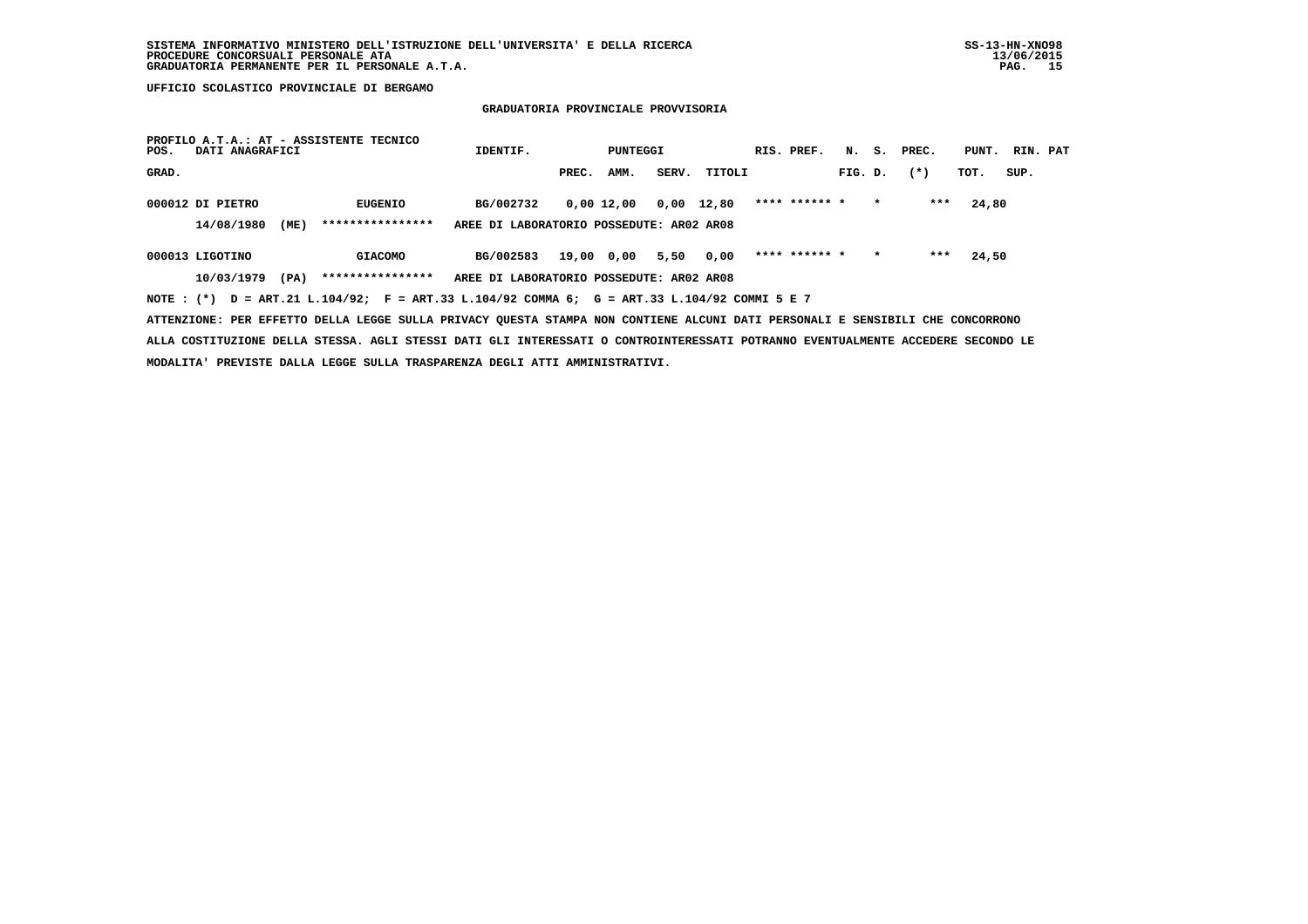**GRADUATORIA PROVINCIALE PROVVISORIA**

| POS.  | PROFILO A.T.A.: CO - CUOCO<br><b>DATI ANAGRAFICI</b> |                                                                                             | IDENTIF.  |       | PUNTEGGI             |       |        | RIS. PREF.    |         |         | N. S. PREC. |       | PUNT. RIN. PAT |
|-------|------------------------------------------------------|---------------------------------------------------------------------------------------------|-----------|-------|----------------------|-------|--------|---------------|---------|---------|-------------|-------|----------------|
| GRAD. |                                                      |                                                                                             |           | PREC. | AMM.                 | SERV. | TITOLI |               | FIG. D. |         | $(*)$       | тот.  | SUP.           |
|       | 000001 MARCIANO'                                     | <b>EMANUELE</b>                                                                             | BG/002759 |       | 0,00 15,05 0,00 7,60 |       |        | **** ****** * |         | $\star$ | ***         | 22,65 |                |
|       | 05/11/1987<br>(VV)                                   | ****************                                                                            |           |       |                      |       |        |               |         |         |             |       |                |
|       |                                                      | NOTE: (*) D = ART.21 L.104/92; F = ART.33 L.104/92 COMMA 6; G = ART.33 L.104/92 COMMI 5 E 7 |           |       |                      |       |        |               |         |         |             |       |                |

 **ATTENZIONE: PER EFFETTO DELLA LEGGE SULLA PRIVACY QUESTA STAMPA NON CONTIENE ALCUNI DATI PERSONALI E SENSIBILI CHE CONCORRONO ALLA COSTITUZIONE DELLA STESSA. AGLI STESSI DATI GLI INTERESSATI O CONTROINTERESSATI POTRANNO EVENTUALMENTE ACCEDERE SECONDO LE MODALITA' PREVISTE DALLA LEGGE SULLA TRASPARENZA DEGLI ATTI AMMINISTRATIVI.**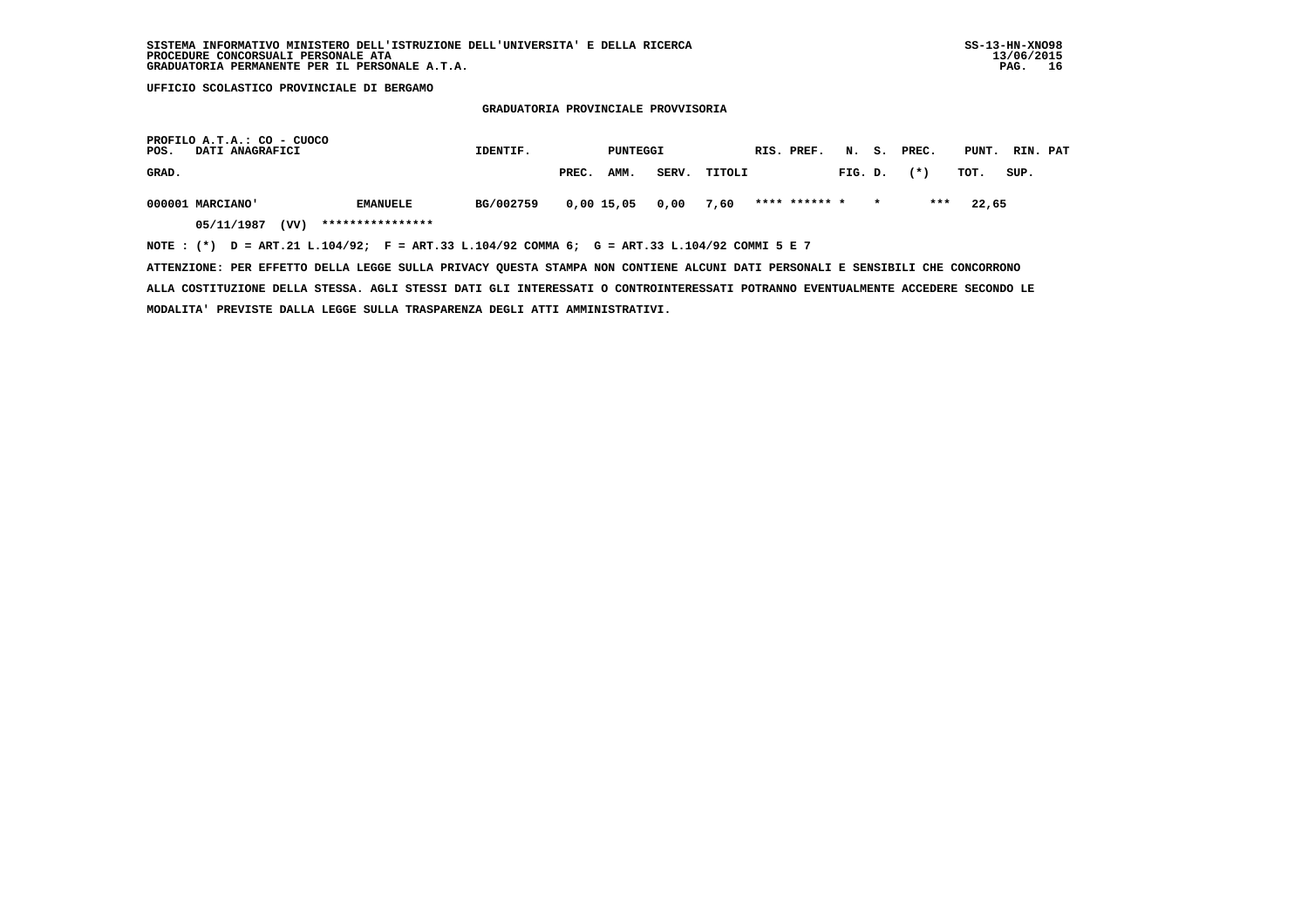### **GRADUATORIA PROVINCIALE PROVVISORIA**

| POS.  | DATI ANAGRAFICI             |      | PROFILO A.T.A.: CR - COLLABORATORE SCOLASTICO | TECNICO (ADDETTO AZIENDE AGRARIE)<br>IDENTIF. |       | PUNTEGGI     |       |        | RIS. PREF.    | N.      | s.      | PREC.  | PUNT. | RIN. PAT |  |
|-------|-----------------------------|------|-----------------------------------------------|-----------------------------------------------|-------|--------------|-------|--------|---------------|---------|---------|--------|-------|----------|--|
| GRAD. |                             |      |                                               |                                               | PREC. | AMM.         | SERV. | TITOLI |               | FIG. D. |         | $(* )$ | TOT.  | SUP.     |  |
|       | 000001 BLONDA<br>27/09/1979 | (TP) | GIOVAN VITO<br>****************               | BG/002765                                     |       | 0,0026,45    | 0,00  | 3,00   | **** ****** * |         | $\star$ | $***$  | 29,45 |          |  |
|       | 000002 LABATE<br>28/10/1970 | (RC) | <b>PAOLO</b><br>****************              | BG/002767                                     |       | $0,00$ 16,25 | 0,00  | 6,00   | **** ****** * |         | $\star$ | $***$  | 22,25 |          |  |
|       | 000003 LANAIA<br>15/10/1982 | CL)  | <b>MARIA GIUSY</b><br>****************        | BG/002766                                     |       | 0,00 17,15   | 0,00  | 5,00   | **** ****** * |         | $\star$ | $***$  | 22,15 |          |  |
|       |                             |      |                                               |                                               |       |              |       |        |               |         |         |        |       |          |  |

 **NOTE : (\*) D = ART.21 L.104/92; F = ART.33 L.104/92 COMMA 6; G = ART.33 L.104/92 COMMI 5 E 7**

 **ATTENZIONE: PER EFFETTO DELLA LEGGE SULLA PRIVACY QUESTA STAMPA NON CONTIENE ALCUNI DATI PERSONALI E SENSIBILI CHE CONCORRONO ALLA COSTITUZIONE DELLA STESSA. AGLI STESSI DATI GLI INTERESSATI O CONTROINTERESSATI POTRANNO EVENTUALMENTE ACCEDERE SECONDO LE MODALITA' PREVISTE DALLA LEGGE SULLA TRASPARENZA DEGLI ATTI AMMINISTRATIVI.**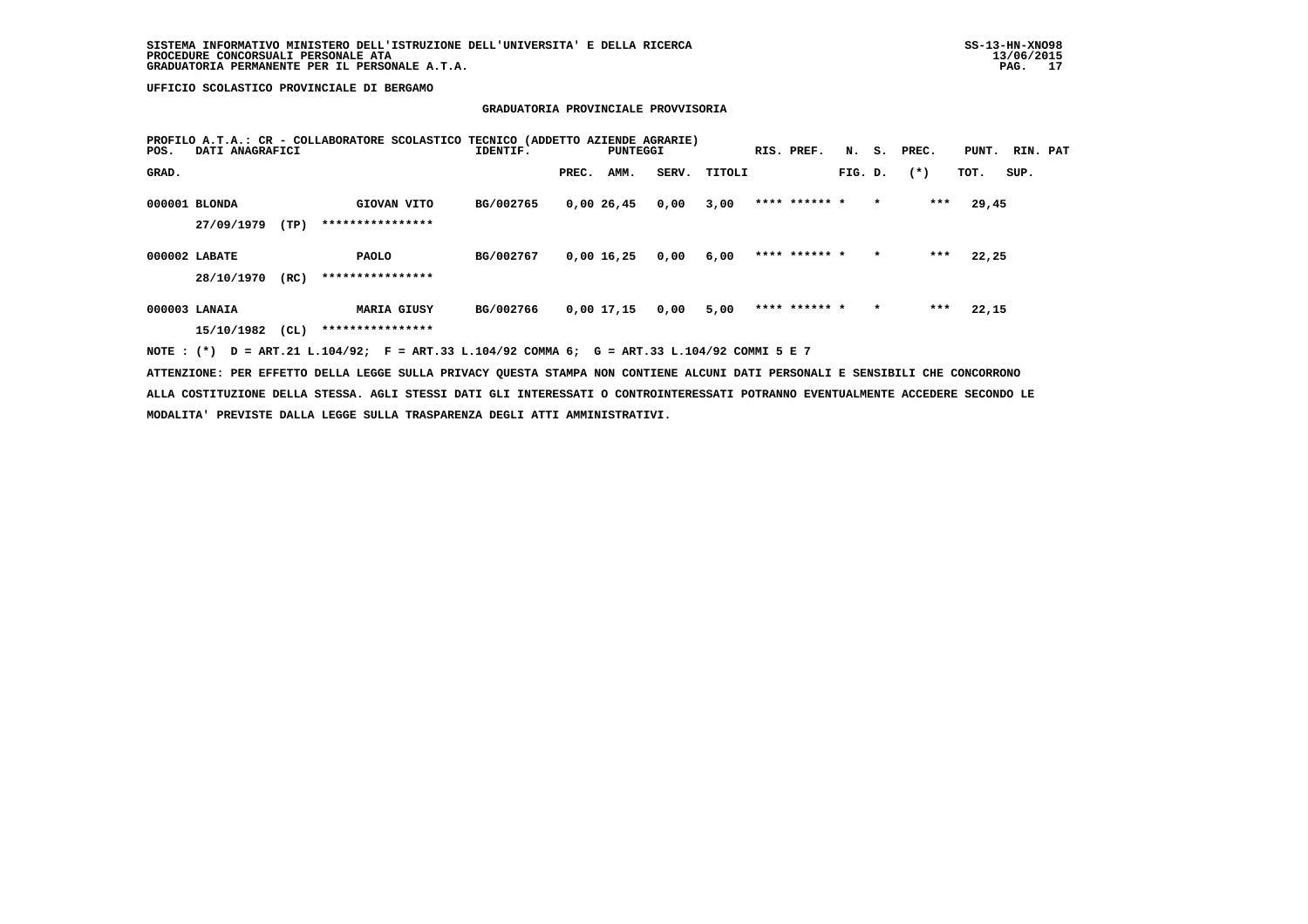### **GRADUATORIA PROVINCIALE PROVVISORIA**

| POS.         | DATI ANAGRAFICI   |      | PROFILO A.T.A.: CS - COLLABORATORE SCOLASTICO | IDENTIF.  |              | <b>PUNTEGGI</b> |       |        | RIS. PREF.    | N.      | s. | PREC. | PUNT. | RIN. PAT |  |
|--------------|-------------------|------|-----------------------------------------------|-----------|--------------|-----------------|-------|--------|---------------|---------|----|-------|-------|----------|--|
| GRAD.        |                   |      |                                               |           | PREC.        | AMM.            | SERV. | TITOLI |               | FIG. D. |    | $(*)$ | TOT.  | SUP.     |  |
|              | 000001 CAPORALE   |      | <b>GIOVANNA</b>                               | BG/002743 |              | 0.0054.00       | 0,00  | 2,50   | **** ****** * |         |    | ***   | 56,50 |          |  |
|              | 15/08/1962        | (MI) | ****************                              |           |              |                 |       |        |               |         |    |       |       |          |  |
|              | 000002 JOURAVLEVA |      | MARIA                                         | BG/001902 | 38,50 0,00   |                 | 6,50  | 0,00   | **** ****** * |         |    | ***   | 45,00 |          |  |
|              | 25/10/1969        | (EE) | ****************                              |           |              |                 |       |        |               |         |    |       |       |          |  |
|              | 000003 PALADINO   |      | TIZIANA                                       | BG/002219 | 38,00 0,00   |                 | 6,50  | 0,00   | **** ****** * |         |    | $***$ | 44,50 |          |  |
|              | 15/08/1976 (EE)   |      | ****************                              |           |              |                 |       |        |               |         |    |       |       |          |  |
|              | 000004 MUSCAS     |      | <b>GIOVANNA</b>                               | BG/001940 | $38,50$ 0,00 |                 | 5,50  | 0,00   | **** ****** * |         |    | $***$ | 44,00 |          |  |
|              | 17/05/1965        | (CA) | ****************                              |           |              |                 |       |        |               |         |    |       |       |          |  |
|              | 000005 BIANZINA   |      | <b>NATHALIE</b>                               | BG/001852 | 38,50 0,00   |                 | 5,50  | 0,00   | **** ****** * |         |    | $***$ | 44,00 |          |  |
|              | 17/01/1962        | (EE) | ****************                              |           |              |                 |       |        |               |         |    |       |       |          |  |
|              | 000006 PIAZZOLI   |      | <b>CATERINA</b>                               | BG/001955 | 38,50 0,00   |                 | 5,50  | 0,00   | **** ****** * |         |    | $***$ | 44,00 |          |  |
|              | 09/03/1961 (BG)   |      | ****************                              |           |              |                 |       |        |               |         |    |       |       |          |  |
| 000007 FERRI |                   |      | <b>ROSA MARIA</b>                             | BG/001886 | 38,50 0,00   |                 | 5,50  | 0,00   | **** ****** * |         |    | ***   | 44,00 |          |  |
|              | 07/10/1959        | (BG) | ****************                              |           |              |                 |       |        |               |         |    |       |       |          |  |
|              | 000008 GIULIANI   |      | <b>GIOVANNA</b>                               | BG/002334 | 38,30 0,00   |                 | 5,50  | 0,00   | **** ******   |         |    | $***$ | 43,80 |          |  |
|              | 10/08/1951 (BS)   |      | ****************                              |           |              |                 |       |        |               |         |    |       |       |          |  |
|              | 000009 SPAGNOLO   |      | <b>IVANA</b>                                  | BG/002285 | $38,25$ 0,00 |                 | 5,50  | 0,00   | **** ****** * |         |    | $***$ | 43,75 |          |  |
|              | 09/06/1960        | (CS) | ****************                              |           |              |                 |       |        |               |         |    |       |       |          |  |
|              | 000010 MELARA     |      | <b>ROCCO</b>                                  | BG/002134 | $38,15$ 0,00 |                 | 5,50  | 0,00   | **** ****** * |         |    | ***   | 43,65 |          |  |
|              | 15/03/1969        | (RC) | ****************                              |           |              |                 |       |        |               |         |    |       |       |          |  |
|              | 000011 SPAGNOLI   |      | CATERINA ELENA                                | BG/002277 | 38,10 0,00   |                 | 5,50  | 0,00   | **** ****** * |         |    | ***   | 43,60 |          |  |
|              | 10/10/1957        | (BS) | ****************                              |           |              |                 |       |        |               |         |    |       |       |          |  |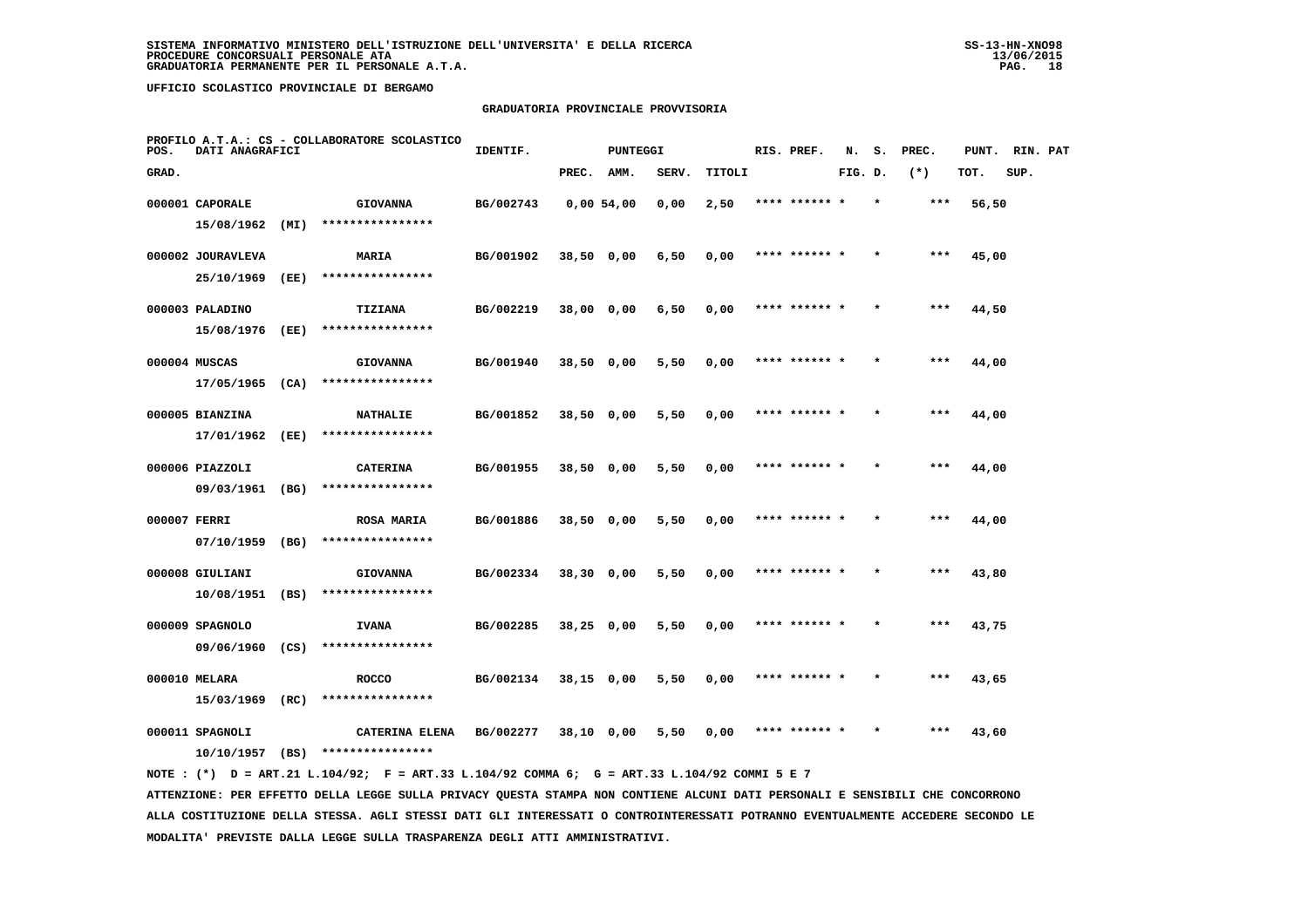### **GRADUATORIA PROVINCIALE PROVVISORIA**

| POS.         | DATI ANAGRAFICI                  |      | PROFILO A.T.A.: CS - COLLABORATORE SCOLASTICO | IDENTIF.  |              | <b>PUNTEGGI</b> |       |        | RIS. PREF.    | N.      | s.      | PREC. | PUNT. | RIN. PAT |  |
|--------------|----------------------------------|------|-----------------------------------------------|-----------|--------------|-----------------|-------|--------|---------------|---------|---------|-------|-------|----------|--|
| GRAD.        |                                  |      |                                               |           | PREC.        | AMM.            | SERV. | TITOLI |               | FIG. D. |         | $(*)$ | TOT.  | SUP.     |  |
|              | 000012 MARASCO                   |      | <b>FIORENZA</b>                               | BG/002126 | 38,00 0,00   |                 | 5,50  | 0,00   | **** ****** * |         |         | $***$ | 43,50 |          |  |
|              | 27/10/1964 (VV)                  |      | ****************                              |           |              |                 |       |        |               |         |         |       |       |          |  |
|              | 000013 TRAPATTONI                |      | ANNA MARIA                                    | BG/002291 | 38,00 0,00   |                 | 5,50  | 0,00   | **** ****** * |         |         | $***$ | 43,50 |          |  |
|              | $07/12/1963$ (BG)                |      | ****************                              |           |              |                 |       |        |               |         |         |       |       |          |  |
| 000014 LUPO  |                                  |      | <b>PAOLA</b>                                  | BG/001917 | 37,75 0,00   |                 | 5,50  | 0,00   | **** ****** * |         |         | ***   | 43,25 |          |  |
|              | $01/10/1967$ (LE)                |      | ****************                              |           |              |                 |       |        |               |         |         |       |       |          |  |
| 000015 GENNA |                                  |      | PASQUALE                                      | BG/002201 | 36,75 0,00   |                 | 6,50  | 0,00   | **** ****** * |         |         | ***   | 43,25 |          |  |
|              | 29/05/1960 (TP)                  |      | ****************                              |           |              |                 |       |        |               |         |         |       |       |          |  |
| 000016 ROSSI |                                  |      | TIZIANA                                       | BG/002753 |              | $0,00$ 39,75    | 0,00  | 3,50   | **** ****** * |         |         | ***   | 43,25 |          |  |
|              | 08/09/1962 (BG)                  |      | ****************                              |           |              |                 |       |        |               |         |         |       |       |          |  |
|              | 000017 PALOMBA<br>28/10/1967     | (NA) | CONSIGLIA<br>****************                 | BG/002220 | $36,65$ 0,00 |                 | 6,50  | 0,00   | **** ****** * |         |         | $***$ | 43,15 |          |  |
|              |                                  |      |                                               |           |              |                 |       |        |               |         |         |       |       |          |  |
|              | 000018 SAURWEIN<br>12/04/1953    | (EE) | RITA HILDEGARD<br>****************            | BG/002308 | 37,50 0,00   |                 | 5,50  | 0,00   | **** ****** * |         | $\star$ | ***   | 43,00 |          |  |
|              |                                  |      |                                               |           |              |                 |       |        | **** ******   |         |         | ***   |       |          |  |
|              | 000019 RAGUSA<br>30/10/1974 (EE) |      | <b>CONCETTA</b><br>****************           | BG/002248 | 36,50 0,00   |                 | 6,50  | 0,00   |               |         |         |       | 43,00 |          |  |
|              | 000020 PITZIANTI                 |      | <b>MIRIAM</b>                                 | BG/001964 | 37,50 0,00   |                 | 5,50  | 0,00   | **** ****** * |         |         | ***   | 43,00 |          |  |
|              | 18/05/1972 (CA)                  |      | ****************                              |           |              |                 |       |        |               |         |         |       |       |          |  |
|              | 000021 ASCONE                    |      | CARLA                                         | BG/002110 | 37,50 0,00   |                 | 5,50  | 0,00   | **** ****** * |         |         | ***   | 43,00 |          |  |
|              | $26/12/1967$ (RC)                |      | ****************                              |           |              |                 |       |        |               |         |         |       |       |          |  |
|              | 000022 SCOTTI                    |      | PAOLA MARIA                                   | BG/002253 | 37,50 0,00   |                 | 5,50  | 0,00   | **** ****** * |         |         | ***   | 43,00 |          |  |
|              | 18/03/1967 (BG)                  |      | ****************                              |           |              |                 |       |        |               |         |         |       |       |          |  |
|              |                                  |      |                                               |           |              |                 |       |        |               |         |         |       |       |          |  |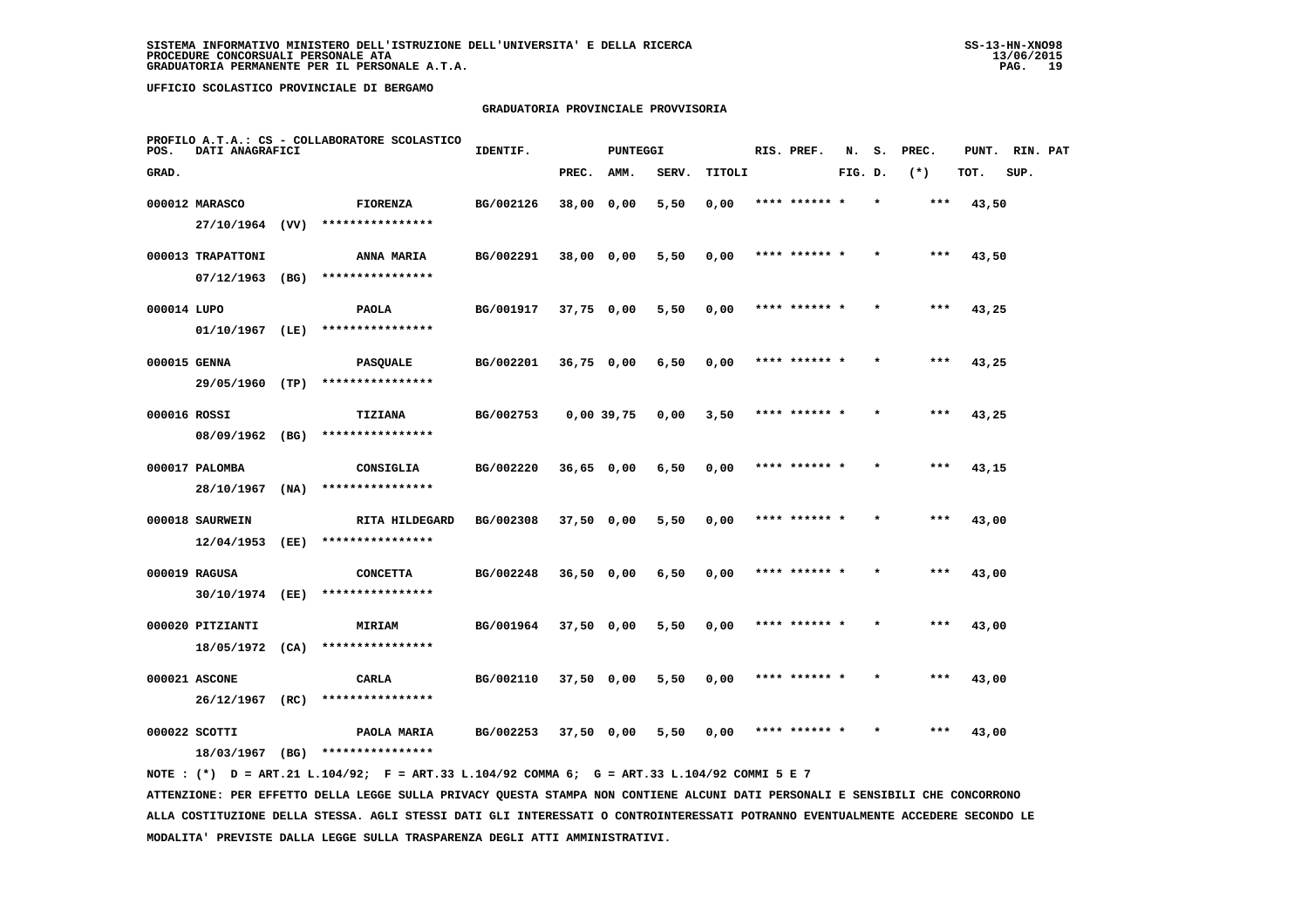### **GRADUATORIA PROVINCIALE PROVVISORIA**

| POS.         | DATI ANAGRAFICI                      |      | PROFILO A.T.A.: CS - COLLABORATORE SCOLASTICO | IDENTIF.  |              | <b>PUNTEGGI</b> |       |        | RIS. PREF.    | N.      | s.      | PREC. | PUNT. | RIN. PAT |  |
|--------------|--------------------------------------|------|-----------------------------------------------|-----------|--------------|-----------------|-------|--------|---------------|---------|---------|-------|-------|----------|--|
| GRAD.        |                                      |      |                                               |           | PREC.        | AMM.            | SERV. | TITOLI |               | FIG. D. |         | $(*)$ | TOT.  | SUP.     |  |
|              | 000023 TOMMASINO                     |      | MARIA LUISA                                   | BG/001996 | $37,50$ 0,00 |                 | 5,50  | 0,00   | **** ****** * |         |         | ***   | 43,00 |          |  |
|              | 26/11/1971                           | (BN) | ****************                              |           |              |                 |       |        |               |         |         |       |       |          |  |
|              | 000024 TONOLI                        |      | <b>GIUSEPPINA</b>                             | BG/002289 | 36,50 0,00   |                 | 6,50  | 0,00   | **** ****** * |         |         | ***   | 43,00 |          |  |
|              | 25/07/1970 (BG)                      |      | ****************                              |           |              |                 |       |        |               |         |         |       |       |          |  |
|              | 000025 FATIGATI                      |      | ORSOLA                                        | BG/002187 | $36,50$ 0,00 |                 | 6,50  | 0,00   | **** ****** * |         |         | $***$ | 43,00 |          |  |
|              | 23/12/1968                           | (NA) | ****************                              |           |              |                 |       |        |               |         |         |       |       |          |  |
|              | 000026 SCHIRINZI                     |      | <b>GAETANA</b>                                | BG/002251 | 37,50 0,00   |                 | 5,50  | 0,00   | **** ****** * |         | $\star$ | $***$ | 43,00 |          |  |
|              | 25/10/1966                           | (LE) | ****************                              |           |              |                 |       |        |               |         |         |       |       |          |  |
|              | 000027 PENSATO                       |      | ADA                                           | BG/002229 | 37,50 0,00   |                 | 5,50  | 0,00   | **** ****** * |         |         | ***   | 43,00 |          |  |
|              | 24/08/1957                           | (AG) | ****************                              |           |              |                 |       |        |               |         |         |       |       |          |  |
| 000028 MAVER |                                      |      | <b>SIMONETTA</b>                              | BG/001924 | $37,40$ 0,00 |                 | 5,50  | 0,00   | **** ****** * |         |         | $***$ | 42,90 |          |  |
|              | 31/08/1963                           | (BG) | ****************                              |           |              |                 |       |        |               |         |         |       |       |          |  |
|              | 000029 ROVARIS                       |      | <b>SIMONETTA</b>                              | BG/002256 | $36,35$ 0,00 |                 | 6,50  | 0.00   | **** ****** * |         |         | $***$ | 42,85 |          |  |
|              | 22/03/1961 (BG)                      |      | ****************                              |           |              |                 |       |        |               |         |         |       |       |          |  |
|              | 000030 SARDELLA                      |      | STELLA LUCIA<br>****************              | BG/002451 | $37,25$ 0,00 |                 | 5,50  | 0,00   | **** ****** * |         |         | ***   | 42,75 |          |  |
|              | $12/12/1956$ (FG)                    |      |                                               |           |              |                 |       |        |               |         |         |       |       |          |  |
|              | 000031 POLESSI<br>30/08/1976 (TP)    |      | <b>ANTONINA</b><br>****************           | BG/002240 | 37,15 0,00   |                 | 5,50  | 0,00   | **** ****** * |         |         | ***   | 42,65 |          |  |
|              |                                      |      |                                               |           |              |                 |       |        |               |         |         |       |       |          |  |
|              | 000032 PELLICIOLI<br>20/10/1966 (BG) |      | GRAZIELLA PAOLA BG/002226<br>**************** |           | 37,15 0,00   |                 | 5,50  | 0,00   | **** ****** * |         |         | ***   | 42,65 |          |  |
|              |                                      |      |                                               |           |              |                 |       |        |               |         |         |       |       |          |  |
|              | 000033 MAZZOTTA<br>12/09/1977        | (BG) | <b>MASSIMO</b><br>****************            | BG/002132 | $37,15$ 0,00 |                 | 5,50  | 0,00   | **** ****** * |         |         | $***$ | 42,65 |          |  |
|              |                                      |      |                                               |           |              |                 |       |        |               |         |         |       |       |          |  |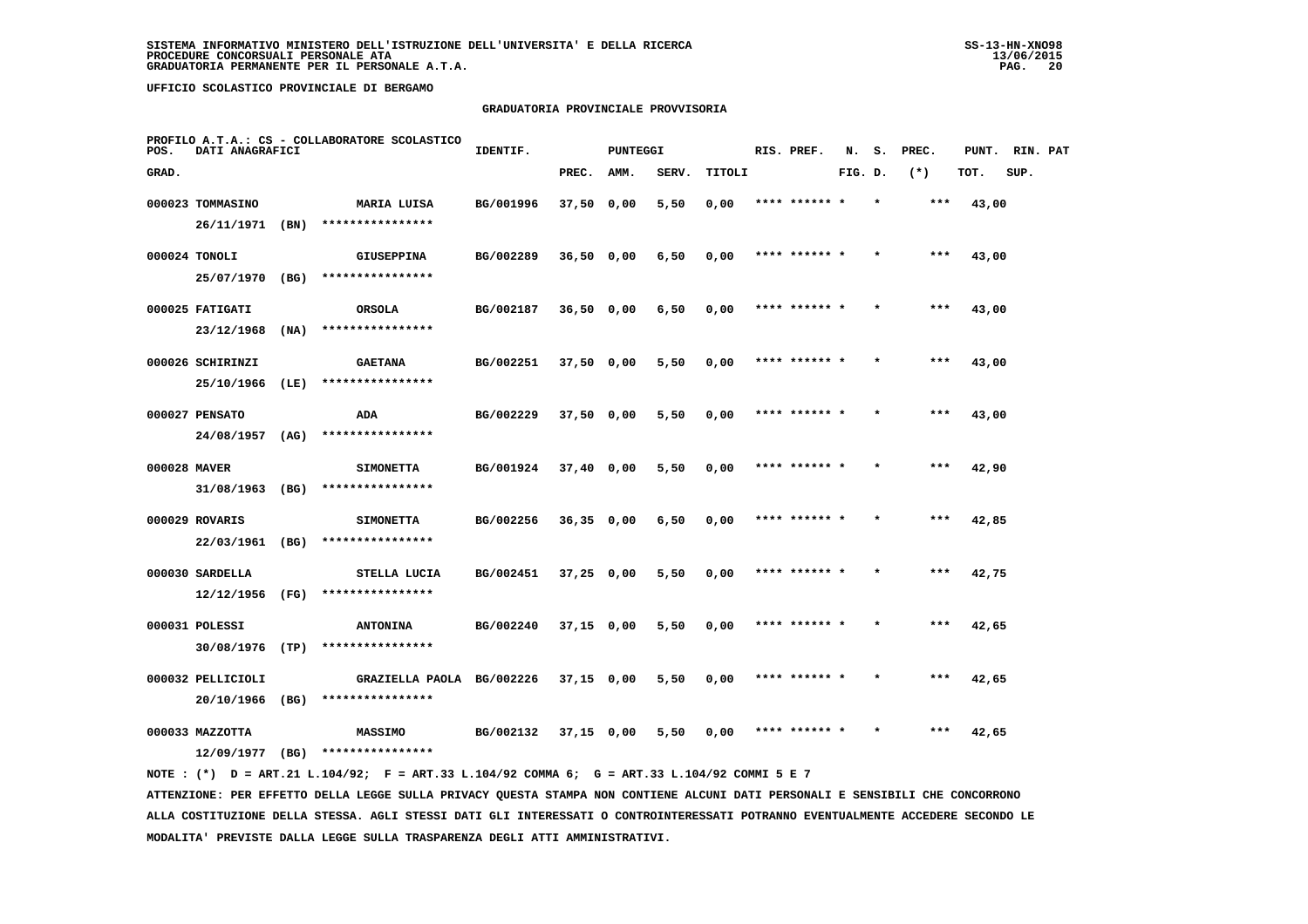### **GRADUATORIA PROVINCIALE PROVVISORIA**

| POS.         | DATI ANAGRAFICI         |      | PROFILO A.T.A.: CS - COLLABORATORE SCOLASTICO | IDENTIF.  |              | <b>PUNTEGGI</b> |       |        | RIS. PREF.    | N.      | s.      | PREC. | PUNT. | RIN. PAT |  |
|--------------|-------------------------|------|-----------------------------------------------|-----------|--------------|-----------------|-------|--------|---------------|---------|---------|-------|-------|----------|--|
| GRAD.        |                         |      |                                               |           | PREC.        | AMM.            | SERV. | TITOLI |               | FIG. D. |         | $(*)$ | TOT.  | SUP.     |  |
|              | 000034 CAMICI           |      | <b>DANIELA</b>                                | BG/002016 | 37,10 0,00   |                 | 5,50  | 0,00   | **** ****** * |         | $\star$ | $***$ | 42,60 |          |  |
|              | 24/01/1960 (LT)         |      | ****************                              |           |              |                 |       |        |               |         |         |       |       |          |  |
|              | 000035 MORELLI          |      | <b>ELENA</b>                                  | BG/002149 | 37,00 0,00   |                 | 5,50  | 0,00   | **** ****** * |         |         | ***   | 42,50 |          |  |
|              | 07/05/1960 (BG)         |      | ****************                              |           |              |                 |       |        |               |         |         |       |       |          |  |
| 000036 TOTI  |                         |      | <b>ROMINA</b>                                 | BG/002290 | $36,00$ 0,00 |                 | 6,50  | 0,00   | **** ****** * |         |         | $***$ | 42,50 |          |  |
|              | 28/04/1977 (BG)         |      | ****************                              |           |              |                 |       |        |               |         |         |       |       |          |  |
| 000037 BRENA |                         |      | <b>DILETTA</b>                                | BG/001855 | 37,00 0,00   |                 | 5,50  | 0,00   | **** ****** * |         |         | $***$ | 42,50 |          |  |
|              | 03/06/1974 (BG)         |      | ****************                              |           |              |                 |       |        |               |         |         |       |       |          |  |
| 000038 BONZI |                         |      | <b>BARBARA</b>                                | BG/002140 | 37,00 0,00   |                 | 5,50  | 0,00   | **** ****** * |         |         | $***$ | 42,50 |          |  |
|              | 31/05/1972 (BG)         |      | ****************                              |           |              |                 |       |        |               |         |         |       |       |          |  |
|              | 000039 NEGRINOTTI       |      | <b>BARBARA</b>                                | BG/002214 | 37,00 0,00   |                 | 5,50  | 0,00   | **** ****** * |         |         | ***   | 42,50 |          |  |
|              | 04/01/1969              | (BG) | ****************                              |           |              |                 |       |        |               |         |         |       |       |          |  |
|              | 000040 CERCIELLO        |      | CARMELA                                       | BG/002154 | 37,00 0,00   |                 | 5,50  | 0,00   | **** ******   |         |         | ***   | 42,50 |          |  |
|              | 08/11/1974              | (NA) | ****************                              |           |              |                 |       |        |               |         |         |       |       |          |  |
|              | 000041 FRIGERIO         |      | MIRELLA                                       | BG/002199 | 37,00 0,00   |                 | 5,50  | 0,00   | **** ****** * |         |         | $***$ | 42,50 |          |  |
|              | 08/02/1965              | (BG) | ****************                              |           |              |                 |       |        |               |         |         |       |       |          |  |
|              | 000042 FRATERRICO ADAMO |      | GIROLAMA                                      | BG/001890 | 36,75 0,00   |                 | 5,50  | 0,00   | **** ****** * |         | $\star$ | ***   | 42,25 |          |  |
|              | 21/06/1974 (TP)         |      | ****************                              |           |              |                 |       |        |               |         |         |       |       |          |  |
| 000043 ALOI  |                         |      | <b>GRAZIELLA</b>                              | BG/002098 | 36,75 0,00   |                 | 5,50  | 0,00   | **** ****** * |         |         | ***   | 42,25 |          |  |
|              | $18/12/1969$ (BG)       |      | ****************                              |           |              |                 |       |        |               |         |         |       |       |          |  |
|              | 000044 TRUOCCHIO        |      | MARIAROSARIA                                  | BG/002259 | 36,60 0,00   |                 | 5,50  | 0.00   | **** ****** * |         |         | ***   | 42,10 |          |  |
|              | 12/12/1973              | (NA) | ****************                              |           |              |                 |       |        |               |         |         |       |       |          |  |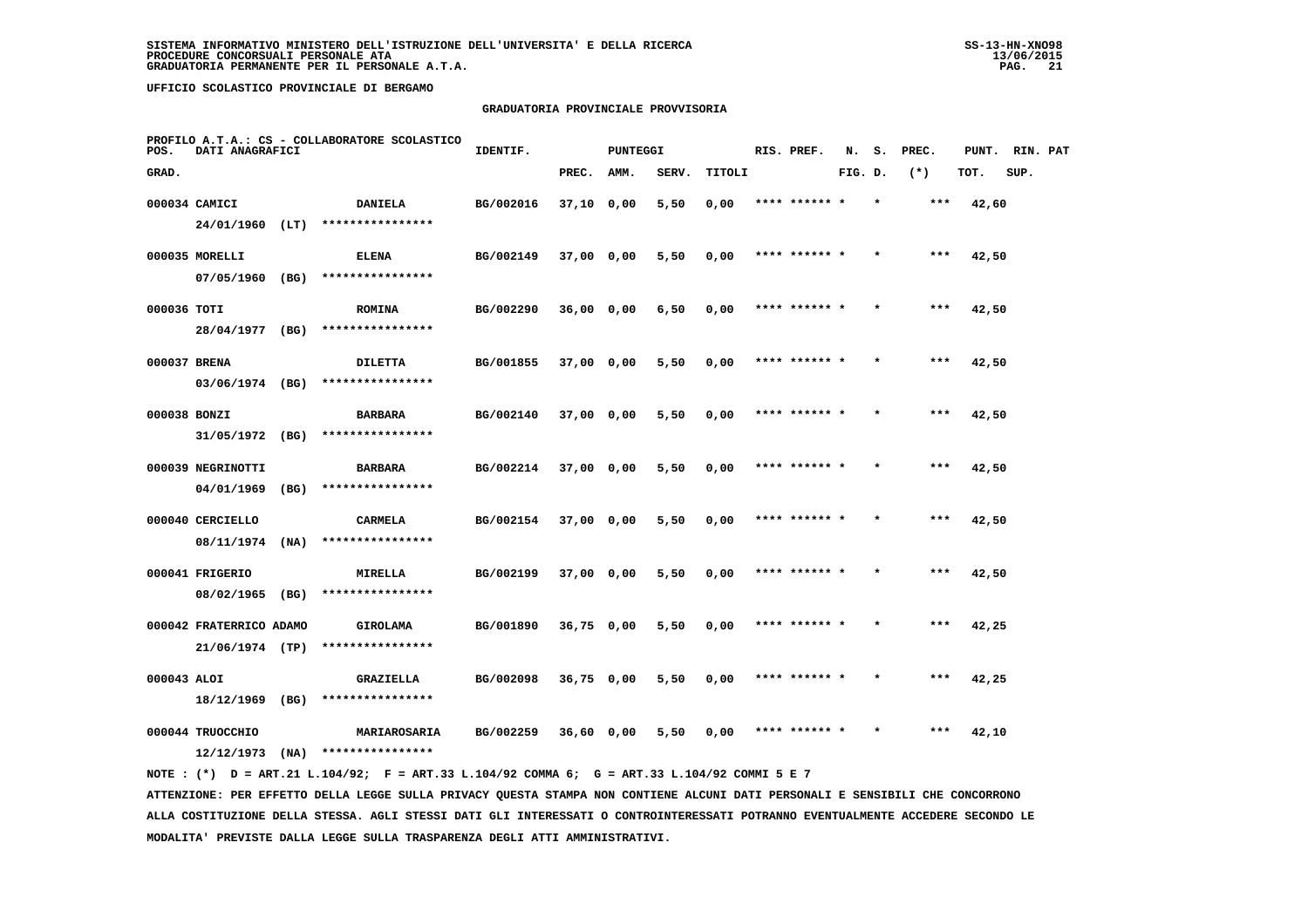# **GRADUATORIA PROVINCIALE PROVVISORIA**

| POS.         | DATI ANAGRAFICI                  |      | PROFILO A.T.A.: CS - COLLABORATORE SCOLASTICO | IDENTIF.  |              | <b>PUNTEGGI</b> |       |        | RIS. PREF.    | N.      | s. | PREC. | PUNT. | RIN. PAT |  |
|--------------|----------------------------------|------|-----------------------------------------------|-----------|--------------|-----------------|-------|--------|---------------|---------|----|-------|-------|----------|--|
| GRAD.        |                                  |      |                                               |           | PREC.        | AMM.            | SERV. | TITOLI |               | FIG. D. |    | $(*)$ | TOT.  | SUP.     |  |
|              | 000045 PAGANONI                  |      | PATRIZIA                                      | BG/002217 | 36,50 0,00   |                 | 5,50  | 0,00   | **** ****** * |         |    | ***   | 42,00 |          |  |
|              | 01/05/1967                       | (MI) | ****************                              |           |              |                 |       |        |               |         |    |       |       |          |  |
| 000046 COSTA |                                  |      | <b>FRANCESCA</b>                              | BG/002162 | $36,50$ 0,00 |                 | 5,50  | 0,00   | **** ****** * |         |    | ***   | 42,00 |          |  |
|              | 22/08/1974 (ME)                  |      | ****************                              |           |              |                 |       |        |               |         |    |       |       |          |  |
|              | 000047 GRANIERI                  |      | <b>GRAZIA</b>                                 | BG/002211 | $36,50$ 0,00 |                 | 5,50  | 0,00   | **** ****** * |         |    | $***$ | 42,00 |          |  |
|              | 22/03/1965                       | (CS) | ****************                              |           |              |                 |       |        |               |         |    |       |       |          |  |
|              | 000048 ANGIOLETTI                |      | <b>ELENA</b>                                  | BG/002101 | $36,50$ 0,00 |                 | 5,50  | 0,00   | **** ****** * |         |    | ***   | 42,00 |          |  |
|              | 19/01/1960                       | (BG) | ****************                              |           |              |                 |       |        |               |         |    |       |       |          |  |
|              | 000049 BONANNO                   |      | <b>ANTONINA</b>                               | BG/002136 | $36,30$ 0,00 |                 | 5,50  | 0,00   | **** ****** * |         |    | $***$ | 41,80 |          |  |
|              | 25/06/1953                       | (TP) | ****************                              |           |              |                 |       |        |               |         |    |       |       |          |  |
|              | 000050 BELINGHERI                |      | <b>MIRENA</b>                                 | BG/001846 | $36,25$ 0,00 |                 | 5,50  | 0,00   | **** ****** * |         |    | $***$ | 41,75 |          |  |
|              | $26/12/1966$ (BG)                |      | ****************                              |           |              |                 |       |        |               |         |    |       |       |          |  |
|              | 000051 BERNAZZANI<br>06/01/1971  | (MI) | <b>ELENA</b><br>****************              | BG/002121 | 36,00 0,00   |                 | 5,50  | 0,00   | **** ****** * |         |    | ***   | 41,50 |          |  |
|              |                                  |      |                                               |           |              |                 |       |        |               |         |    |       |       |          |  |
|              | 000052 OBERTI<br>03/07/1964 (BG) |      | <b>ROSALIA</b><br>****************            | BG/002215 | 36,00 0,00   |                 | 5,50  | 0,00   | **** ****** * |         |    | ***   | 41,50 |          |  |
|              |                                  |      |                                               |           |              |                 |       |        |               |         |    |       |       |          |  |
|              | 000053 CAPITANIO<br>06/08/1963   | (BG) | FIORELLA<br>****************                  | BG/002150 | 36,00 0,00   |                 | 5,50  | 0,00   | **** ****** * |         |    | $***$ | 41,50 |          |  |
|              |                                  |      |                                               |           |              |                 |       |        |               |         |    |       |       |          |  |
|              | 000054 MAZZOLENI<br>07/02/1965   | (BG) | <b>DANIELA</b><br>****************            | BG/001926 | 35,84 0,00   |                 | 5,50  | 0,00   | **** ****** * |         |    | ***   | 41,34 |          |  |
| 000055 AMICO |                                  |      |                                               | BG/002099 |              |                 | 5,50  |        |               |         |    | ***   |       |          |  |
|              | 24/10/1978 (PA)                  |      | <b>CATERINA</b><br>****************           |           | $35,50$ 0,00 |                 |       | 0,00   |               |         |    |       | 41,00 |          |  |
|              |                                  |      |                                               |           |              |                 |       |        |               |         |    |       |       |          |  |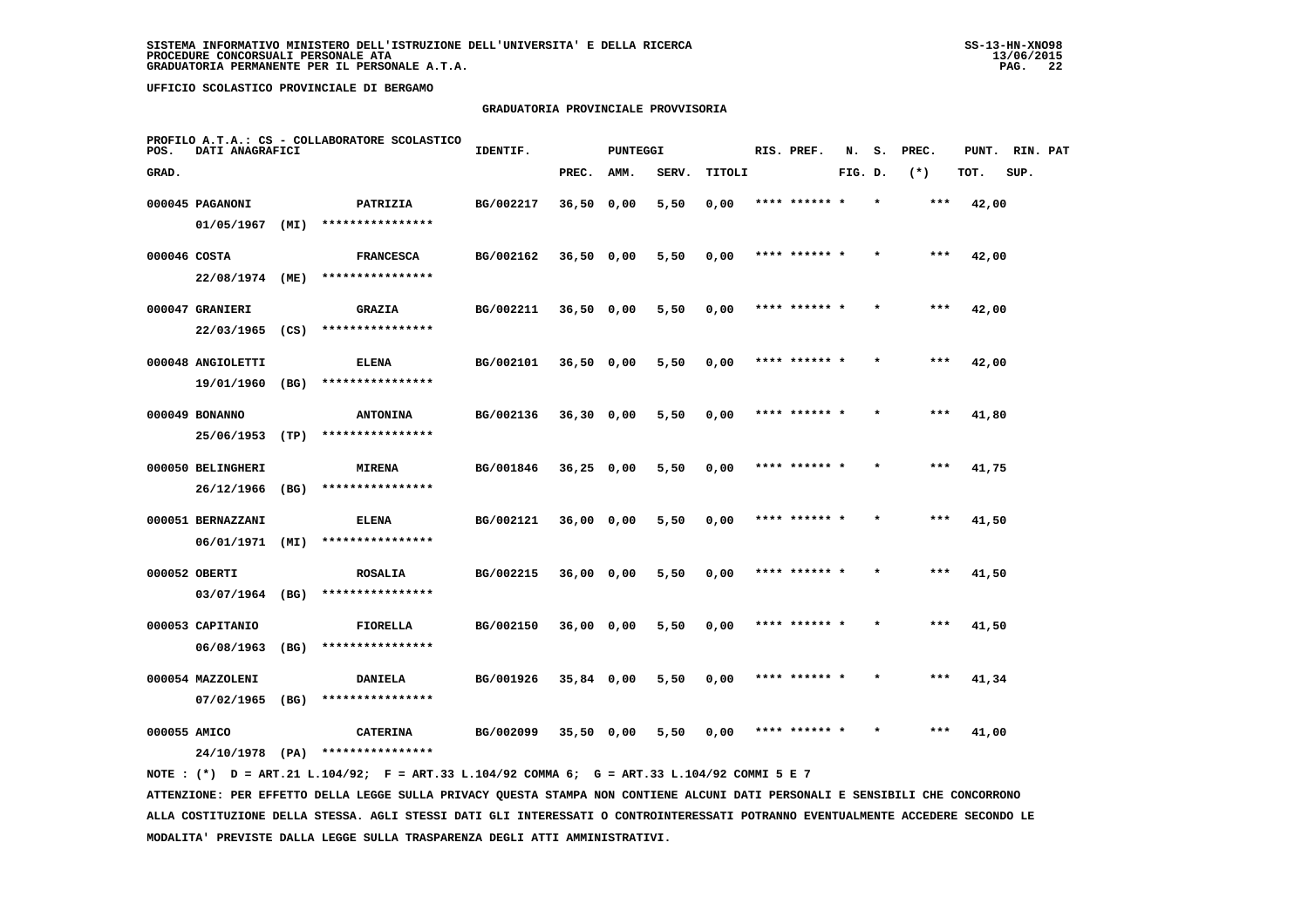### **GRADUATORIA PROVINCIALE PROVVISORIA**

| POS.         | DATI ANAGRAFICI   |      | PROFILO A.T.A.: CS - COLLABORATORE SCOLASTICO | IDENTIF.  |              | <b>PUNTEGGI</b> |       |        | RIS. PREF.    | N.      | s. | PREC. | PUNT. | RIN. PAT |  |
|--------------|-------------------|------|-----------------------------------------------|-----------|--------------|-----------------|-------|--------|---------------|---------|----|-------|-------|----------|--|
| GRAD.        |                   |      |                                               |           | PREC.        | AMM.            | SERV. | TITOLI |               | FIG. D. |    | $(*)$ | TOT.  | SUP.     |  |
|              | 000056 ARNONE     |      | CARMELINA                                     | BG/002109 | $35,50$ 0,00 |                 | 5,50  | 0,00   | **** ****** * |         |    | ***   | 41,00 |          |  |
|              | 22/07/1969        | (CS) | ****************                              |           |              |                 |       |        |               |         |    |       |       |          |  |
|              | 000057 BONFIGLIO  |      | MILENA                                        | BG/002139 | 35,50 0,00   |                 | 5,50  | 0,00   | **** ****** * |         |    | ***   | 41,00 |          |  |
|              | 23/05/1971 (RC)   |      | ****************                              |           |              |                 |       |        |               |         |    |       |       |          |  |
|              | 000058 PERSICO    |      | <b>ENRICA</b>                                 | BG/002237 | $35,50$ 0,00 |                 | 5,50  | 0,00   | **** ****** * |         |    | ***   | 41,00 |          |  |
|              | 09/09/1965 (BG)   |      | ****************                              |           |              |                 |       |        |               |         |    |       |       |          |  |
| 000059 PLATI |                   |      | <b>MARIA EUGENIA</b>                          | BG/002239 | $35,50$ 0,00 |                 | 5,50  | 0,00   | **** ****** * |         |    | ***   | 41,00 |          |  |
|              | 11/12/1958        | (BG) | ****************                              |           |              |                 |       |        |               |         |    |       |       |          |  |
|              | 000060 RAIMONDI   |      | ANNA MARIA                                    | BG/002249 | $35,50$ 0,00 |                 | 5,50  | 0,00   | **** ****** * |         |    | $***$ | 41,00 |          |  |
|              | 11/03/1955        | (BG) | ****************                              |           |              |                 |       |        |               |         |    |       |       |          |  |
|              | 000061 GRITTI     |      | ANNA MARIA                                    | BG/002212 | $35,50$ 0,00 |                 | 5,50  | 0,00   | **** ****** * |         |    | $***$ | 41,00 |          |  |
|              | 23/08/1951 (BG)   |      | ****************                              |           |              |                 |       |        |               |         |    |       |       |          |  |
|              | 000062 MARTINELLI |      | MARIA PAOLA                                   | BG/002130 | $35,40$ 0,00 |                 | 5,50  | 0,00   | **** ****** * |         |    | ***   | 40,90 |          |  |
|              | 08/04/1972 (BG)   |      | ****************                              |           |              |                 |       |        |               |         |    |       |       |          |  |
|              | 000063 PROVESI    |      | PATRIZIA                                      | BG/002245 | $35,15$ 0,00 |                 | 5,50  | 0,00   | **** ******   |         |    | $***$ | 40,65 |          |  |
|              | $01/02/1965$ (BG) |      | ****************                              |           |              |                 |       |        |               |         |    |       |       |          |  |
|              | 000064 BIANCHI    |      | <b>IVAN</b>                                   | BG/002123 | $35,10$ 0,00 |                 | 5,50  | 0,00   | **** ****** * |         |    | ***   | 40,60 |          |  |
|              | 23/04/1967        | (EE) | ****************                              |           |              |                 |       |        |               |         |    |       |       |          |  |
|              | 000065 VALENTINI  |      | RITA                                          | BG/002264 | 35,00 0,00   |                 | 5,50  | 0,00   | **** ****** * |         |    | ***   | 40,50 |          |  |
|              | 01/05/1975        | (TA) | ****************                              |           |              |                 |       |        |               |         |    |       |       |          |  |
|              | 000066 LIONETTI   |      | LORENZA                                       | BG/002104 | 35,00 0,00   |                 | 5,50  | 0,00   | **** ****** * |         |    | ***   | 40,50 |          |  |
|              | 29/10/1964 (BG)   |      | ****************                              |           |              |                 |       |        |               |         |    |       |       |          |  |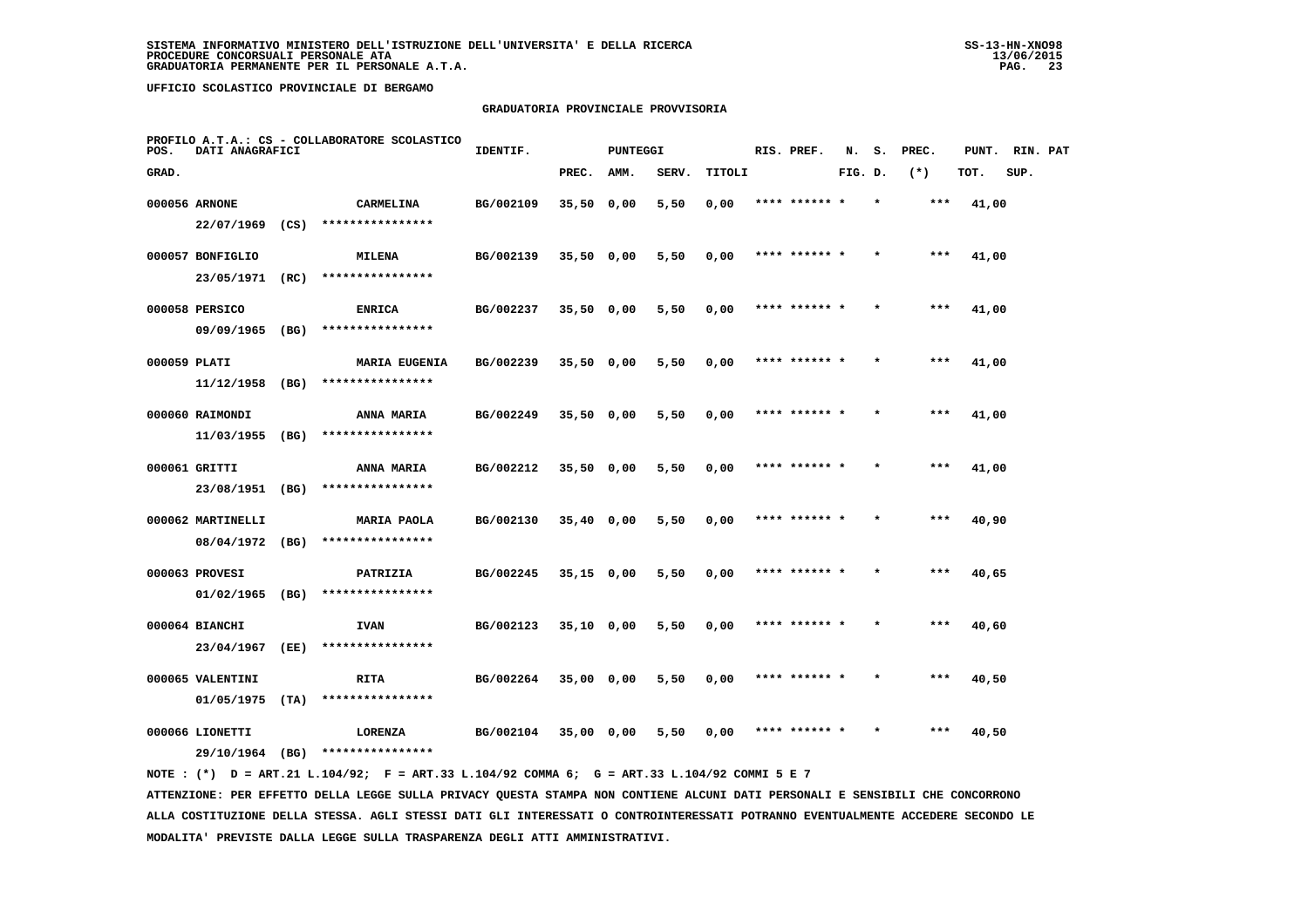### **GRADUATORIA PROVINCIALE PROVVISORIA**

| POS.         | DATI ANAGRAFICI   |      | PROFILO A.T.A.: CS - COLLABORATORE SCOLASTICO  | IDENTIF.  |              | <b>PUNTEGGI</b> |       |        | RIS. PREF.    | N.      | s.      | PREC. | PUNT. | RIN. PAT |  |
|--------------|-------------------|------|------------------------------------------------|-----------|--------------|-----------------|-------|--------|---------------|---------|---------|-------|-------|----------|--|
| GRAD.        |                   |      |                                                |           | PREC.        | AMM.            | SERV. | TITOLI |               | FIG. D. |         | $(*)$ | TOT.  | SUP.     |  |
| 000067 MULE' |                   |      | LUCIA                                          | BG/002180 | 34,50 0,00   |                 | 6,00  | 0,00   | **** ****** * |         | $\star$ | $***$ | 40,50 |          |  |
|              | $22/06/1970$ (AG) |      | ****************                               |           |              |                 |       |        |               |         |         |       |       |          |  |
|              | 000068 PORRETTA   |      | <b>ROSSANA</b>                                 | BG/002243 | $35,00$ 0,00 |                 | 5,50  | 0,00   | **** ******   |         |         | ***   | 40,50 |          |  |
|              | $16/06/1970$ (RC) |      | ****************                               |           |              |                 |       |        |               |         |         |       |       |          |  |
| 000069 RIZZA |                   |      | <b>MARIA CARMELA</b>                           | BG/002255 | 35,00 0,00   |                 | 5,50  | 0,00   | **** ****** * |         |         | ***   | 40,50 |          |  |
|              | $06/08/1965$ (RG) |      | ****************                               |           |              |                 |       |        |               |         |         |       |       |          |  |
|              | 000070 SILINI     |      | <b>RENATA</b>                                  | BG/002267 | 35,00 0,00   |                 | 5,50  | 0,00   | **** ****** * |         |         | ***   | 40,50 |          |  |
|              | $10/07/1964$ (BG) |      | ****************                               |           |              |                 |       |        |               |         |         |       |       |          |  |
|              | 000071 PASSERINI  |      | <b>ELENA</b>                                   | BG/002224 | $35,00$ 0,00 |                 | 5,50  | 0,00   | **** ****** * |         |         | $***$ | 40,50 |          |  |
|              | 24/05/1968        | (BG) | ****************                               |           |              |                 |       |        |               |         |         |       |       |          |  |
|              | 000072 MONIERI    |      | PATRIZIA                                       | BG/002146 | 35,00 0,00   |                 | 5,50  | 0,00   | **** ****** * |         |         | $***$ | 40,50 |          |  |
|              | $06/07/1962$ (BG) |      | ****************                               |           |              |                 |       |        |               |         |         |       |       |          |  |
|              | 000073 LORENZI    |      | MIRELLA                                        | BG/002106 | 35,00 0,00   |                 | 5,50  | 0,00   | **** ****** * |         |         | $***$ | 40,50 |          |  |
|              | 28/01/1961 (BG)   |      | ****************                               |           |              |                 |       |        |               |         |         |       |       |          |  |
|              | 000074 BONADEI    |      | <b>AURELIA</b>                                 | BG/002124 | 35,00 0,00   |                 | 5,50  | 0,00   | **** ****** * |         | $\star$ | $***$ | 40,50 |          |  |
|              | 15/04/1959        | (BG) | ****************                               |           |              |                 |       |        |               |         |         |       |       |          |  |
|              | 000075 MUSSETTI   |      | <b>MARTA</b>                                   | BG/001941 | 34,82 0,00   |                 | 5,50  | 0,00   | **** ****** * |         |         | ***   | 40,32 |          |  |
|              | 27/09/1977 (BG)   |      | ****************                               |           |              |                 |       |        |               |         |         |       |       |          |  |
|              | 000076 RAVELLINI  |      | <b>MICAELA</b>                                 | BG/002252 | 34,65 0,00   |                 | 5,50  | 0,00   | **** ****** * |         |         | ***   | 40,15 |          |  |
|              | 06/05/1962 (BG)   |      | ****************                               |           |              |                 |       |        |               |         |         |       |       |          |  |
|              | 000077 BONASERA   |      | BEATRICE NAUSICA BG/002702<br>**************** |           |              | 0,00 37,00      | 0,00  | 3,00   | **** ****** * |         |         | ***   | 40,00 |          |  |
|              | 23/11/1971 (LT)   |      |                                                |           |              |                 |       |        |               |         |         |       |       |          |  |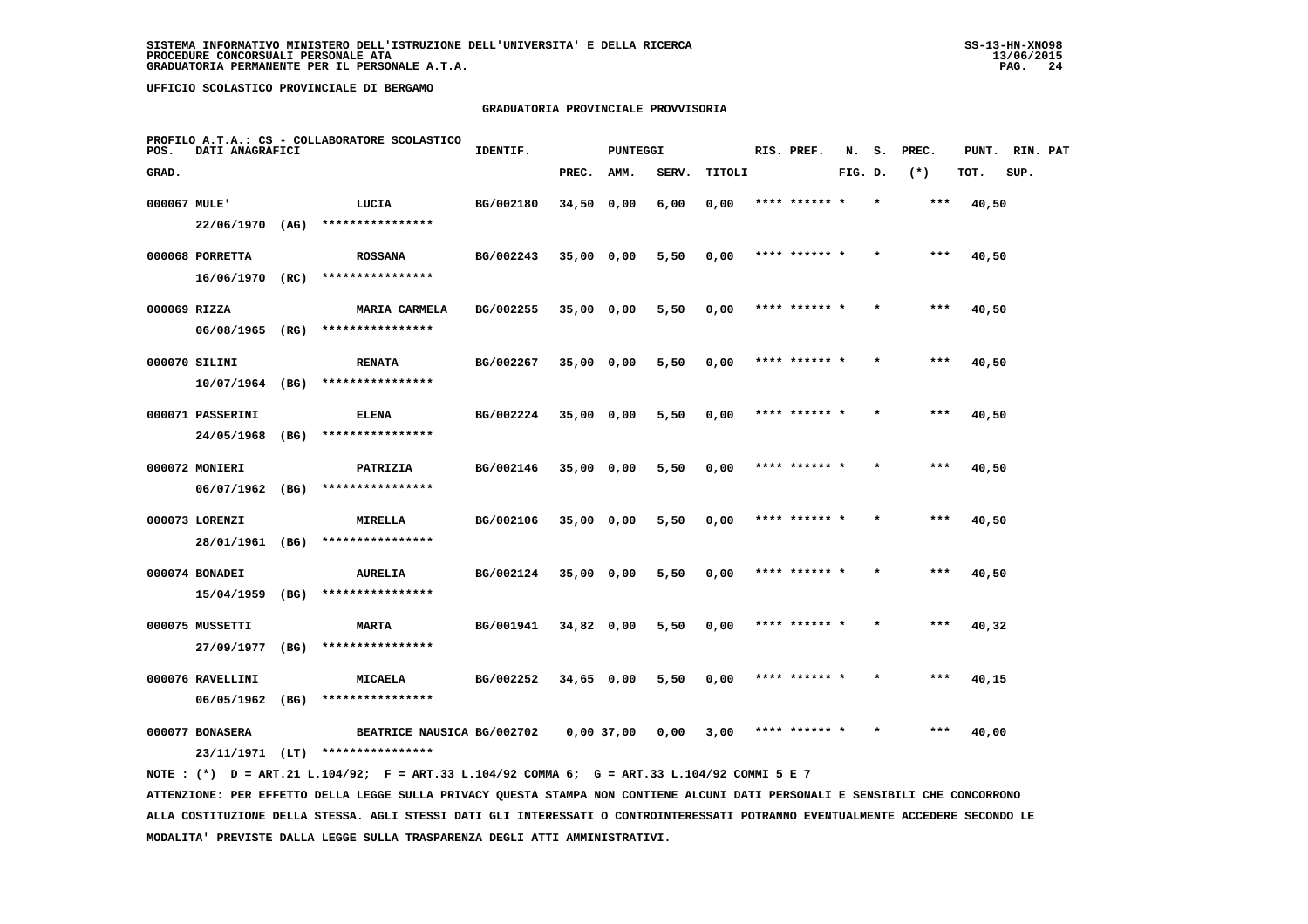### **GRADUATORIA PROVINCIALE PROVVISORIA**

| POS.  | DATI ANAGRAFICI                     |      | PROFILO A.T.A.: CS - COLLABORATORE SCOLASTICO | IDENTIF.  |              | <b>PUNTEGGI</b> |       |        | RIS. PREF.    | N.      | s. | PREC. | PUNT. | RIN. PAT |  |
|-------|-------------------------------------|------|-----------------------------------------------|-----------|--------------|-----------------|-------|--------|---------------|---------|----|-------|-------|----------|--|
| GRAD. |                                     |      |                                               |           | PREC.        | AMM.            | SERV. | TITOLI |               | FIG. D. |    | $(*)$ | TOT.  | SUP.     |  |
|       | 000078 STARACE<br>14/04/1958 (FG)   |      | ROMANO PASQUALE BG/002286<br>**************** |           | 34,48 0,00   |                 | 5,50  | 0,00   | **** ****** * |         |    | ***   | 39,98 |          |  |
|       | 000079 LOGOZZO<br>21/11/1964 (MI)   |      | ANNA<br>****************                      | BG/002339 | 34,40 0,00   |                 | 5,50  | 0,00   | **** ****** * |         |    | ***   | 39,90 |          |  |
|       | 000080 CRESCENZO<br>08/01/1959      | (SA) | <b>CARMINE</b><br>****************            | BG/002164 | $34,15$ 0,00 |                 | 5,50  | 0,00   | **** ****** * |         |    | $***$ | 39,65 |          |  |
|       | 000081 BALZARI<br>28/07/1972 (BG)   |      | <b>BARBARA</b><br>****************            | BG/002113 | 34,00 0,00   |                 | 5,50  | 0,00   | **** ****** * |         |    | ***   | 39,50 |          |  |
|       | 000082 SUARDI<br>18/11/1970 (BG)    |      | CINZIA<br>****************                    | BG/002288 | 34,00 0,00   |                 | 5,50  | 0,00   | **** ****** * |         |    | ***   | 39,50 |          |  |
|       | 000083 AMODEO<br>23/03/1968 (MI)    |      | <b>CATERINA</b><br>****************           | BG/002100 | 34,00 0,00   |                 | 5,50  | 0,00   | **** ****** * |         |    | ***   | 39,50 |          |  |
|       | 000084 SALVO<br>20/11/1975 (TP)     |      | ISABELLA LORENA BG/002205<br>**************** |           | 34,00 0,00   |                 | 5,50  | 0,00   | **** ****** * |         |    | ***   | 39,50 |          |  |
|       | 000085 AGLIONI<br>$07/04/1965$ (BG) |      | GIUSEPPINA<br>****************                | BG/002102 | 34,00 0,00   |                 | 5,50  | 0,00   |               |         |    |       | 39,50 |          |  |
|       | 000086 RINALDI<br>02/11/1960        | (BG) | <b>ANNAMARIA</b><br>****************          | BG/002254 | $34,00$ 0,00 |                 | 5,50  | 0,00   | **** ****** * |         |    | $***$ | 39,50 |          |  |
|       | 000087 FAVATA<br>12/06/1947         | (AG) | <b>LAURA</b><br>****************              | BG/002697 |              | 0,00 34,00      | 5,50  | 0,00   | **** ****** * |         |    | ***   | 39,50 |          |  |
|       | 000088 CAMPANILE<br>10/04/1965      | (NA) | <b>DOROTEA</b><br>****************            | BG/002148 | 33,99 0,00   |                 | 5,50  | 0,00   | **** ****** * |         |    | ***   | 39,49 |          |  |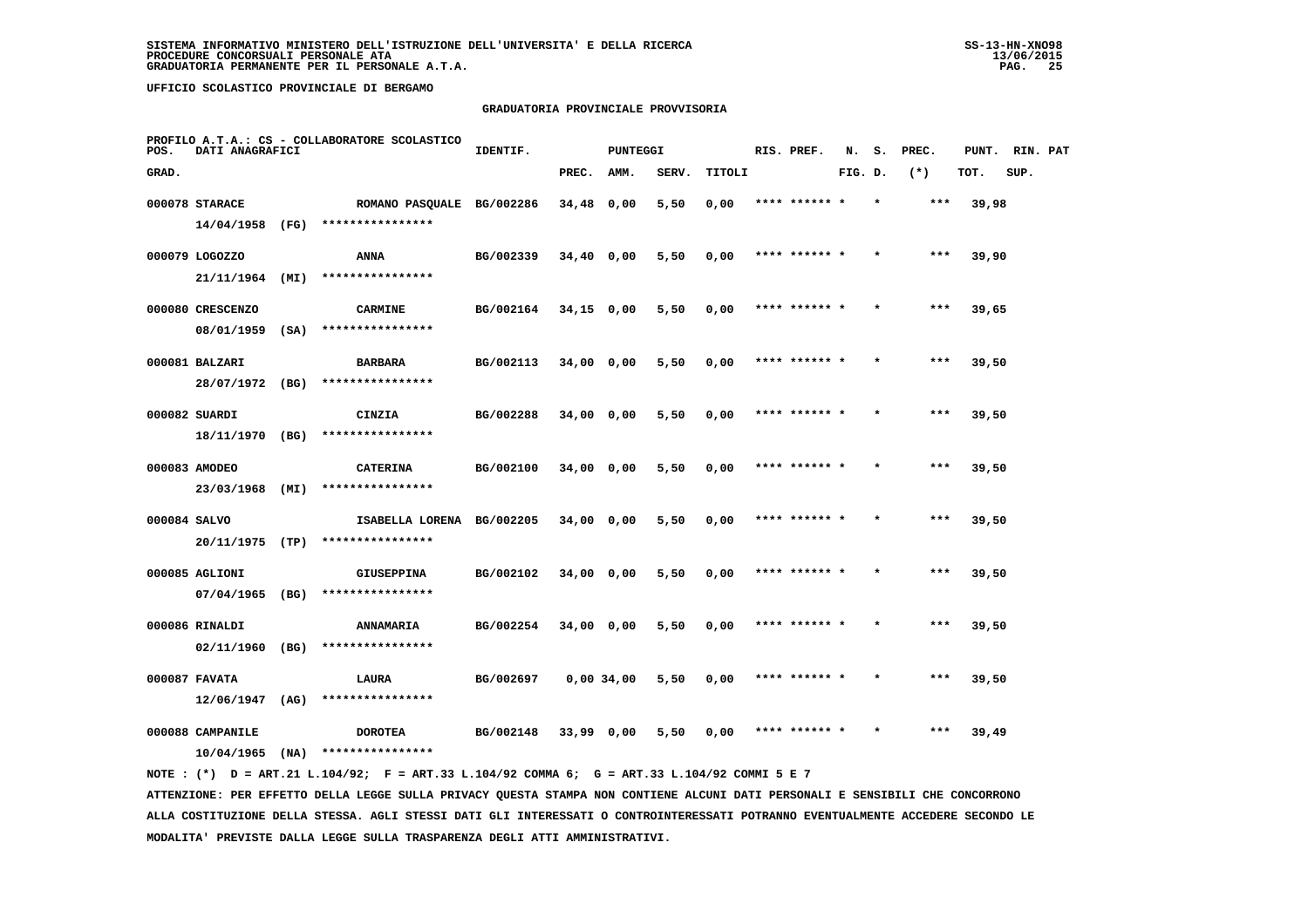# **GRADUATORIA PROVINCIALE PROVVISORIA**

| POS.         | DATI ANAGRAFICI                     |      | PROFILO A.T.A.: CS - COLLABORATORE SCOLASTICO | IDENTIF.  |              | <b>PUNTEGGI</b> |       |        | RIS. PREF.    | N.      | s.      | PREC. | PUNT. | RIN. PAT |  |
|--------------|-------------------------------------|------|-----------------------------------------------|-----------|--------------|-----------------|-------|--------|---------------|---------|---------|-------|-------|----------|--|
| GRAD.        |                                     |      |                                               |           | PREC.        | AMM.            | SERV. | TITOLI |               | FIG. D. |         | $(*)$ | TOT.  | SUP.     |  |
| 000089 SERGI |                                     |      | <b>NUNZIATA</b>                               | BG/002257 | 33,50 0,00   |                 | 5,50  | 0,00   | **** ****** * |         | $\star$ | ***   | 39,00 |          |  |
|              | $10/04/1963$ (PA)                   |      | ****************                              |           |              |                 |       |        |               |         |         |       |       |          |  |
|              | 000090 PORCELLI                     |      | <b>CARMINE</b>                                | BG/002242 | 33,50 0,00   |                 | 5,50  | 0,00   | **** ****** * |         |         | ***   | 39,00 |          |  |
|              | 19/09/1960                          | (AV) | ****************                              |           |              |                 |       |        |               |         |         |       |       |          |  |
|              | 000091 MORELLI                      |      | <b>VALERIA</b>                                | BG/002166 | $33,50$ 0,00 |                 | 5,50  | 0,00   | **** ****** * |         |         | $***$ | 39,00 |          |  |
|              | 17/01/1964 (CZ)                     |      | ****************                              |           |              |                 |       |        |               |         |         |       |       |          |  |
|              | 000092 FILOSA                       |      | <b>GINA</b>                                   | BG/002191 | $33,45$ 0,00 |                 | 5,50  | 0,00   | **** ****** * |         |         | ***   | 38,95 |          |  |
|              | 25/05/1964 (MI)                     |      | ****************                              |           |              |                 |       |        |               |         |         |       |       |          |  |
|              | 000093 ANNUNZIATA                   |      | <b>ANTONIO</b>                                | BG/002311 | 33,00 0,00   |                 | 5,75  | 0,00   | **** ****** * |         |         | $***$ | 38,75 |          |  |
|              | 09/11/1984                          | (NA) | ****************                              |           |              |                 |       |        |               |         |         |       |       |          |  |
|              | 000094 BRIGNOLI                     |      | CARLA                                         | BG/002144 | 33,10 0,00   |                 | 5,50  | 0,00   | **** ****** * |         |         | $***$ | 38,60 |          |  |
|              | 24/09/1960                          | (BG) | ****************                              |           |              |                 |       |        |               |         |         |       |       |          |  |
|              | 000095 SICILIANO                    |      | <b>FRANCA</b><br>****************             | BG/002263 | 33,00 0,00   |                 | 5,50  | 0,00   | **** ****** * |         |         | $***$ | 38,50 |          |  |
|              | 23/12/1969                          | (LE) |                                               |           |              |                 |       |        |               |         |         |       |       |          |  |
|              | 000096 MARCHETTI<br>19/01/1966      | (BG) | PATRIZIA<br>****************                  | BG/002127 | 33,00 0,00   |                 | 5,50  | 0,00   |               |         |         | ***   | 38,50 |          |  |
|              |                                     |      |                                               |           |              |                 |       |        |               |         |         |       |       |          |  |
|              | 000097 BELLINI<br>$30/03/1954$ (BG) |      | <b>ANTONIETTA</b><br>****************         | BG/002117 | 33,00 0,00   |                 | 5,50  | 0,00   | **** ****** * |         |         | $***$ | 38,50 |          |  |
|              |                                     |      |                                               |           |              |                 |       |        |               |         |         |       |       |          |  |
|              | 000098 MILJAK<br>18/05/1973         | (EE) | ANA<br>****************                       | BG/002346 | 32,80 0,00   |                 | 5,50  | 0,00   | **** ****** * |         | $\star$ | ***   | 38,30 |          |  |
|              |                                     |      |                                               |           |              |                 |       |        |               |         |         |       |       |          |  |
|              | 000099 CONSONNI<br>22/12/1965       | (BG) | MIRELLA<br>****************                   | BG/002160 | 32,70 0,00   |                 | 5,50  | 0,00   | **** ****** * |         |         | ***   | 38,20 |          |  |
|              |                                     |      |                                               |           |              |                 |       |        |               |         |         |       |       |          |  |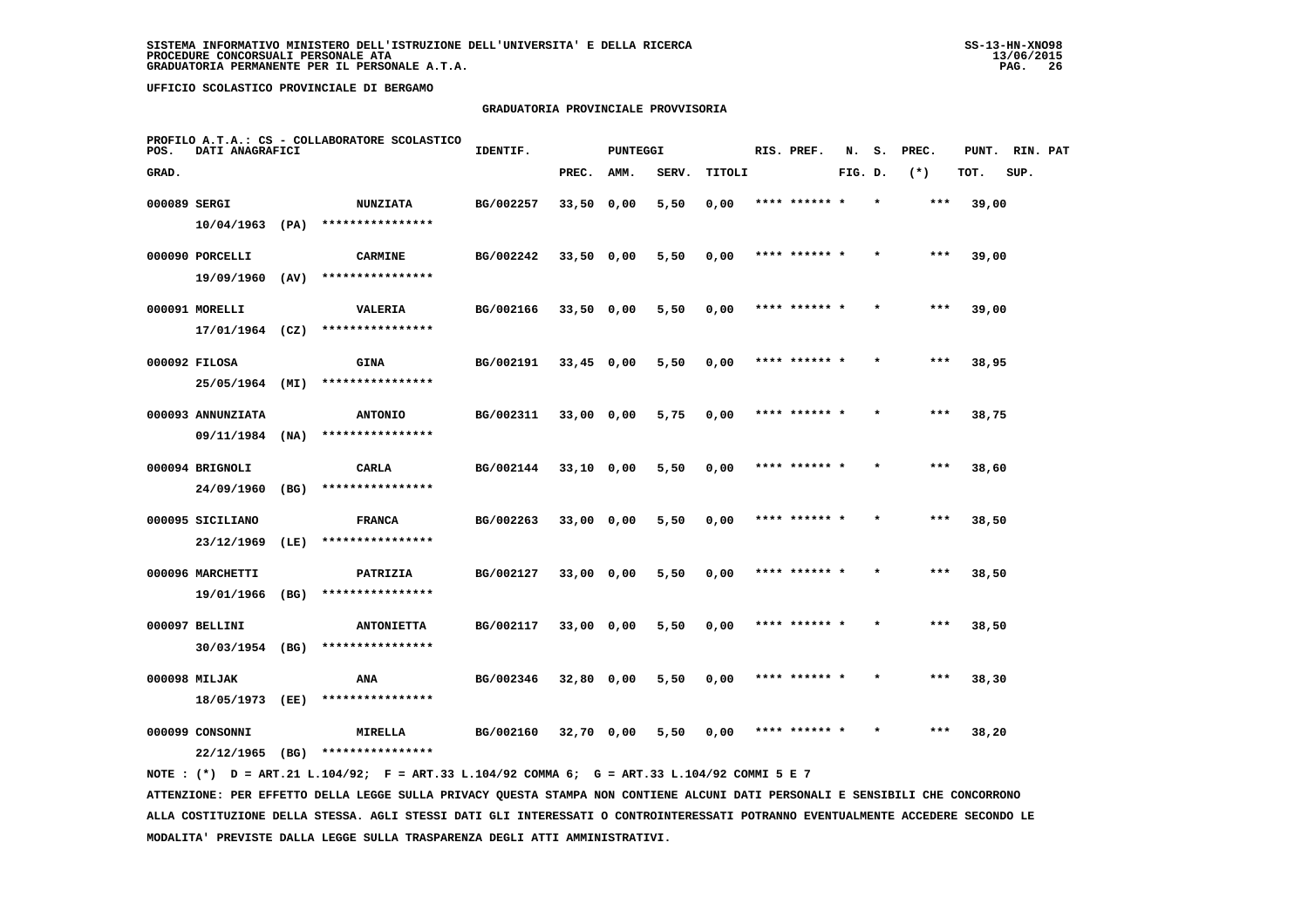# **GRADUATORIA PROVINCIALE PROVVISORIA**

| POS.         | DATI ANAGRAFICI           |      | PROFILO A.T.A.: CS - COLLABORATORE SCOLASTICO | IDENTIF.  |              | <b>PUNTEGGI</b> |       |        | RIS. PREF.    | N.      | s.      | PREC. | PUNT. | RIN. PAT |  |
|--------------|---------------------------|------|-----------------------------------------------|-----------|--------------|-----------------|-------|--------|---------------|---------|---------|-------|-------|----------|--|
| GRAD.        |                           |      |                                               |           | PREC.        | AMM.            | SERV. | TITOLI |               | FIG. D. |         | $(*)$ | TOT.  | SUP.     |  |
|              | 000100 BRAMBILLA          |      | <b>NADIA</b>                                  | BG/002142 | $32,59$ 0,00 |                 | 5,50  | 0,00   | **** ****** * |         | $\star$ | $***$ | 38,09 |          |  |
|              | 05/07/1961                | (BG) | ****************                              |           |              |                 |       |        |               |         |         |       |       |          |  |
|              | 000101 LOCATELLI          |      | <b>EMANUELA</b>                               | BG/002105 | $32,50$ 0,00 |                 | 5,50  | 0,00   | **** ****** * |         |         | $***$ | 38,00 |          |  |
|              | 26/06/1966                | (BG) | ****************                              |           |              |                 |       |        |               |         |         |       |       |          |  |
|              | 000102 GHILARDI           |      | LIVIA                                         | BG/002202 | $31,50$ 0,00 |                 | 6,50  | 0,00   | **** ****** * |         |         | $***$ | 38,00 |          |  |
|              | 01/02/1975                | (BG) | ****************                              |           |              |                 |       |        |               |         |         |       |       |          |  |
|              | 000103 MALATESTA          |      | <b>ANTONELLA</b>                              | BG/001921 | $32,42$ 0,00 |                 | 5,50  | 0,00   | **** ****** * |         |         | $***$ | 37,92 |          |  |
|              | 25/01/1965                | (MS) | ****************                              |           |              |                 |       |        |               |         |         |       |       |          |  |
|              | 000104 MERISIO            |      | MARIANGELA                                    | BG/002138 | $32,40$ 0,00 |                 | 5,50  | 0,00   | **** ****** * |         |         | $***$ | 37,90 |          |  |
|              | 01/07/1977                | (BG) | ****************                              |           |              |                 |       |        |               |         |         |       |       |          |  |
|              | 000105 LA TERRA POIDOMANI |      | GIOVANNI                                      | BG/002119 | $32,40$ 0,00 |                 | 5,50  | 0,00   | **** ******   |         |         | $***$ | 37,90 |          |  |
|              | 30/01/1962 (RG)           |      | ****************                              |           |              |                 |       |        |               |         |         |       |       |          |  |
|              | 000106 MAZZEO             |      | <b>CONCETTA</b>                               | BG/001925 | $36,29$ 0,00 |                 | 1,50  | 0,00   | **** ****** * |         |         | $***$ | 37,79 |          |  |
|              | 29/10/1952 (ME)           |      | ****************                              |           |              |                 |       |        |               |         |         |       |       |          |  |
| 000107 FRANA |                           |      | <b>CHIARA</b>                                 | BG/002198 | $32,20$ 0,00 |                 | 5,50  | 0,00   | **** ****** * |         |         | $***$ | 37,70 |          |  |
|              | 26/08/1965 (BG)           |      | ****************                              |           |              |                 |       |        |               |         |         |       |       |          |  |
| 000108 VERDE |                           |      | <b>GINA</b>                                   | BG/002270 | 32,00 0,00   |                 | 5,50  | 0,00   | **** ****** * |         |         | ***   | 37,50 |          |  |
|              | 04/09/1967                | (AG) | ****************                              |           |              |                 |       |        |               |         |         |       |       |          |  |
|              | 000109 PESENTI            |      | DANIELA                                       | BG/002238 | 32,00 0,00   |                 | 5,50  | 0,00   | **** ****** * |         |         | $***$ | 37,50 |          |  |
|              | 11/03/1980 (BG)           |      | ****************                              |           |              |                 |       |        |               |         |         |       |       |          |  |
| 000110 FOTI  |                           |      | <b>GIUSEPPA</b>                               | BG/002197 | $31,50$ 0,00 |                 | 6,00  | 0.00   | **** ****** * |         |         | ***   | 37,50 |          |  |
|              | 15/07/1965                | (RC) | ****************                              |           |              |                 |       |        |               |         |         |       |       |          |  |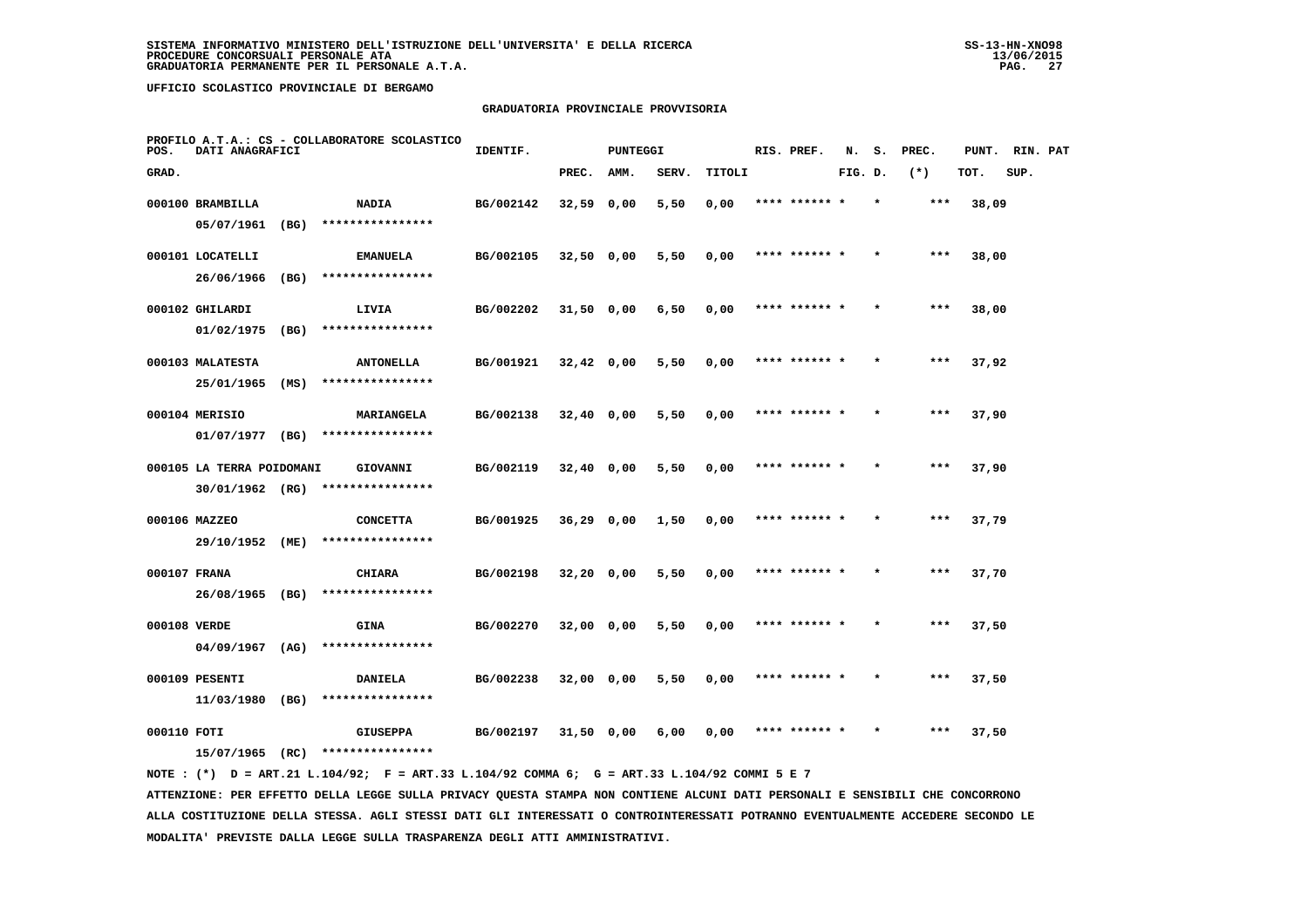## **GRADUATORIA PROVINCIALE PROVVISORIA**

| POS.         | DATI ANAGRAFICI   |      | PROFILO A.T.A.: CS - COLLABORATORE SCOLASTICO | IDENTIF.  |              | PUNTEGGI   |       |        | RIS. PREF.    | N.      | s.      | PREC. | PUNT. | RIN. PAT |  |
|--------------|-------------------|------|-----------------------------------------------|-----------|--------------|------------|-------|--------|---------------|---------|---------|-------|-------|----------|--|
| GRAD.        |                   |      |                                               |           | PREC.        | AMM.       | SERV. | TITOLI |               | FIG. D. |         | $(*)$ | TOT.  | SUP.     |  |
|              | 000111 NACLERIO   |      | <b>CONCETTA</b>                               | BG/002195 | 32,00 0,00   |            | 5,50  | 0,00   | **** ****** * |         |         | ***   | 37,50 |          |  |
|              | 25/04/1985        | (SA) | ****************                              |           |              |            |       |        |               |         |         |       |       |          |  |
| 000112 GOZZA |                   |      | <b>MARIA PIA</b>                              | BG/002203 | 32,00 0,00   |            | 5,50  | 0,00   | **** ****** * |         |         | $***$ | 37,50 |          |  |
|              | 21/04/1977        | (EN) | ****************                              |           |              |            |       |        |               |         |         |       |       |          |  |
|              | 000113 COCCHETTI  |      | <b>ROSANGELA</b>                              | BG/002157 | 32,00 0,00   |            | 5,50  | 0,00   | **** ****** * |         |         | ***   | 37,50 |          |  |
|              | 25/06/1968        | (BG) | ****************                              |           |              |            |       |        |               |         |         |       |       |          |  |
|              | 000114 CAMARINI   |      | <b>ELIANA</b>                                 | BG/002147 | 32,00 0,00   |            | 5,50  | 0,00   | **** ****** * |         |         | $***$ | 37,50 |          |  |
|              | 30/09/1966        | (CR) | ****************                              |           |              |            |       |        |               |         |         |       |       |          |  |
|              | 000115 DI GIORGI  |      | <b>CATERINA</b>                               | BG/002181 | $31,95$ 0,00 |            | 5,50  | 0,00   | **** ****** * |         |         | $***$ | 37,45 |          |  |
|              | 18/05/1973        | (TP) | ****************                              |           |              |            |       |        |               |         |         |       |       |          |  |
|              | 000116 CASTRONOVO |      | STELLA                                        | BG/002320 | 31,80 0,00   |            | 5,50  | 0,00   | **** ****** * |         |         | $***$ | 37,30 |          |  |
|              | 21/07/1968        | (AG) | ****************                              |           |              |            |       |        |               |         |         |       |       |          |  |
|              | 000117 CORTINOVIS |      | <b>FULVIO</b>                                 | BG/002426 | 30,80 0,00   |            | 6,50  | 0,00   | **** ******   |         |         | ***   | 37,30 |          |  |
|              | 24/06/1962        | (BG) | ****************                              |           |              |            |       |        |               |         |         |       |       |          |  |
|              | 000118 MILESI     |      | <b>SILVIA</b>                                 | BG/002143 | 32,00 0,00   |            | 5,00  | 0,00   | **** ****** * |         |         | ***   | 37,00 |          |  |
|              | 20/05/1968        | (BG) | ****************                              |           |              |            |       |        |               |         |         |       |       |          |  |
| 000119 CADEI |                   |      | <b>SABRINA</b>                                | BG/002317 | $31,50$ 0,00 |            | 5,50  | 0,00   | **** ****** * |         | $\star$ | ***   | 37,00 |          |  |
|              | 15/06/1965        | (BS) | ****************                              |           |              |            |       |        |               |         |         |       |       |          |  |
|              | 000120 CAMARDA    |      | <b>CONCETTA</b>                               | BG/002739 |              | 0,00,34,50 | 0,00  | 2,00   | **** ****** * |         |         | ***   | 36,50 |          |  |
|              | 20/07/1973        | (RC) | ****************                              |           |              |            |       |        |               |         |         |       |       |          |  |
|              | 000121 ZANOTTI    |      | <b>VANDA</b>                                  | BG/002273 | $31,00$ 0.00 |            | 5,50  | 0,00   |               |         |         | ***   | 36,50 |          |  |
|              | 04/01/1969        | (BG) | ****************                              |           |              |            |       |        |               |         |         |       |       |          |  |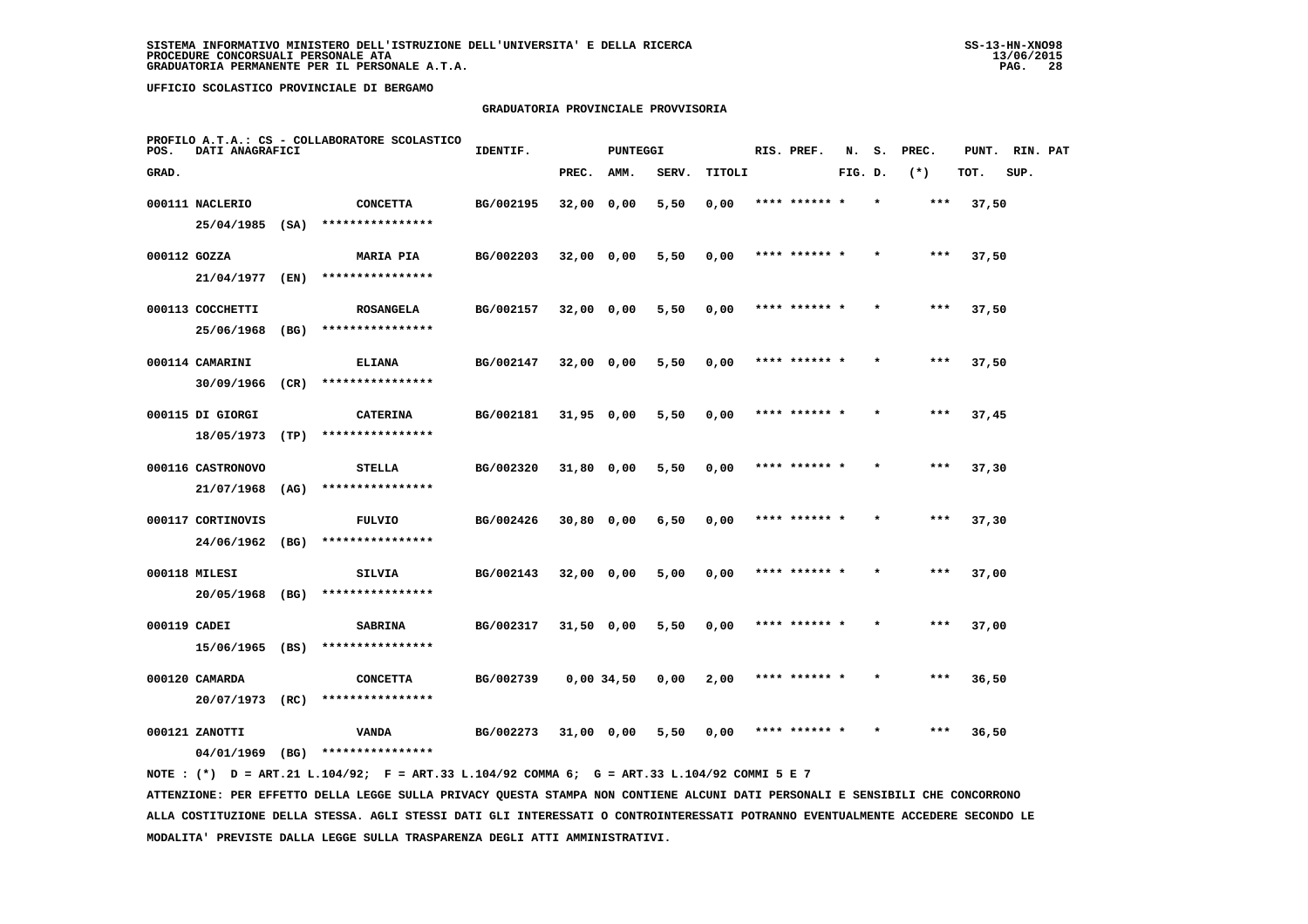# **GRADUATORIA PROVINCIALE PROVVISORIA**

| POS.        | DATI ANAGRAFICI                    |      | PROFILO A.T.A.: CS - COLLABORATORE SCOLASTICO | IDENTIF.  |              | <b>PUNTEGGI</b> |       |        | RIS. PREF.    | N.      | s.      | PREC. | PUNT. | RIN. PAT |  |
|-------------|------------------------------------|------|-----------------------------------------------|-----------|--------------|-----------------|-------|--------|---------------|---------|---------|-------|-------|----------|--|
| GRAD.       |                                    |      |                                               |           | PREC.        | AMM.            | SERV. | TITOLI |               | FIG. D. |         | $(*)$ | TOT.  | SUP.     |  |
|             | 000122 MILESI                      |      | <b>ELISABETTA</b>                             | BG/001935 | 31,00 0,00   |                 | 5,50  | 0,00   | **** ****** * |         | $\star$ | ***   | 36,50 |          |  |
|             | 25/08/1968 (BG)                    |      | ****************                              |           |              |                 |       |        |               |         |         |       |       |          |  |
|             | 000123 BONASERA                    |      | ALESSIA FIAMMETT BG/002137                    |           | $31,00$ 0,00 |                 | 5,50  | 0,00   | **** ****** * |         |         | ***   | 36,50 |          |  |
|             | 14/11/1975 (RC)                    |      | ****************                              |           |              |                 |       |        |               |         |         |       |       |          |  |
|             | 000124 SPACCAMONTI                 |      | <b>ANTONELLA</b>                              | BG/002274 | $30,50$ 0,00 |                 | 5,50  | 0,00   | **** ****** * |         |         | ***   | 36,00 |          |  |
|             | 13/06/1962 (RM)                    |      | ****************                              |           |              |                 |       |        |               |         |         |       |       |          |  |
| 000125 ASSI |                                    |      | LISETTA                                       | BG/002112 | $30,35$ 0,00 |                 | 5,50  | 0,00   | **** ****** * |         |         | ***   | 35,85 |          |  |
|             | 28/10/1956 (BG)                    |      | ****************                              |           |              |                 |       |        |               |         |         |       |       |          |  |
|             | 000126 MAZZOTTA                    |      | <b>SILVANA</b>                                | BG/002133 | $30,25$ 0,00 |                 | 5,50  | 0,00   | **** ****** * |         |         | $***$ | 35,75 |          |  |
|             | 27/03/1971 (LE)                    |      | ****************                              |           |              |                 |       |        |               |         |         |       |       |          |  |
|             | 000127 CATANIA                     |      | MARIA<br>****************                     | BG/002153 | $30,50$ 0,00 |                 | 5,00  | 0,00   | **** ****** * |         |         | $***$ | 35,50 |          |  |
|             | 27/09/1960                         | (ME) |                                               |           |              |                 |       |        |               |         |         |       |       |          |  |
|             | 000128 AGLIATA<br>23/08/1957 (AG)  |      | <b>CLEMENTINA</b><br>****************         | BG/002093 | 34,00 0,00   |                 | 1,50  | 0,00   | **** ****** * |         |         | ***   | 35,50 |          |  |
|             |                                    |      |                                               |           |              |                 |       |        |               |         |         |       |       |          |  |
|             | 000129 CUZZILLA<br>27/04/1956 (RC) |      | LIDIA<br>****************                     | BG/002430 | 31,00 0,00   |                 | 4,50  | 0,00   | **** ****** * |         |         | ***   | 35,50 |          |  |
|             |                                    |      |                                               |           |              |                 |       |        | **** ****** * |         |         | ***   |       |          |  |
|             | 000130 BALDACCI<br>15/07/1981 (GE) |      | <b>FRANCO</b><br>****************             | BG/002737 | $0,00$ 33,15 |                 | 0,00  | 2,00   |               |         |         |       | 35,15 |          |  |
|             | 000131 VALSECCHI                   |      | <b>NADIA</b>                                  | BG/002268 | 29,50 0,00   |                 | 5,50  | 0,00   | **** ****** * |         |         | $***$ | 35,00 |          |  |
|             | 15/09/1973 (LC)                    |      | ****************                              |           |              |                 |       |        |               |         |         |       |       |          |  |
|             | 000132 DI GIORGIO                  |      | <b>ROSALIA</b>                                | BG/002324 | 29,50 0,00   |                 | 5,50  | 0,00   | **** ****** * |         |         | ***   | 35,00 |          |  |
|             | 22/07/1972                         | (MA) | ****************                              |           |              |                 |       |        |               |         |         |       |       |          |  |
|             |                                    |      |                                               |           |              |                 |       |        |               |         |         |       |       |          |  |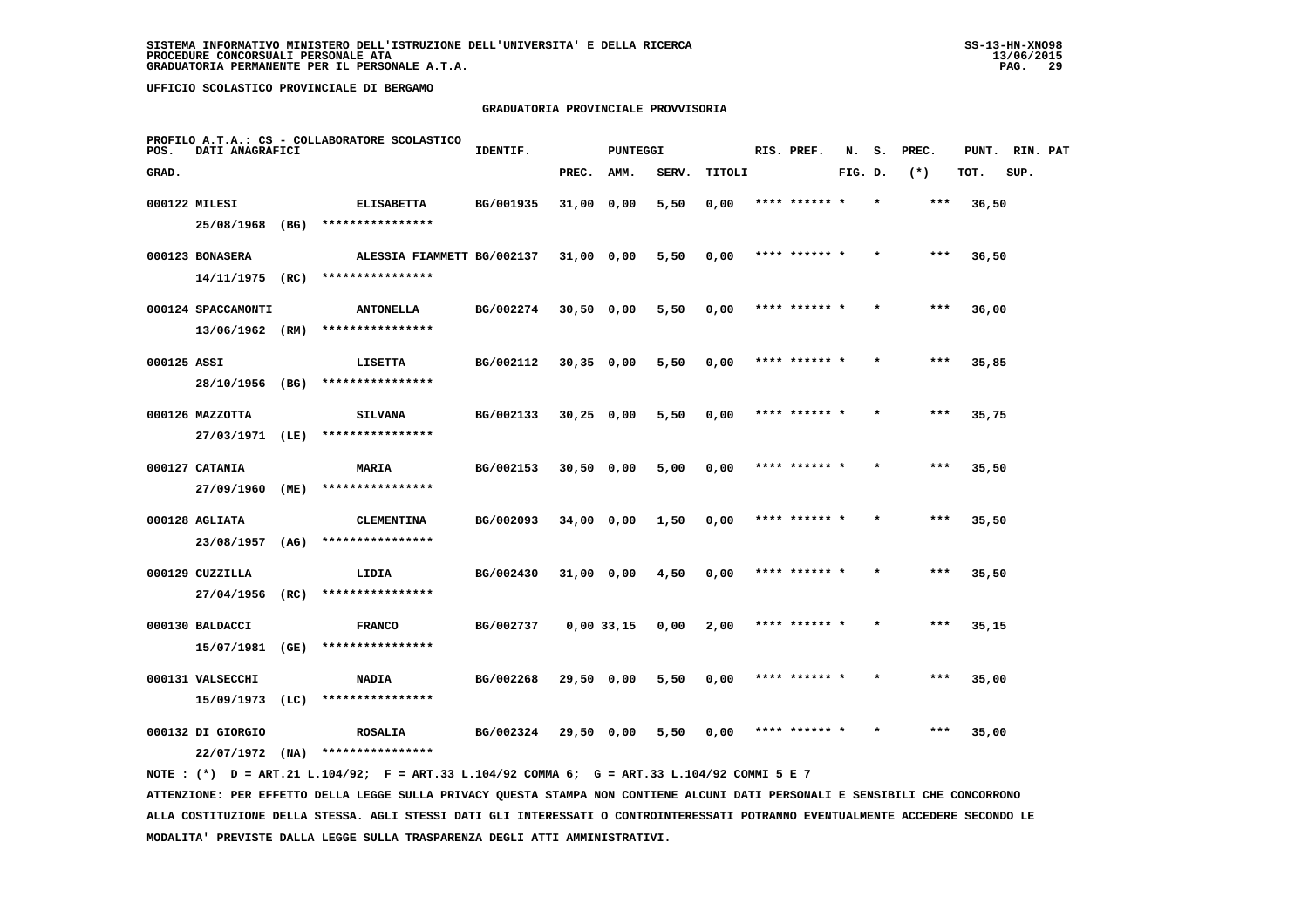## **GRADUATORIA PROVINCIALE PROVVISORIA**

| POS.  | DATI ANAGRAFICI   |      | PROFILO A.T.A.: CS - COLLABORATORE SCOLASTICO | IDENTIF.  |              | <b>PUNTEGGI</b> |       |        | RIS. PREF.    | N.      | s. | PREC. | PUNT. | RIN. PAT |  |
|-------|-------------------|------|-----------------------------------------------|-----------|--------------|-----------------|-------|--------|---------------|---------|----|-------|-------|----------|--|
| GRAD. |                   |      |                                               |           | PREC.        | AMM.            | SERV. | TITOLI |               | FIG. D. |    | $(*)$ | TOT.  | SUP.     |  |
|       | 000133 BEGNIS     |      | PAOLA                                         | BG/002115 | 29,50 0,00   |                 | 5,50  | 0,00   | **** ****** * |         |    | ***   | 35,00 |          |  |
|       | 21/07/1964 (MI)   |      | ****************                              |           |              |                 |       |        |               |         |    |       |       |          |  |
|       | 000134 FIORIBELLO |      | <b>CONCETTINA</b>                             | BG/002192 | 29,50 0,00   |                 | 5,50  | 0,00   | **** ****** * |         |    | $***$ | 35,00 |          |  |
|       |                   |      | 29/06/1964 (CS) ****************              |           |              |                 |       |        |               |         |    |       |       |          |  |
|       | 000135 RAMETTA    |      | VERA                                          | BG/002349 | 30,00 0,00   |                 | 5,00  | 0,00   | **** ****** * |         |    | $***$ | 35,00 |          |  |
|       | $13/04/1985$ (SR) |      | ****************                              |           |              |                 |       |        |               |         |    |       |       |          |  |
|       | 000136 FAGGIOLI   |      | <b>STEFANO</b>                                | BG/002432 | $30,00$ 0,00 |                 | 5,00  | 0,00   | **** ****** * |         |    | ***   | 35,00 |          |  |
|       | 17/03/1963        | (BG) | ****************                              |           |              |                 |       |        |               |         |    |       |       |          |  |
|       | 000137 CUNI BERZI |      | <b>ADRIANA</b>                                | BG/002167 | 28,50 0,00   |                 | 5,50  | 0,00   | **** ****** * |         |    | $***$ | 34,00 |          |  |
|       | 09/11/1969        | (BG) | ****************                              |           |              |                 |       |        |               |         |    |       |       |          |  |
|       | 000138 DEL CARRO  |      | MARIA LUISA                                   | BG/002171 | 28,50 0,00   |                 | 5,50  | 0,00   | **** ****** * |         |    | $***$ | 34,00 |          |  |
|       | 07/05/1965        | (BG) | ****************                              |           |              |                 |       |        |               |         |    |       |       |          |  |
|       | 000139 FOGNINI    |      | CLAUDIA                                       | BG/002328 | 29,00 0,00   |                 | 5,00  | 0,00   | **** ****** * |         |    | $***$ | 34,00 |          |  |
|       | $16/02/1964$ (BG) |      | ****************                              |           |              |                 |       |        |               |         |    |       |       |          |  |
|       | 000140 UNGARO     |      | <b>ROBERTO</b>                                | BG/002473 | 28,10 0,00   |                 | 5,50  | 0,00   | **** ******   |         |    | ***   | 33,60 |          |  |
|       | 18/11/1967 (LE)   |      | ****************                              |           |              |                 |       |        |               |         |    |       |       |          |  |
|       | 000141 PRINCIPATO |      | <b>VINCENZO</b>                               | BG/002244 | $28,10$ 0,00 |                 | 5,50  | 0,00   | **** ****** * |         |    | $***$ | 33,60 |          |  |
|       | 25/05/1962        | (RC) | ****************                              |           |              |                 |       |        |               |         |    |       |       |          |  |
|       | 000142 SOLOMITA   |      | IRENE                                         | BG/002381 | 28,55 0,00   |                 | 5,00  | 0,00   | **** ****** * |         |    | ***   | 33,55 |          |  |
|       | 30/03/1965        | (AV) | ****************                              |           |              |                 |       |        |               |         |    |       |       |          |  |
|       | 000143 BOSCAGLIA  |      | <b>CONCETTA</b>                               | BG/002141 | 28,50 0,00   |                 | 5,00  | 0,00   | **** ****** * |         |    | ***   | 33,50 |          |  |
|       | 21/02/1962        | CL)  | ****************                              |           |              |                 |       |        |               |         |    |       |       |          |  |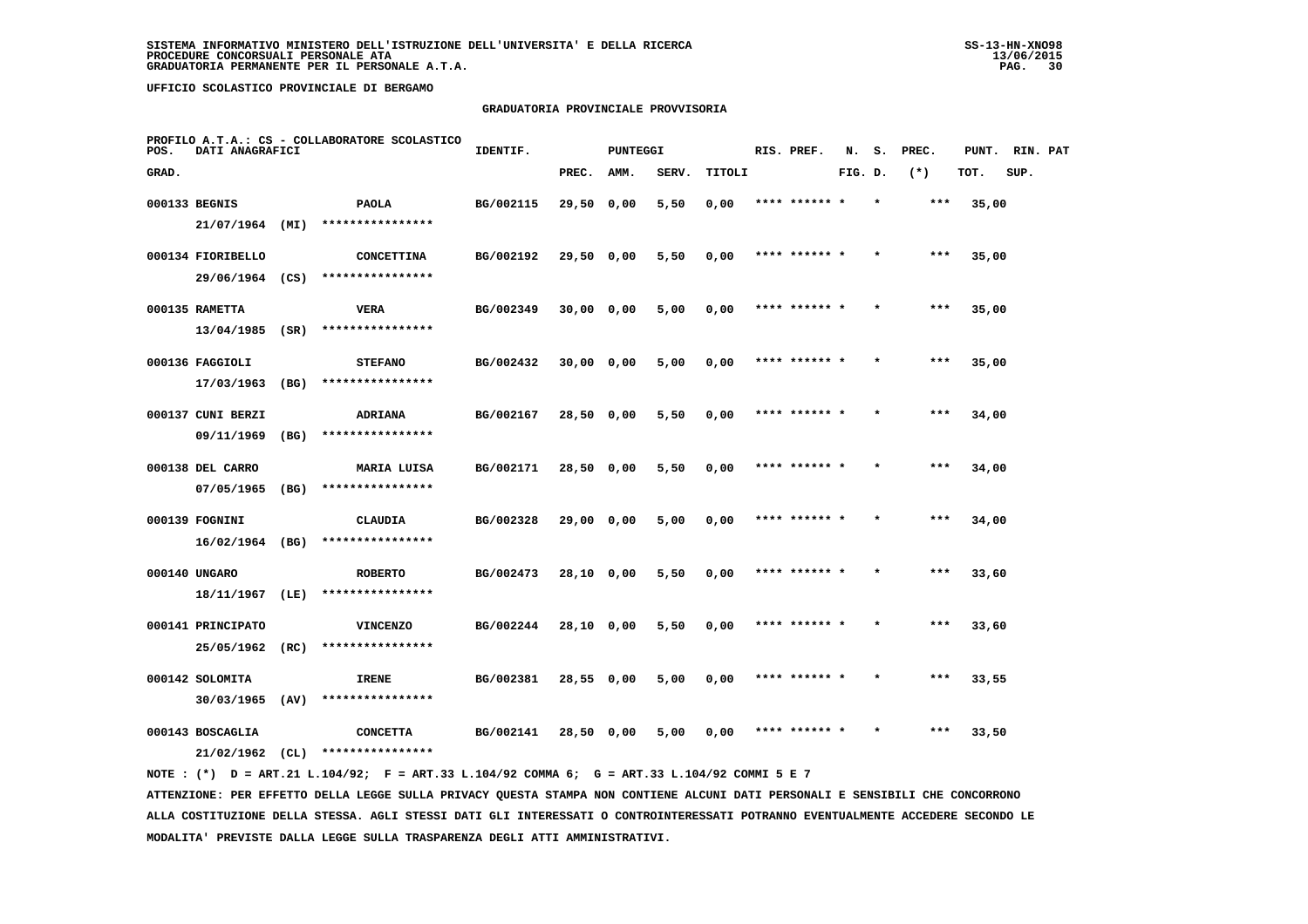# **GRADUATORIA PROVINCIALE PROVVISORIA**

| POS.        | DATI ANAGRAFICI     |      | PROFILO A.T.A.: CS - COLLABORATORE SCOLASTICO | IDENTIF.  |              | PUNTEGGI |       |        | RIS. PREF.    | N.      | s.      | PREC. | PUNT. | RIN. PAT |  |
|-------------|---------------------|------|-----------------------------------------------|-----------|--------------|----------|-------|--------|---------------|---------|---------|-------|-------|----------|--|
| GRAD.       |                     |      |                                               |           | PREC.        | AMM.     | SERV. | TITOLI |               | FIG. D. |         | $(*)$ | TOT.  | SUP.     |  |
|             | 000144 ALLIERI      |      | LORETTA                                       | BG/002097 | $33,50$ 0,00 |          | 0,00  | 0,00   | **** ****** * |         |         | ***   | 33,50 |          |  |
|             | 19/06/1974 (BG)     |      | ****************                              |           |              |          |       |        |               |         |         |       |       |          |  |
|             | 000145 DI GAUDIO    |      | LOREDANA                                      | BG/002179 | 28,00 0,00   |          | 5,00  | 0,00   | **** ****** * |         |         | $***$ | 33,00 |          |  |
|             | 11/07/1973          | (PA) | ****************                              |           |              |          |       |        |               |         |         |       |       |          |  |
|             | 000146 BONETTI      |      | NADIA                                         | BG/002315 | 27,50 0,00   |          | 5,50  | 0,00   | **** ****** * |         |         | ***   | 33,00 |          |  |
|             | 22/04/1971          | (BG) | ****************                              |           |              |          |       |        |               |         |         |       |       |          |  |
|             | 000147 BONETTI      |      | <b>NICOLETTA</b>                              | BG/002469 | 27,50 0,00   |          | 5,50  | 0,00   | **** ****** * |         |         | $***$ | 33,00 |          |  |
|             | 10/03/1963          | (BG) | ****************                              |           |              |          |       |        |               |         |         |       |       |          |  |
|             | 000148 DONATO       |      | <b>ELVIRA</b>                                 | BG/002741 | 0,00,30,50   |          | 0,00  | 2,50   | **** ****** * |         |         | $***$ | 33,00 |          |  |
|             | 28/05/1964          | (ME) | ****************                              |           |              |          |       |        |               |         |         |       |       |          |  |
|             | 000149 SEREGNI      |      | <b>ARIANNA</b>                                | BG/001345 | 27,00 0,00   |          | 5,50  | 0,00   | **** ****** * |         |         | $***$ | 32,50 |          |  |
|             | 19/07/1971 (BG)     |      | ****************                              |           |              |          |       |        |               |         |         |       |       |          |  |
|             | 000150 PERNICENI    |      | LILIANA                                       | BG/002232 | 27,00 0,00   |          | 5,50  | 0,00   | **** ******   |         |         | ***   | 32,50 |          |  |
|             | 05/02/1968          | (BG) | ****************                              |           |              |          |       |        |               |         |         |       |       |          |  |
|             | 000151 GARGANO      |      | <b>DOMENICO</b>                               | BG/002436 | 26,65 0,00   |          | 5,50  | 0,00   | **** ****** * |         |         | $***$ | 32,15 |          |  |
|             | 03/05/1961          | (EE) | ****************                              |           |              |          |       |        |               |         |         |       |       |          |  |
| 000152 ROTA |                     |      | <b>ROSA</b>                                   | BG/002350 | 26,65 0,00   |          | 5,50  | 0,00   | **** ****** * |         | $\star$ | ***   | 32,15 |          |  |
|             | $03/02/1958$ (BG)   |      | ****************                              |           |              |          |       |        |               |         |         |       |       |          |  |
|             | 000153 RAMASCHIELLO |      | <b>GENNARO</b><br>****************            | BG/001970 | $31,55$ 0,00 |          | 0,60  | 0,00   | **** ****** * |         |         | ***   | 32,15 |          |  |
|             | $18/05/1959$ (NA)   |      |                                               |           |              |          |       |        |               |         |         |       |       |          |  |
|             | 000154 ILARDO       | (ME) | <b>FRANCA</b><br>****************             | BG/002338 | $26,50$ 0.00 |          | 5,50  | 0,00   | **** ****** * |         |         | ***   | 32,00 |          |  |
|             | 02/10/1969          |      |                                               |           |              |          |       |        |               |         |         |       |       |          |  |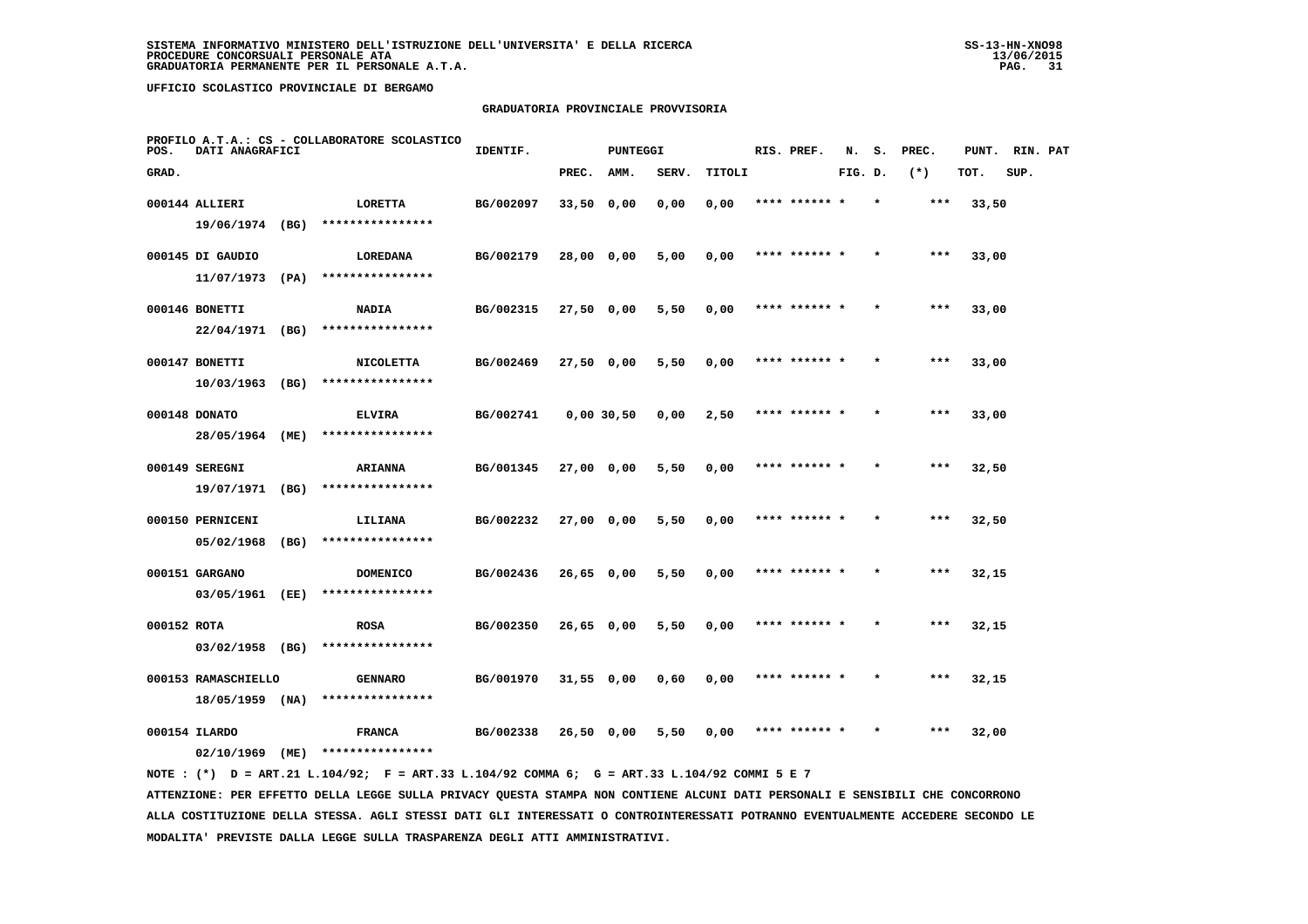### **GRADUATORIA PROVINCIALE PROVVISORIA**

| POS.         | DATI ANAGRAFICI                        | PROFILO A.T.A.: CS - COLLABORATORE SCOLASTICO | IDENTIF.  |              | <b>PUNTEGGI</b> |       |        | RIS. PREF.    | N.      | s.      | PREC. | PUNT. | RIN. PAT |  |
|--------------|----------------------------------------|-----------------------------------------------|-----------|--------------|-----------------|-------|--------|---------------|---------|---------|-------|-------|----------|--|
| GRAD.        |                                        |                                               |           | PREC.        | AMM.            | SERV. | TITOLI |               | FIG. D. |         | $(*)$ | TOT.  | SUP.     |  |
| 000155 BOVA  |                                        | MARIA FRANCESCA BG/002316                     |           | 27,00 0,00   |                 | 5,00  | 0,00   | **** ****** * |         | $\star$ | ***   | 32,00 |          |  |
|              | $03/06/1969$ (RC)                      | ****************                              |           |              |                 |       |        |               |         |         |       |       |          |  |
|              | 000156 DI MARTINO                      | <b>ASSUNTA</b>                                | BG/002325 | 26,50 0,00   |                 | 5,50  | 0,00   | **** ****** * |         |         | ***   | 32,00 |          |  |
|              | 15/08/1970 (CE)                        | ****************                              |           |              |                 |       |        |               |         |         |       |       |          |  |
|              | 000157 ALESSI                          | SONIA                                         | BG/002096 | $27,00$ 0,00 |                 | 5,00  | 0,00   | **** ****** * |         |         | $***$ | 32,00 |          |  |
|              | 12/01/1972 (KR)                        | ****************                              |           |              |                 |       |        |               |         |         |       |       |          |  |
| 000158 PARIS |                                        | <b>BARBARA</b>                                | BG/002221 | $26,50$ 0,00 |                 | 5,50  | 0,00   | **** ****** * |         | $\star$ | ***   | 32,00 |          |  |
|              | 09/05/1969 (BG)                        | ****************                              |           |              |                 |       |        |               |         |         |       |       |          |  |
| 000159 TURLA |                                        | MARILENA                                      | BG/002260 | 26,50 0,00   |                 | 5,50  | 0,00   | **** ****** * |         |         | $***$ | 32,00 |          |  |
|              | 21/06/1962 (EE)                        | ****************                              |           |              |                 |       |        |               |         |         |       |       |          |  |
|              | 000160 CASAFREDDA<br>$16/08/1956$ (NA) | LUISA<br>****************                     | BG/002356 | 26,15 0,00   |                 | 5,50  | 0,00   | **** ****** * |         |         | ***   | 31,65 |          |  |
|              |                                        |                                               |           |              |                 |       |        |               |         |         |       |       |          |  |
|              | 000161 FERRARA<br>$12/09/1958$ (PA)    | MARIA<br>****************                     | BG/002189 | 26,05 0,00   |                 | 5,50  | 0,00   | **** ****** * |         |         | $***$ | 31,55 |          |  |
|              | 000162 SORATI                          | NUNZIATINA MARIA BG/002755                    |           |              | 0,00 29,00      | 0,00  | 2,50   | **** ****** * |         |         | ***   | 31,50 |          |  |
|              | $03/09/1974$ (RG)                      | ****************                              |           |              |                 |       |        |               |         |         |       |       |          |  |
| 000163 ZIZZO |                                        | <b>ANTONINO</b>                               | BG/002276 | 26,00 0,00   |                 | 5,50  | 0,00   | **** ******   |         |         | ***   | 31,50 |          |  |
|              | $10/12/1965$ (TP)                      | ****************                              |           |              |                 |       |        |               |         |         |       |       |          |  |
|              | 000164 SANTESE                         | <b>NICOLA</b>                                 | BG/002450 | 26,00 0,00   |                 | 5,50  | 0,00   | **** ****** * |         |         | $***$ | 31,50 |          |  |
|              | 06/01/1959 (LE)                        | ****************                              |           |              |                 |       |        |               |         |         |       |       |          |  |
|              | 000165 FACCHINETTI                     | <b>NADIA</b>                                  | BG/002326 | 26,00 0,00   |                 | 5,50  | 0,00   | **** ****** * |         | $\star$ | ***   | 31,50 |          |  |
|              | 20/02/1959 (BG)                        | ****************                              |           |              |                 |       |        |               |         |         |       |       |          |  |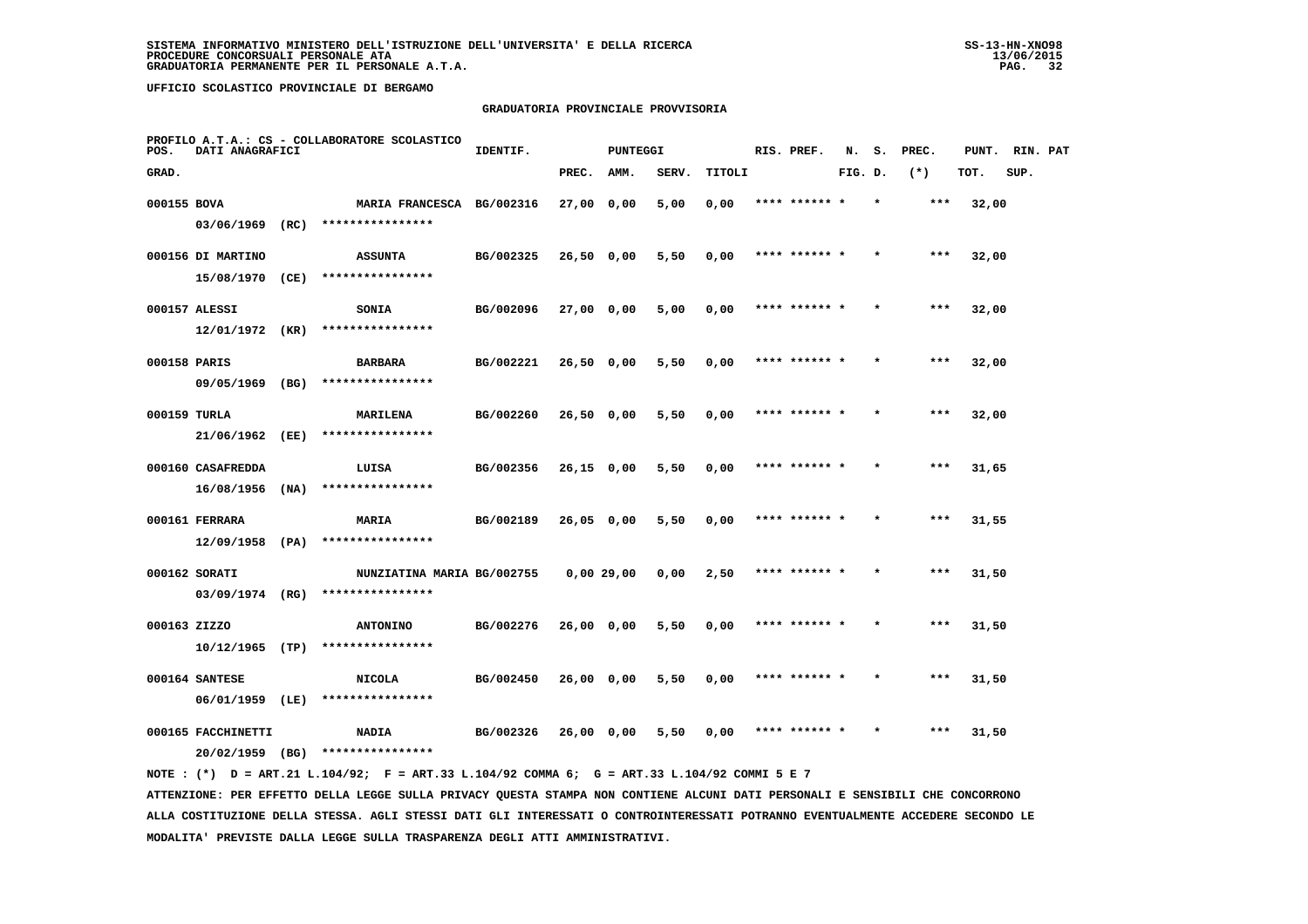### **GRADUATORIA PROVINCIALE PROVVISORIA**

| POS.  | DATI ANAGRAFICI    |      | PROFILO A.T.A.: CS - COLLABORATORE SCOLASTICO | IDENTIF.  |              | <b>PUNTEGGI</b> |       |        | RIS. PREF.    | N.      | s.      | PREC. | PUNT. | RIN. PAT |  |
|-------|--------------------|------|-----------------------------------------------|-----------|--------------|-----------------|-------|--------|---------------|---------|---------|-------|-------|----------|--|
| GRAD. |                    |      |                                               |           | PREC.        | AMM.            | SERV. | TITOLI |               | FIG. D. |         | $(*)$ | TOT.  | SUP.     |  |
|       | 000166 MACARIO     |      | NADIA                                         | BG/002341 | 26,00 0,00   |                 | 5,50  | 0,00   | **** ****** * |         | $\star$ | ***   | 31,50 |          |  |
|       | 31/01/1955 (BG)    |      | ****************                              |           |              |                 |       |        |               |         |         |       |       |          |  |
|       | 000167 CATTANI     |      | <b>LAURA</b>                                  | BG/002321 | 25,80 0,00   |                 | 5,50  | 0,00   | **** ****** * |         |         | ***   | 31,30 |          |  |
|       | 14/01/1969         | (BG) | ****************                              |           |              |                 |       |        |               |         |         |       |       |          |  |
|       | 000168 BENACCOLTO  |      | LOREDANA MARIA                                | BG/002120 | 29,20 0,00   |                 | 1,85  | 0,00   | **** ****** * |         |         | $***$ | 31,05 |          |  |
|       | 24/04/1980         | (AG) | ****************                              |           |              |                 |       |        |               |         |         |       |       |          |  |
|       | 000169 DI PILLA    |      | VINCENZINA                                    | BG/002183 | 26,00 0,00   |                 | 5,00  | 0,00   | **** ****** * |         |         | ***   | 31,00 |          |  |
|       | 15/06/1949 (IS)    |      | ****************                              |           |              |                 |       |        |               |         |         |       |       |          |  |
|       | 000170 PACCAGNELLA |      | MILA                                          | BG/002216 | $25,00$ 0,00 |                 | 5,50  | 0,00   | **** ****** * |         |         | $***$ | 30,50 |          |  |
|       | $04/06/1958$ (SP)  |      | ****************                              |           |              |                 |       |        |               |         |         |       |       |          |  |
|       | 000171 CREMASCHI   |      | LUCIANA                                       | BG/002163 | 25,00 0,00   |                 | 5,50  | 0,00   | **** ****** * |         |         | $***$ | 30,50 |          |  |
|       | 28/02/1958 (BG)    |      | ****************                              |           |              |                 |       |        |               |         |         |       |       |          |  |
|       | 000172 ITALIA      |      | <b>MARIA YLENIA</b>                           | BG/002103 | 26,25 0,00   |                 | 4,00  | 0,00   | **** ****** * |         |         | ***   | 30,25 |          |  |
|       | 06/01/1971 (TO)    |      | ****************                              |           |              |                 |       |        |               |         |         |       |       |          |  |
|       | 000173 GARGANTINI  |      | ANGELA MARIA                                  | BG/002330 | 24,65 0,00   |                 | 5,50  | 0,00   | **** ****** * |         |         | ***   | 30,15 |          |  |
|       | $14/09/1953$ (BG)  |      | ****************                              |           |              |                 |       |        |               |         |         |       |       |          |  |
|       | 000174 GHEZZI      |      | CARLA                                         | BG/001892 | 29,50 0,00   |                 | 0,00  | 0,00   | **** ****** * |         |         | $***$ | 29,50 |          |  |
|       | 21/05/1968         | (MI) | ****************                              |           |              |                 |       |        |               |         |         |       |       |          |  |
|       | 000175 CACCIOLA    |      | <b>AURORA</b>                                 | BG/002474 | 24,00 0,00   |                 | 5,50  | 0,00   | **** ****** * |         |         | ***   | 29,50 |          |  |
|       | 22/07/1962         | (ME) | ****************                              |           |              |                 |       |        |               |         |         |       |       |          |  |
|       | 000176 CUFFARO     |      | ANNA                                          | BG/002165 | 26,00 0,00   |                 | 3,50  | 0,00   |               |         |         | ***   | 29,50 |          |  |
|       | $21/01/1962$ (AG)  |      | ****************                              |           |              |                 |       |        |               |         |         |       |       |          |  |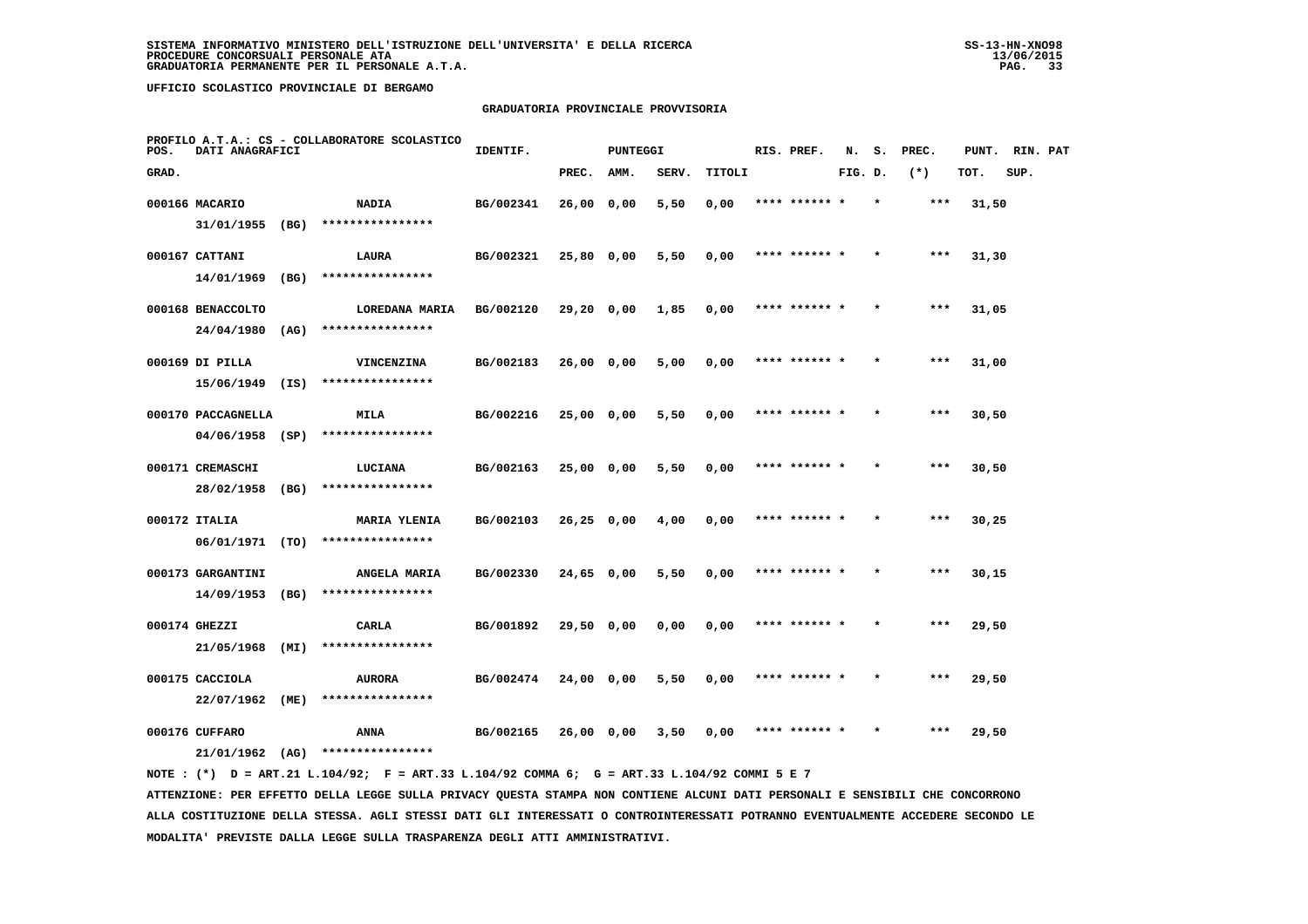### **GRADUATORIA PROVINCIALE PROVVISORIA**

| POS.         | DATI ANAGRAFICI        |      | PROFILO A.T.A.: CS - COLLABORATORE SCOLASTICO | IDENTIF.  |              | PUNTEGGI |       |        | RIS. PREF.    | N.      | s.      | PREC. | PUNT. | RIN. PAT |  |
|--------------|------------------------|------|-----------------------------------------------|-----------|--------------|----------|-------|--------|---------------|---------|---------|-------|-------|----------|--|
| GRAD.        |                        |      |                                               |           | PREC.        | AMM.     | SERV. | TITOLI |               | FIG. D. |         | $(*)$ | TOT.  | SUP.     |  |
|              | 000177 ALESSANDRO      |      | <b>FRANCESCO</b>                              | BG/002095 | 24,00 0,00   |          | 5,50  | 0,00   | **** ******   |         |         | $***$ | 29,50 |          |  |
|              | $21/10/1964$ (PA)      |      | ****************                              |           |              |          |       |        |               |         |         |       |       |          |  |
|              | 000178 PESENTI         |      | <b>PALMA</b>                                  | BG/002752 | 0.0027.50    |          | 0,00  | 2,00   | **** ******   |         |         | $***$ | 29,50 |          |  |
|              | 11/12/1955             | (BG) | ****************                              |           |              |          |       |        |               |         |         |       |       |          |  |
| 000179 LUPI  |                        |      | MARIA LUISA                                   | BG/002340 | 27,30 0,00   |          | 1,75  | 0,00   | **** ****** * |         | $\star$ | $***$ | 29,05 |          |  |
|              | 21/08/1966             | (BG) | ****************                              |           |              |          |       |        |               |         |         |       |       |          |  |
|              | 000180 MARSICO         |      | <b>GRAZIA</b>                                 | BG/002748 | 0,0026,50    |          | 0,00  | 2,50   | **** ****** * |         |         | $***$ | 29,00 |          |  |
|              | $27/09/1962$ (CS)      |      | ****************                              |           |              |          |       |        |               |         |         |       |       |          |  |
|              | 000181 AGRUSTI         |      | CINZIA                                        | BG/002094 | $23,50$ 0,00 |          | 5,50  | 0,00   | **** ****** * |         |         | $***$ | 29,00 |          |  |
|              | 08/10/1966 (MI)        |      | ****************                              |           |              |          |       |        |               |         |         |       |       |          |  |
|              | 000182 BARONCHELLI     |      | LIDIA                                         | BG/002312 | $23,45$ 0,00 |          | 5,50  | 0,00   | **** ****** * |         | $\star$ | $***$ | 28,95 |          |  |
|              | 26/08/1959 (BG)        |      | ****************                              |           |              |          |       |        |               |         |         |       |       |          |  |
|              | 000183 CORTESI         |      | <b>FULVIO</b>                                 | BG/000334 | 28,95 0,00   |          | 0,00  | 0,00   |               |         |         | $***$ | 28,95 |          |  |
|              | 23/09/1949             | (BG) | ****************                              |           |              |          |       |        |               |         |         |       |       |          |  |
|              | 000184 MARTINELLI      |      | GABRIELLA                                     | BG/001509 | 28,70 0,00   |          | 0,00  | 0,00   | **** ****** * |         |         | ***   | 28,70 |          |  |
|              | 23/10/1973 (BG)        |      | ****************                              |           |              |          |       |        |               |         |         |       |       |          |  |
|              | 000185 COLELLA         |      | <b>ANNA RITA</b>                              | BG/001513 | 28,70 0,00   |          | 0,00  | 0,00   | **** ****** * |         | $\star$ | ***   | 28,70 |          |  |
|              | 26/02/1959             | (LE) | ****************                              |           |              |          |       |        |               |         |         |       |       |          |  |
|              | 000186 SCOTTO DI LUZIO |      | <b>TIZIANA</b>                                | BG/002352 | 23,50 0,00   |          | 5,00  | 0,00   | **** ****** * |         |         | ***   | 28,50 |          |  |
|              | 27/06/1973 (NA)        |      | ****************                              |           |              |          |       |        |               |         |         |       |       |          |  |
| 000187 BERZI |                        |      | SILVIA<br>****************                    | BG/002314 | 23,00 0,00   |          | 5,50  | 0,00   |               |         |         | ***   | 28,50 |          |  |
|              | 20/09/1965             | (BG) |                                               |           |              |          |       |        |               |         |         |       |       |          |  |

 **NOTE : (\*) D = ART.21 L.104/92; F = ART.33 L.104/92 COMMA 6; G = ART.33 L.104/92 COMMI 5 E 7 ATTENZIONE: PER EFFETTO DELLA LEGGE SULLA PRIVACY QUESTA STAMPA NON CONTIENE ALCUNI DATI PERSONALI E SENSIBILI CHE CONCORRONO ALLA COSTITUZIONE DELLA STESSA. AGLI STESSI DATI GLI INTERESSATI O CONTROINTERESSATI POTRANNO EVENTUALMENTE ACCEDERE SECONDO LE**

 **MODALITA' PREVISTE DALLA LEGGE SULLA TRASPARENZA DEGLI ATTI AMMINISTRATIVI.**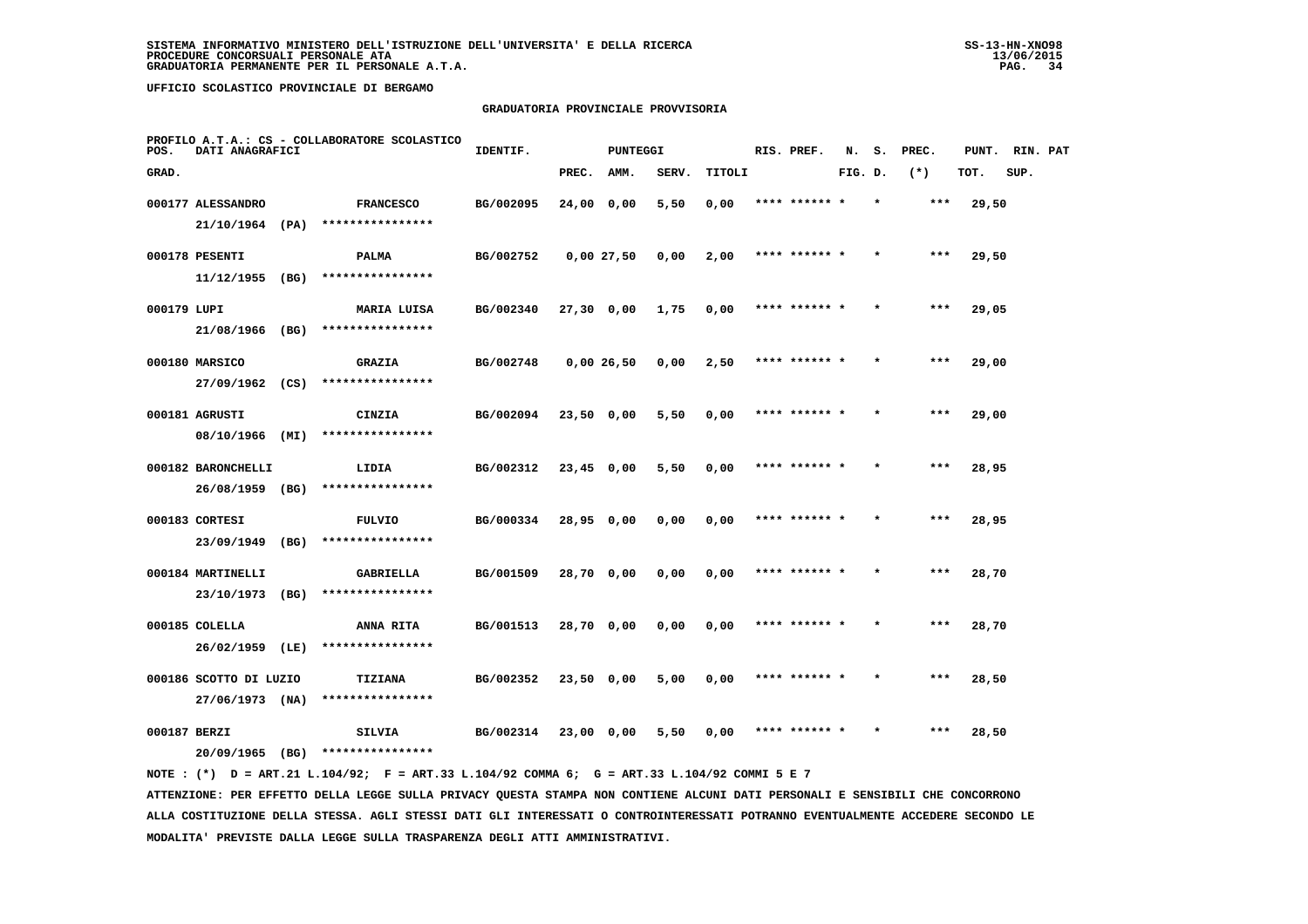# **GRADUATORIA PROVINCIALE PROVVISORIA**

| POS.         | DATI ANAGRAFICI    |      | PROFILO A.T.A.: CS - COLLABORATORE SCOLASTICO | IDENTIF.  |            | <b>PUNTEGGI</b> |       |        | RIS. PREF.    | N.      | s.      | PREC. | PUNT. | RIN. PAT |  |
|--------------|--------------------|------|-----------------------------------------------|-----------|------------|-----------------|-------|--------|---------------|---------|---------|-------|-------|----------|--|
| GRAD.        |                    |      |                                               |           | PREC.      | <b>AMM.</b>     | SERV. | TITOLI |               | FIG. D. |         | $(*)$ | TOT.  | SUP.     |  |
| 000188 CARTA |                    |      | <b>SILVANA</b>                                | BG/002382 | 23,00 0,00 |                 | 5,50  | 0,00   | **** ****** * |         |         | ***   | 28,50 |          |  |
|              | 27/12/1952 (CA)    |      | ****************                              |           |            |                 |       |        |               |         |         |       |       |          |  |
| 000189 SALVI |                    |      | GIULIANA                                      | BG/002355 | 23,45 0,00 |                 | 5,00  | 0,00   | **** ****** * |         |         | $***$ | 28,45 |          |  |
|              | 01/01/1960 (BG)    |      | ****************                              |           |            |                 |       |        |               |         |         |       |       |          |  |
|              | 000190 CALTAGIRONE |      | <b>SALVINA</b>                                | BG/000743 | 28,00 0,00 |                 | 0,00  | 0,00   | **** ****** * |         |         | ***   | 28,00 |          |  |
|              | $24/04/1975$ (AG)  |      | ****************                              |           |            |                 |       |        |               |         |         |       |       |          |  |
|              | 000191 MAJOLINO    |      | IGNAZIO                                       | BG/002511 | 22,45 0,00 |                 | 5,50  | 0,00   | **** ****** * |         |         | ***   | 27,95 |          |  |
|              | 05/07/1971 (PA)    |      | ****************                              |           |            |                 |       |        |               |         |         |       |       |          |  |
|              | 000192 BATTICANI   |      | <b>MARIA GIUSEPPA</b>                         | BG/002313 | 21,00 0,00 |                 | 6,50  | 0,00   | **** ****** * |         |         | $***$ | 27,50 |          |  |
|              | 30/01/1958         | (EN) | ****************                              |           |            |                 |       |        |               |         |         |       |       |          |  |
|              | 000193 GIACALONE   |      | <b>PIETRO</b>                                 | BG/002331 | 22,00 0,00 |                 | 5,50  | 0,00   | **** ****** * |         |         | $***$ | 27,50 |          |  |
|              | 06/10/1983         | (TP) | ****************                              |           |            |                 |       |        |               |         |         |       |       |          |  |
|              | 000194 ACERBIS     |      | <b>ROMINA</b>                                 | BG/002310 | 22,00 0,00 |                 | 5,50  | 0,00   | **** ****** * |         | $\star$ | ***   | 27,50 |          |  |
|              | $03/02/1979$ (BG)  |      | ****************                              |           |            |                 |       |        |               |         |         |       |       |          |  |
| 000195 PINI  |                    |      | MADDALENA                                     | BG/001959 | 27,50 0,00 |                 | 0,00  | 0,00   | **** ****** * |         |         | ***   | 27,50 |          |  |
|              | 10/07/1960 (BS)    |      | ****************                              |           |            |                 |       |        |               |         |         |       |       |          |  |
|              | 000196 MARZIO      |      | <b>GIOVANNA</b>                               | BG/002344 | 22,50 0,00 |                 | 5,00  | 0,00   | **** ****** * |         |         | ***   | 27,50 |          |  |
|              | 30/09/1950 (LE)    |      | ****************                              |           |            |                 |       |        |               |         |         |       |       |          |  |
|              | 000197 GAFFORELLI  |      | <b>IRENE</b>                                  | BG/002329 | 21,80 0,00 |                 | 5,50  | 0,00   | **** ****** * |         |         | ***   | 27,30 |          |  |
|              | 09/07/1962 (BG)    |      | ****************                              |           |            |                 |       |        |               |         |         |       |       |          |  |
|              | 000198 LUISELLI    |      | VALENTINA                                     | BG/002125 | 21,70 0,00 |                 | 5,50  | 0,00   | **** ****** * |         |         | ***   | 27,20 |          |  |
|              | 14/12/1970         | (BG) | ****************                              |           |            |                 |       |        |               |         |         |       |       |          |  |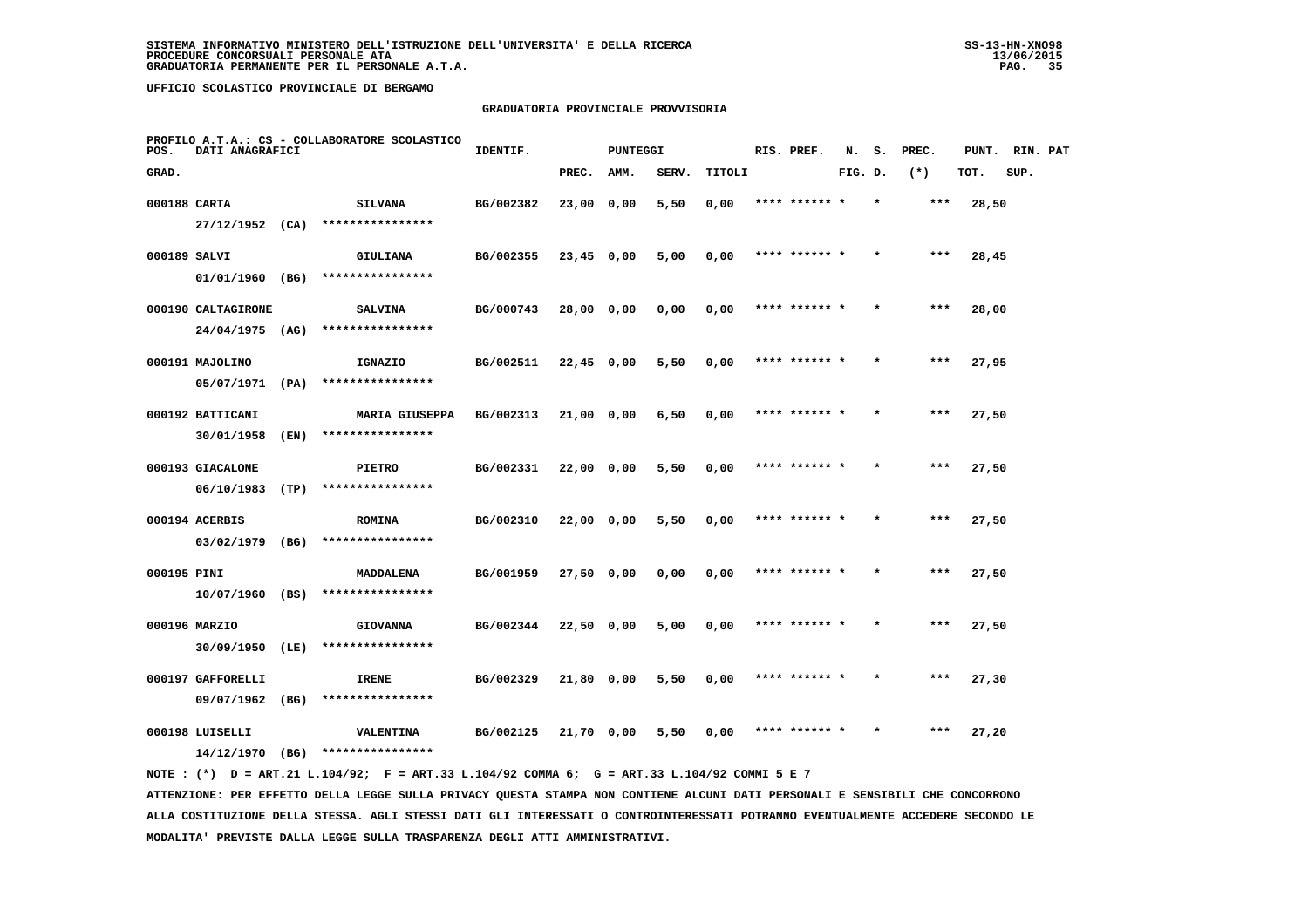# **GRADUATORIA PROVINCIALE PROVVISORIA**

| POS.        | DATI ANAGRAFICI   |      | PROFILO A.T.A.: CS - COLLABORATORE SCOLASTICO | IDENTIF.  |              | <b>PUNTEGGI</b> |       |        | RIS. PREF.    | N.      | s.      | PREC. | PUNT. | RIN. PAT |  |
|-------------|-------------------|------|-----------------------------------------------|-----------|--------------|-----------------|-------|--------|---------------|---------|---------|-------|-------|----------|--|
| GRAD.       |                   |      |                                               |           | PREC.        | AMM.            | SERV. | TITOLI |               | FIG. D. |         | $(*)$ | TOT.  | SUP.     |  |
|             | 000199 ROSSANO    |      | <b>RAFFAELLA</b>                              | BG/002448 | 21,50 0,00   |                 | 5,50  | 0,00   | **** ****** * |         |         | ***   | 27,00 |          |  |
|             | 15/02/1969        | (CS) | ****************                              |           |              |                 |       |        |               |         |         |       |       |          |  |
|             | 000200 CANZONERI  |      | <b>CASTRENZE</b>                              | BG/002552 | $22,35$ 0,00 |                 | 4,60  | 0,00   | **** ****** * |         |         | ***   | 26,95 |          |  |
|             | 14/03/1960        | (TP) | ****************                              |           |              |                 |       |        |               |         |         |       |       |          |  |
|             | 000201 POLONI     |      | <b>MARINA</b>                                 | BG/001782 | $26,70$ 0,00 |                 | 0,00  | 0,00   | **** ****** * |         |         | $***$ | 26,70 |          |  |
|             | 03/05/1974 (BG)   |      | ****************                              |           |              |                 |       |        |               |         |         |       |       |          |  |
|             | 000202 MARTELLINI |      | <b>GRAZIA</b>                                 | BG/002343 | 21,00 0,00   |                 | 5,50  | 0,00   | **** ****** * |         |         | $***$ | 26,50 |          |  |
|             | 09/09/1961        | (TP) | ****************                              |           |              |                 |       |        |               |         |         |       |       |          |  |
| 000203 PEPE |                   |      | <b>MARIA</b>                                  | BG/002348 | $21,50$ 0,00 |                 | 5,00  | 0,00   | **** ****** * |         |         | $***$ | 26,50 |          |  |
|             | 16/06/1969 (BR)   |      | ****************                              |           |              |                 |       |        |               |         |         |       |       |          |  |
|             | 000204 UBBIALI    |      | MARIA LUISA                                   | BG/002456 | 21,00 0,00   |                 | 5,50  | 0,00   | **** ****** * |         |         | $***$ | 26,50 |          |  |
|             | 26/01/1969 (BG)   |      | ****************                              |           |              |                 |       |        |               |         |         |       |       |          |  |
|             | 000205 CORTINOVIS |      | <b>ROMOLO</b>                                 | BG/002555 | 22,05 0,00   |                 | 4,45  | 0,00   | **** ****** * |         |         | ***   | 26,50 |          |  |
|             | 08/02/1964        | (BG) | ****************                              |           |              |                 |       |        |               |         |         |       |       |          |  |
|             | 000206 PERSONENI  |      | <b>STEFANIA</b>                               | BG/001080 | $26,50$ 0,00 |                 | 0,00  | 0,00   |               |         |         | ***   | 26,50 |          |  |
|             | 12/01/1978        | (BG) | ****************                              |           |              |                 |       |        |               |         |         |       |       |          |  |
|             | 000207 MANZONI    |      | <b>ANGELA</b>                                 | BG/000905 | 26,50 0,00   |                 | 0,00  | 0,00   | **** ****** * |         |         | $***$ | 26,50 |          |  |
|             | 07/11/1952        | (BG) | ****************                              |           |              |                 |       |        |               |         |         |       |       |          |  |
|             | 000208 PICCIONE   |      | TERESA                                        | BG/001956 | $26,45$ 0,00 |                 | 0,00  | 0,00   | **** ****** * |         | $\star$ | ***   | 26,45 |          |  |
|             | 08/11/1976        | (TP) | ****************                              |           |              |                 |       |        |               |         |         |       |       |          |  |
|             | 000209 LUONGO     |      | LIVIA                                         | BG/000121 | 20,72 0,00   |                 | 5,50  | 0,00   | **** ****** * |         |         | ***   | 26,22 |          |  |
|             | 19/01/1967 (SA)   |      | ****************                              |           |              |                 |       |        |               |         |         |       |       |          |  |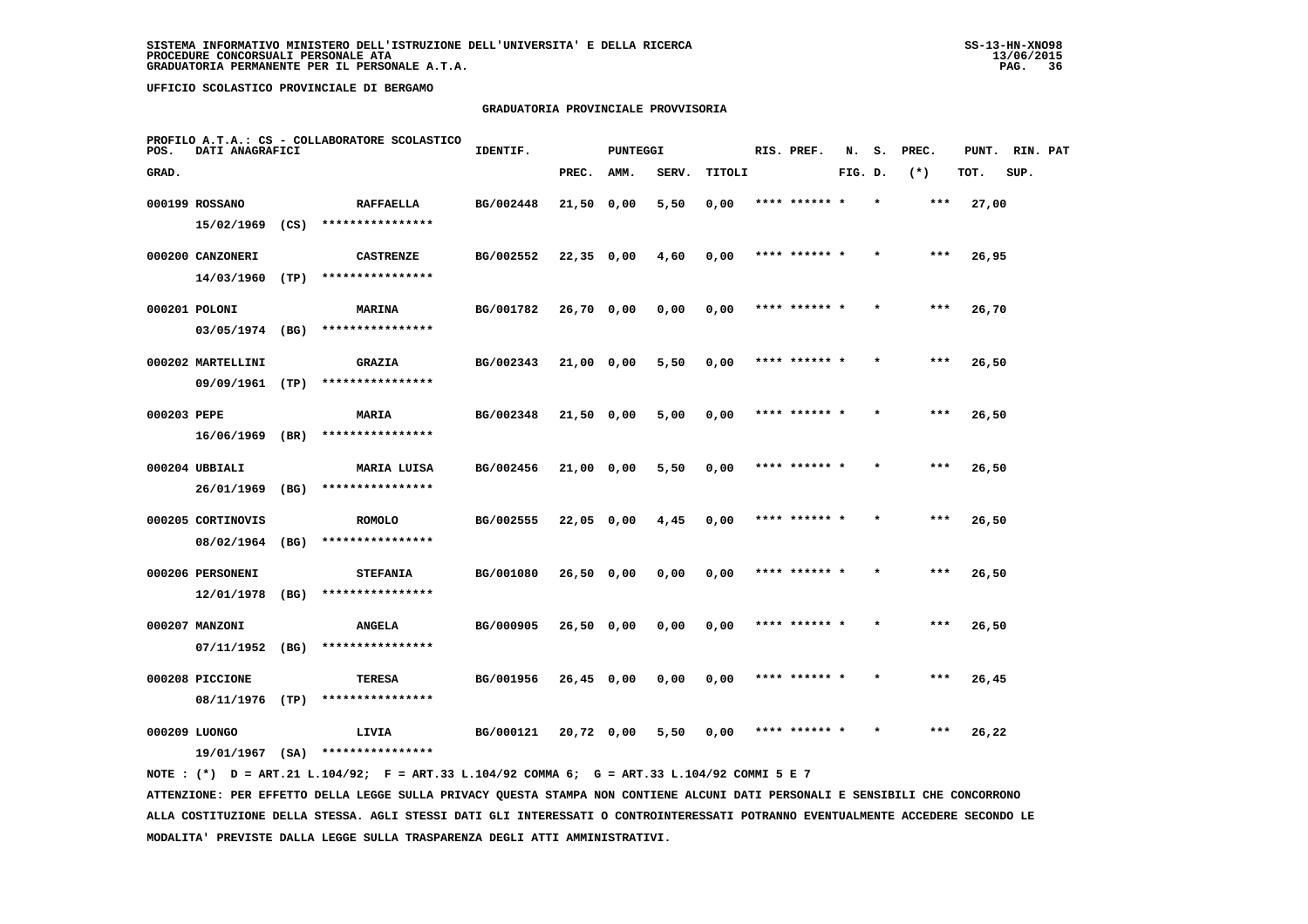## **GRADUATORIA PROVINCIALE PROVVISORIA**

| POS.        | DATI ANAGRAFICI   | PROFILO A.T.A.: CS - COLLABORATORE SCOLASTICO                                               | IDENTIF.  |              | <b>PUNTEGGI</b> |       |        | RIS. PREF.    | N.      | s.      | PREC. | PUNT. RIN. PAT |      |  |
|-------------|-------------------|---------------------------------------------------------------------------------------------|-----------|--------------|-----------------|-------|--------|---------------|---------|---------|-------|----------------|------|--|
| GRAD.       |                   |                                                                                             |           | PREC.        | AMM.            | SERV. | TITOLI |               | FIG. D. |         | $(*)$ | TOT.           | SUP. |  |
|             | 000210 VASILE     | <b>ANNA MARIA</b>                                                                           | BG/001248 | 26,18 0,00   |                 | 0,00  | 0,00   | **** ****** * |         | $\star$ | ***   | 26,18          |      |  |
|             | 31/01/1968 (RC)   | ****************                                                                            |           |              |                 |       |        |               |         |         |       |                |      |  |
|             | 000211 CANALI     | <b>ROMINA</b>                                                                               | BG/002422 | 21,00 0,00   |                 | 5,00  | 0,00   | **** ****** * |         |         | ***   | 26,00          |      |  |
|             | $11/10/1969$ (SO) | ****************                                                                            |           |              |                 |       |        |               |         |         |       |                |      |  |
|             | 000212 ROBERTO    | <b>GERARDINA</b>                                                                            | BG/002447 | 21,00 0,00   |                 | 5,00  | 0,00   | **** ****** * |         |         | $***$ | 26,00          |      |  |
|             | 16/01/1961 (AV)   | ****************                                                                            |           |              |                 |       |        |               |         |         |       |                |      |  |
|             | 000213 MONARDO    | ANNA                                                                                        | BG/001308 | 25,98 0,00   |                 | 0,00  | 0,00   | **** ******   |         |         | ***   | 25,98          |      |  |
|             | $02/08/1966$ (VV) | ****************                                                                            |           |              |                 |       |        |               |         |         |       |                |      |  |
|             | 000214 GIACOPPO   | <b>FLAVIA</b>                                                                               | BG/002332 | 20,91 0,00   |                 | 5,00  | 0,00   | **** ****** * |         |         | ***   | 25,91          |      |  |
|             | 20/08/1970 (ME)   | ****************                                                                            |           |              |                 |       |        |               |         |         |       |                |      |  |
|             | 000215 BILLECI    | <b>ROSALIA</b>                                                                              | BG/001531 | $25,83$ 0,00 |                 | 0,00  | 0,00   | **** ****** * |         |         | $***$ | 25,83          |      |  |
|             | 25/08/1952 (PA)   | ****************                                                                            |           |              |                 |       |        |               |         |         |       |                |      |  |
|             | 000216 ALTAMURA   | <b>GRAZIA</b>                                                                               | BG/001732 | 23,50 0,00   |                 | 1,50  | 0,00   | **** ****** * |         |         | $***$ | 25,00          |      |  |
|             | 28/05/1976 (NA)   | ****************                                                                            |           |              |                 |       |        |               |         |         |       |                |      |  |
| 000217 ROTA |                   | MARGHERITA                                                                                  | BG/002515 | 19,50 0,00   |                 | 5,50  | 0,00   | **** ****** * |         |         | ***   | 25,00          |      |  |
|             | 24/02/1967 (BG)   | ****************                                                                            |           |              |                 |       |        |               |         |         |       |                |      |  |
|             | 000218 ZANOTTI    | DONATELLA EMILIA BG/002461                                                                  |           | 20,00 0,00   |                 | 5,00  | 0,00   | **** ****** * |         |         | ***   | 25,00          |      |  |
|             | $31/12/1962$ (BG) | ****************                                                                            |           |              |                 |       |        |               |         |         |       |                |      |  |
|             | 000219 MORENA     | <b>GIOVANNA</b>                                                                             | BG/002443 | 19,15 0,00   |                 | 5,50  | 0,00   | **** ****** * |         |         | ***   | 24,65          |      |  |
|             | $07/05/1965$ (RC) | ****************                                                                            |           |              |                 |       |        |               |         |         |       |                |      |  |
|             | 000220 CHIODAROLI | <b>FRANCESCA</b>                                                                            | BG/002155 | 19,50 0,00   |                 | 5,00  | 0,00   | **** ****** * |         |         | ***   | 24,50          |      |  |
|             |                   | 03/09/1958 (BG) ****************                                                            |           |              |                 |       |        |               |         |         |       |                |      |  |
|             |                   | NOTE: (*) D = ART.21 L.104/92; F = ART.33 L.104/92 COMMA 6; G = ART.33 L.104/92 COMMI 5 E 7 |           |              |                 |       |        |               |         |         |       |                |      |  |

 **ATTENZIONE: PER EFFETTO DELLA LEGGE SULLA PRIVACY QUESTA STAMPA NON CONTIENE ALCUNI DATI PERSONALI E SENSIBILI CHE CONCORRONO ALLA COSTITUZIONE DELLA STESSA. AGLI STESSI DATI GLI INTERESSATI O CONTROINTERESSATI POTRANNO EVENTUALMENTE ACCEDERE SECONDO LE MODALITA' PREVISTE DALLA LEGGE SULLA TRASPARENZA DEGLI ATTI AMMINISTRATIVI.**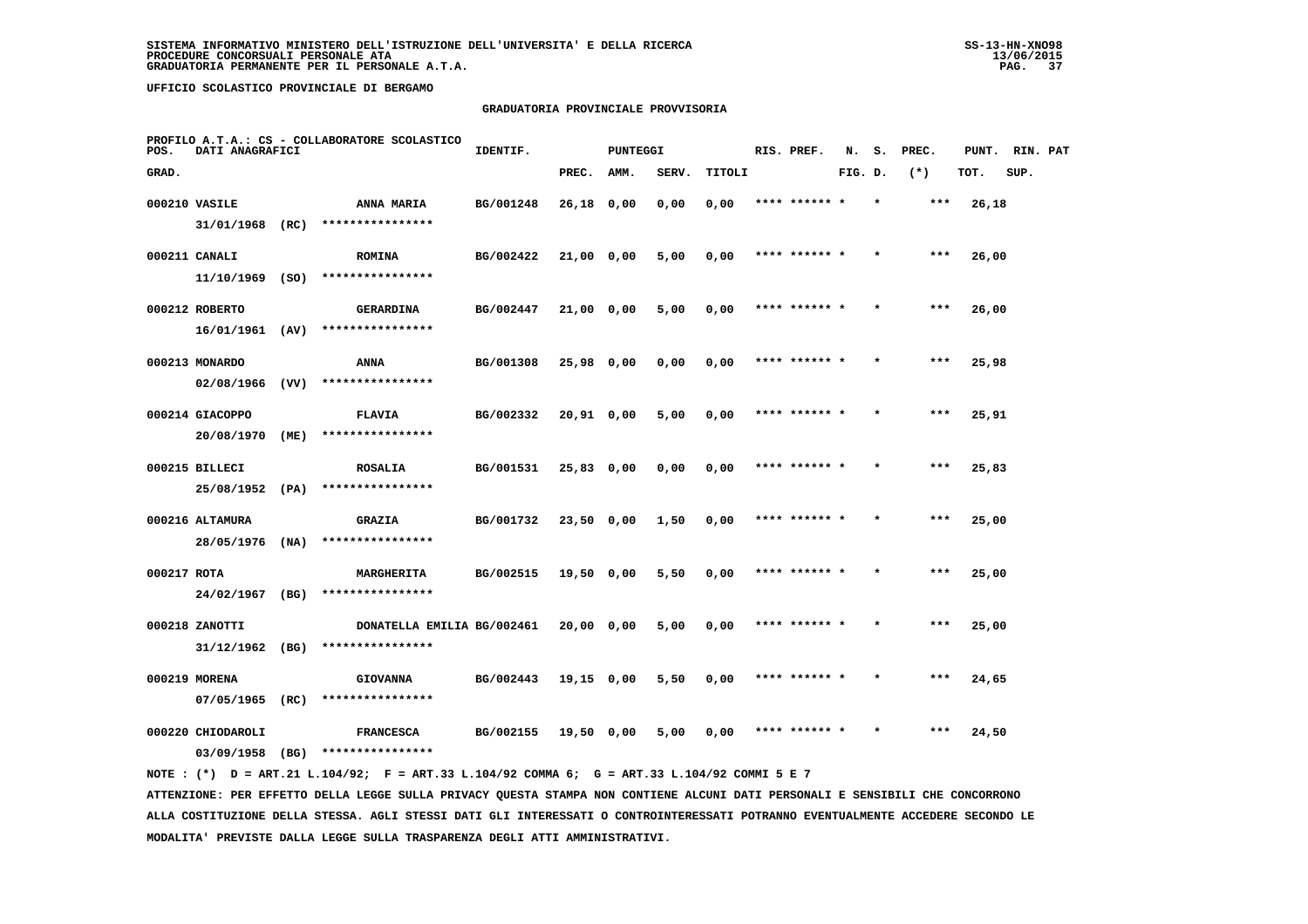### **GRADUATORIA PROVINCIALE PROVVISORIA**

| POS.         | DATI ANAGRAFICI   | PROFILO A.T.A.: CS - COLLABORATORE SCOLASTICO | IDENTIF.  |              | <b>PUNTEGGI</b> |       |        | RIS. PREF.    | N.      | s. | PREC. | PUNT. RIN. PAT |      |  |
|--------------|-------------------|-----------------------------------------------|-----------|--------------|-----------------|-------|--------|---------------|---------|----|-------|----------------|------|--|
| GRAD.        |                   |                                               |           | PREC. AMM.   |                 | SERV. | TITOLI |               | FIG. D. |    | $(*)$ | TOT.           | SUP. |  |
|              | 000221 PRISCO     | <b>ANGELO</b>                                 | BG/002571 | 18,95 0,00   |                 | 5,50  | 0,00   | **** ****** * |         |    | ***   | 24,45          |      |  |
|              | 25/08/1978 (SA)   | ****************                              |           |              |                 |       |        |               |         |    |       |                |      |  |
|              | 000222 BONADEI    | GIAN PIERA KATIA BG/002551 15,65 0,00         |           |              |                 | 5,00  | 3,50   | **** ****** * |         |    | $***$ | 24,15          |      |  |
|              |                   | 06/09/1962 (BG) ****************              |           |              |                 |       |        |               |         |    |       |                |      |  |
|              | 000223 LA RUSSA   | <b>CARMELO</b>                                | BG/002715 |              | 0,00 20,90      | 0,00  | 3,00   | **** ****** * |         |    | $***$ | 23,90          |      |  |
|              | 03/12/1957 (PA)   | ****************                              |           |              |                 |       |        |               |         |    |       |                |      |  |
|              | 000224 GUMINA     | <b>VINCENZO</b>                               | BG/002337 | 23,80 0,00   |                 | 0,00  | 0,00   | **** ****** * |         |    | ***   | 23,80          |      |  |
|              | 29/05/1966 (AG)   | ****************                              |           |              |                 |       |        |               |         |    |       |                |      |  |
|              | 000225 BONOMI     | <b>MARIA GRAZIA</b>                           | BG/000267 | 23,75 0,00   |                 | 0,00  | 0,00   | **** ****** * |         |    | ***   | 23,75          |      |  |
|              | 27/05/1972 (BG)   | ****************                              |           |              |                 |       |        |               |         |    |       |                |      |  |
|              | 000226 GIUGLIANO  | <b>ANNUNZIATA</b>                             | BG/002333 | 18,00 0,00   |                 | 5,50  | 0,00   | **** ****** * |         |    | ***   | 23,50          |      |  |
|              | $05/08/1972$ (NA) | ****************                              |           |              |                 |       |        |               |         |    |       |                |      |  |
| 000227 NARDI |                   | CARMELA                                       | BG/002512 | 18,00 0,00   |                 | 5,50  | 0,00   | **** ****** * |         |    | $***$ | 23,50          |      |  |
|              | $12/04/1970$ (RC) | ****************                              |           |              |                 |       |        |               |         |    |       |                |      |  |
|              | 000228 RUBINO     | <b>ELISABETTA</b>                             | BG/002516 | 18,50 0,00   |                 | 5,00  | 0,00   | **** ******   |         |    | ***   | 23,50          |      |  |
|              |                   | 20/11/1967 (BA) ****************              |           |              |                 |       |        |               |         |    |       |                |      |  |
| 000229 SOLI  |                   | <b>DANILO</b>                                 | BG/002019 | $23,50$ 0,00 |                 | 0,00  | 0,00   | **** ****** * |         |    | $***$ | 23,50          |      |  |
|              | 28/11/1960 (BG)   | ****************                              |           |              |                 |       |        |               |         |    |       |                |      |  |
|              | 000230 BERNARDO   | SANDRINO FILOMEN BG/000255                    |           | 23,40 0,00   |                 | 0,00  | 0,00   | **** ****** * |         |    | ***   | 23,40          |      |  |
|              | 22/05/1964 (CB)   | ****************                              |           |              |                 |       |        |               |         |    |       |                |      |  |
| 000231 LUZZA |                   | <b>AMBROGIO</b>                               | BG/002475 | $23,35$ 0,00 |                 | 0,00  | 0,00   | **** ****** * |         |    | ***   | 23,35          |      |  |
|              | $03/10/1976$ (VV) | ****************                              |           |              |                 |       |        |               |         |    |       |                |      |  |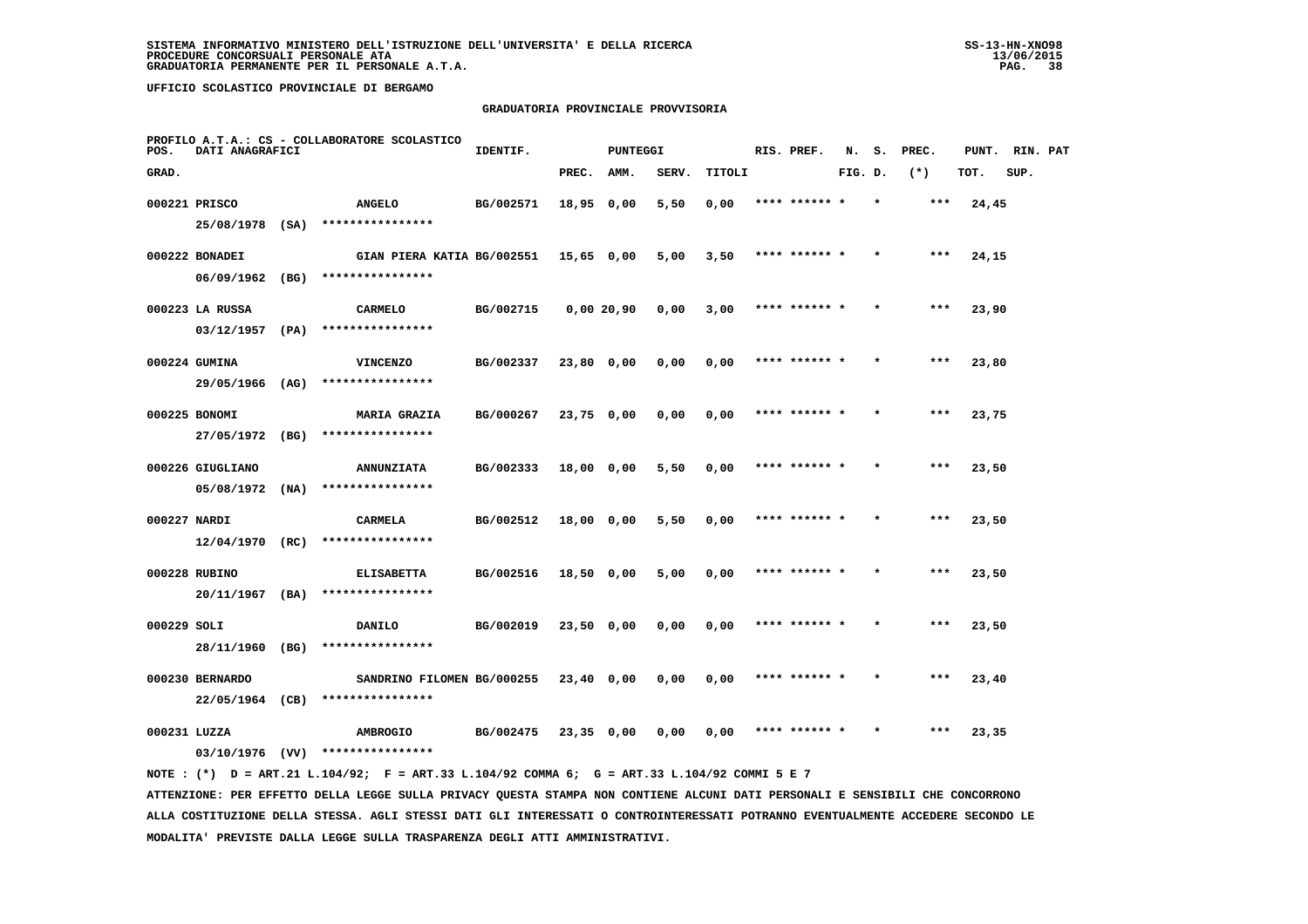### **GRADUATORIA PROVINCIALE PROVVISORIA**

| POS.         | DATI ANAGRAFICI     |      | PROFILO A.T.A.: CS - COLLABORATORE SCOLASTICO | IDENTIF.  |              | PUNTEGGI   |       |        |      | RIS. PREF.    | N.      | s.      | PREC. | PUNT. | RIN. PAT |  |
|--------------|---------------------|------|-----------------------------------------------|-----------|--------------|------------|-------|--------|------|---------------|---------|---------|-------|-------|----------|--|
| GRAD.        |                     |      |                                               |           | PREC.        | AMM.       | SERV. | TITOLI |      |               | FIG. D. |         | $(*)$ | TOT.  | SUP.     |  |
|              | 000232 SOLLAZZO     |      | DINA                                          | BG/002756 |              | 0,00 19,80 | 0,00  | 3,50   |      | **** ****** * |         |         | $***$ | 23,30 |          |  |
|              | $17/11/1980$ (AG)   |      | ****************                              |           |              |            |       |        |      |               |         |         |       |       |          |  |
| 000233 GAMBA |                     |      | CAROLINA                                      | BG/001006 | $23,20$ 0,00 |            | 0,00  | 0,00   |      | **** ****** * |         |         | $***$ | 23,20 |          |  |
|              | 30/03/1953          | (BG) | ****************                              |           |              |            |       |        |      |               |         |         |       |       |          |  |
|              | 000234 SCARCELLA    |      | MARIANGELA                                    | BG/002453 | 18,00 0,00   |            | 5,00  | 0,00   |      | **** ****** * |         | $\star$ | ***   | 23,00 |          |  |
|              | 05/08/1960          | (RC) | ****************                              |           |              |            |       |        |      |               |         |         |       |       |          |  |
|              | 000235 VISANI       |      | <b>DOROTEA</b>                                | BG/002458 | $18,50$ 0,00 |            | 4,50  | 0,00   |      | **** ****** * |         |         | $***$ | 23,00 |          |  |
|              | 31/08/1967          | (TP) | ****************                              |           |              |            |       |        |      |               |         |         |       |       |          |  |
|              | 000236 BALLATO      |      | <b>IVANA</b>                                  | BG/001843 | $21,50$ 0,00 |            | 1,50  | 0,00   |      | **** ****** * |         | $\star$ | $***$ | 23,00 |          |  |
|              | $14/10/1978$ (CT)   |      | ****************                              |           |              |            |       |        |      |               |         |         |       |       |          |  |
|              | 000237 FLORESE      |      | <b>MARIA ANNA</b>                             | BG/002509 | 18,50 0,00   |            | 4,50  | 0,00   |      | **** ****** * |         | $\star$ | $***$ | 23,00 |          |  |
|              | 16/10/1954 (CS)     |      | ****************                              |           |              |            |       |        |      |               |         |         |       |       |          |  |
|              | 000238 DENTELLA     |      | MONICA                                        | BG/002173 | 22,85 0,00   |            | 0,00  | 0,00   |      | **** ******   |         |         | $***$ | 22,85 |          |  |
|              | 31/07/1971 (BG)     |      | ****************                              |           |              |            |       |        |      |               |         |         |       |       |          |  |
|              | 000239 RAVELLINI    |      | <b>ROSSELLA</b>                               | BG/002573 | 18,65 0,00   |            | 4,00  | 0,00   |      | **** ****** * |         |         | $***$ | 22,65 |          |  |
|              | 09/05/1967          | (BG) | ****************                              |           |              |            |       |        |      |               |         |         |       |       |          |  |
| 000240 MESSA |                     |      | MOYRA                                         | BG/000927 | 22,50 0,00   |            | 0,00  | 0,00   |      | **** ****** * |         |         | $***$ | 22,50 |          |  |
|              | 13/02/1976 (BG)     |      | ****************                              |           |              |            |       |        |      |               |         |         |       |       |          |  |
|              | 000241 SCOGNAMIGLIO |      | <b>CHIARASTELLA</b>                           | BG/001986 | $20,25$ 0,00 |            | 1,95  | 0,00   |      | **** ****** * |         |         | $***$ | 22,20 |          |  |
|              | 29/03/1970 (NA)     |      | ****************                              |           |              |            |       |        |      |               |         |         |       |       |          |  |
| 000242 TESTA |                     |      | EGIDIO                                        | BG/002726 |              | 0,00 19,55 | 0.00  | 2,50   | **** |               |         |         | ***   | 22,05 |          |  |
|              | 28/11/1957 (CS)     |      | ****************                              |           |              |            |       |        |      |               |         |         |       |       |          |  |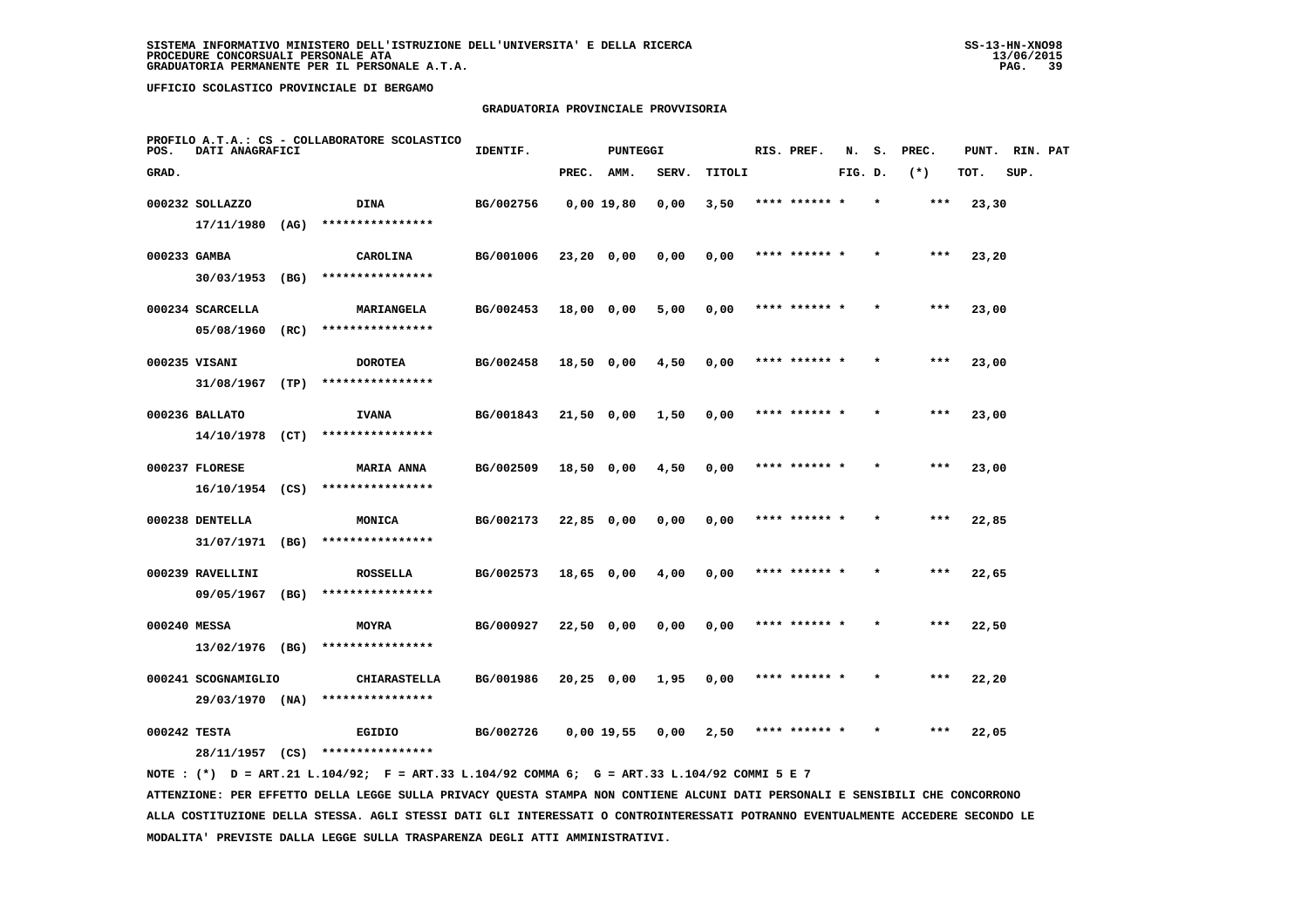### **GRADUATORIA PROVINCIALE PROVVISORIA**

| POS.         | DATI ANAGRAFICI                     |      | PROFILO A.T.A.: CS - COLLABORATORE SCOLASTICO | IDENTIF.  |              | <b>PUNTEGGI</b> |       |        | RIS. PREF.    | N.      | s.      | PREC.   | PUNT. | RIN. PAT |   |
|--------------|-------------------------------------|------|-----------------------------------------------|-----------|--------------|-----------------|-------|--------|---------------|---------|---------|---------|-------|----------|---|
| GRAD.        |                                     |      |                                               |           | PREC.        | AMM.            | SERV. | TITOLI |               | FIG. D. |         | $(*)$   | TOT.  | SUP.     |   |
|              | 000243 DI FALCO<br>31/05/1971 (SR)  |      | CINZIA<br>****************                    | BG/002557 | $16,50$ 0,00 |                 | 5,50  | 0,00   | **** ******   |         |         | ***     | 22,00 |          |   |
|              | 000244 MATTA<br>15/11/1977          | (BG) | <b>ALEN</b><br>****************               | BG/002345 | 18,00 0,00   |                 | 4,00  | 0,00   | **** ****** * |         |         | $***$   | 22,00 |          |   |
|              | 000245 ALGAROTTI                    |      | ANNA LISA                                     | BG/001620 | 22,00 0,00   |                 | 0,00  | 0,00   | **** ****** * |         | $\star$ | $***$   | 22,00 |          |   |
| 000246 MAGRI | 26/08/1956                          | (BG) | ****************<br><b>IPPOLITA</b>           | BG/002342 | $21,95$ 0,00 |                 | 0,00  | 0,00   | **** ****** * |         |         | $***$   | 21,95 |          |   |
|              | 25/07/1960 (BG)<br>000247 LO BUE    |      | ****************<br><b>GIUSEPPE</b>           | BG/002465 | 21,56 0,00   |                 | 0,00  | 0,00   | **** ****** * |         |         | $* * *$ | 21,56 |          | D |
|              | $16/10/1974$ (AG)<br>000248 PANTANO |      | ****************<br><b>MARIA DIANA</b>        | BG/002750 | $0,00$ 19,50 |                 | 0,00  | 2,00   | **** ****** * |         |         | ***     | 21,50 |          |   |
|              | 28/02/1966                          | (RC) | ****************                              |           |              |                 |       |        |               |         |         |         |       |          |   |
|              | 000249 IMBERGAMO<br>06/02/1968      | (AG) | <b>GIUSEPPA</b><br>****************           | BG/002440 | $16,50$ 0,00 |                 | 5,00  | 0,00   | **** ******   |         |         | ***     | 21,50 |          |   |
| 000250 ABACO | 11/10/1961                          | (CT) | <b>GIUSEPPA</b><br>****************           | BG/002309 | 17,50 0,00   |                 | 4,00  | 0,00   | **** ****** * |         |         | $***$   | 21,50 |          |   |
|              | 000251 DI SISTO<br>26/01/1976       | (BN) | <b>MARIA ROSA</b><br>****************         | BG/002508 | 19,75 0,00   |                 | 1,65  | 0,00   | **** ****** * |         | $\star$ | $***$   | 21,40 |          |   |
|              | 000252 GURRIERI<br>09/07/1952       | (RG) | <b>GIUSEPPE</b><br>****************           | BG/002439 | $21,25$ 0,00 |                 | 0,00  | 0,00   | **** ****** * |         |         | ***     | 21,25 |          |   |
|              | 000253 CUTAIA<br>02/11/1955         | (GE) | <b>SANTINA</b><br>****************            | BG/000342 | $21,25$ 0,00 |                 | 0.00  | 0.00   | **** ****** * |         |         | ***     | 21,25 |          |   |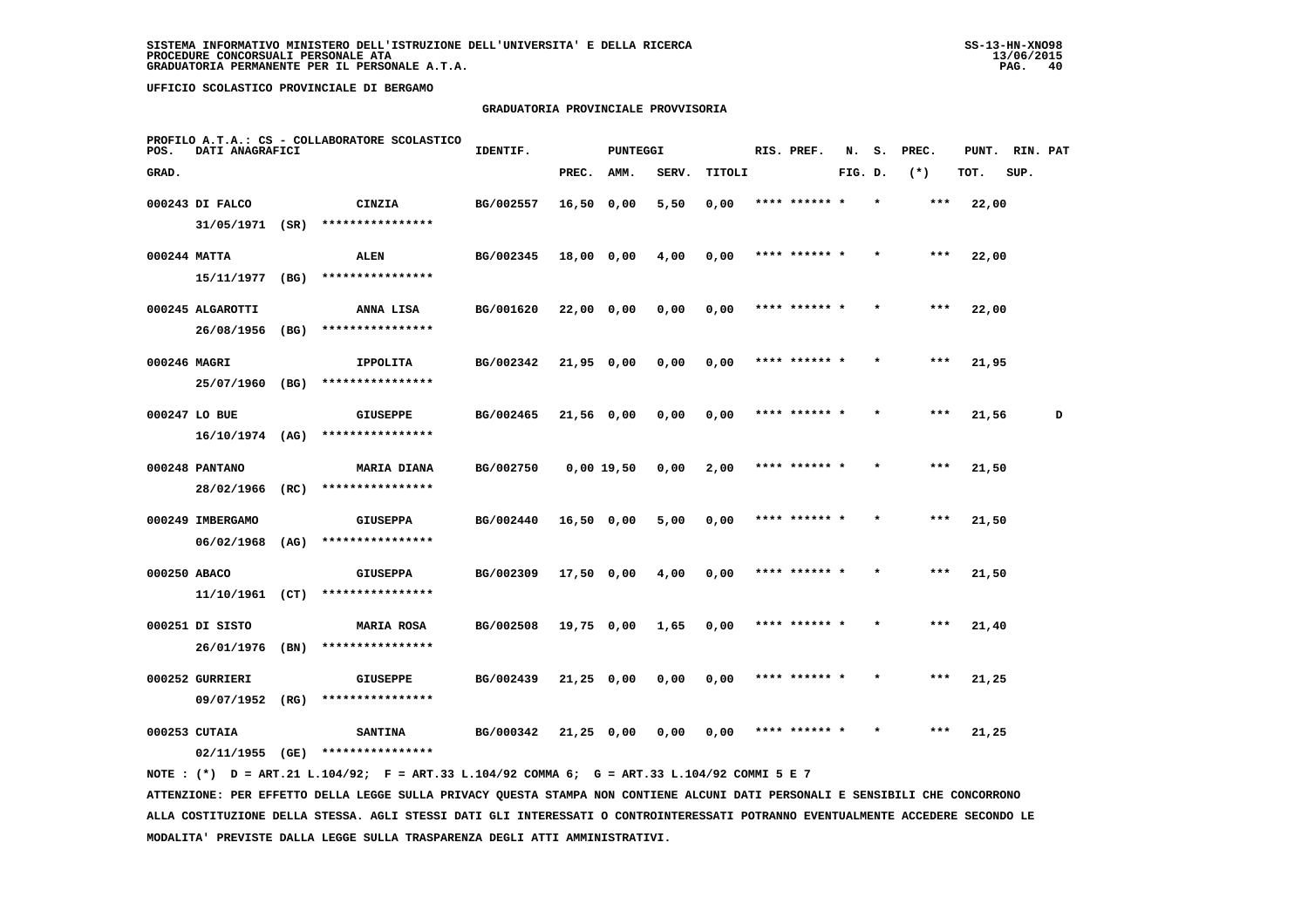# **GRADUATORIA PROVINCIALE PROVVISORIA**

| POS.         | DATI ANAGRAFICI                                              |      | PROFILO A.T.A.: CS - COLLABORATORE SCOLASTICO | IDENTIF.  |              | PUNTEGGI |       |        | RIS. PREF.    | N.      | s.      | PREC. | PUNT. | RIN. PAT |  |
|--------------|--------------------------------------------------------------|------|-----------------------------------------------|-----------|--------------|----------|-------|--------|---------------|---------|---------|-------|-------|----------|--|
| GRAD.        |                                                              |      |                                               |           | PREC.        | AMM.     | SERV. | TITOLI |               | FIG. D. |         | $(*)$ | TOT.  | SUP.     |  |
|              | 000254 CASSINO<br>20/07/1970 (TP)                            |      | <b>PASQUALE</b><br>****************           | BG/002424 | $21,17$ 0,00 |          | 0,00  | 0,00   | **** ******   |         |         | $***$ | 21,17 |          |  |
|              | 000255 FERRARA<br>08/09/1969                                 | (TP) | MARINELLA<br>****************                 | BG/002559 | $15,50$ 0,00 |          | 5,50  | 0,00   | **** ****** * |         |         | $***$ | 21,00 |          |  |
|              | 000256 PIROVANO<br>27/02/1959                                | (BG) | <b>EMILIA</b><br>****************             | BG/002569 | 16,00 0,00   |          | 5,00  | 0,00   | **** ****** * |         | $\star$ | $***$ | 21,00 |          |  |
| 000257 SALVI | 22/01/1960 (BG)                                              |      | PATRIZIA<br>****************                  | BG/002204 | 21,00 0,00   |          | 0,00  | 0,00   | **** ****** * |         |         | $***$ | 21,00 |          |  |
|              | 000258 BLONDA<br>27/09/1979 (TP)                             |      | GIOVAN VITO<br>****************               | BG/002763 | 0,00 17,90   |          | 0,00  | 3,00   | **** ****** * |         |         | $***$ | 20,90 |          |  |
| 000259 ARENA | 26/11/1971 (VV)                                              |      | <b>FRANCO</b><br>****************             | BG/001841 | 18,95 0,00   |          | 1,95  | 0,00   | **** ****** * |         |         | $***$ | 20,90 |          |  |
|              | 000260 FIGONE<br>13/08/1975 (IM)                             |      | LIANA<br>****************                     | BG/002435 | 18,90 0,00   |          | 1,95  | 0,00   | **** ******   |         |         | ***   | 20,85 |          |  |
| 000261 SCALA | 19/08/1967 (NA)                                              |      | <b>FRANCESCO</b><br>****************          | BG/002452 | 20,82 0,00   |          | 0,00  | 0,00   | **** ****** * |         |         | $***$ | 20,82 |          |  |
|              | 000262 GRASSI<br>27/05/1968                                  | (BG) | NORMA RITA<br>****************                | BG/002560 | $16,15$ 0,00 |          | 4,50  | 0,00   | **** ****** * |         |         | $***$ | 20,65 |          |  |
|              | 000263 PERZIA                                                |      | PIERINA<br>****************                   | BG/001953 | $20,60$ 0,00 |          | 0,00  | 0,00   | **** ****** * |         |         | ***   | 20,60 |          |  |
|              | $02/03/1969$ (AG)<br>000264 SCAMARDELLA<br>$15/03/1959$ (NA) |      | <b>ANGELO</b><br>****************             | BG/002207 | 20,60 0,00   |          | 0,00  | 0,00   | **** ****** * |         |         | ***   | 20,60 |          |  |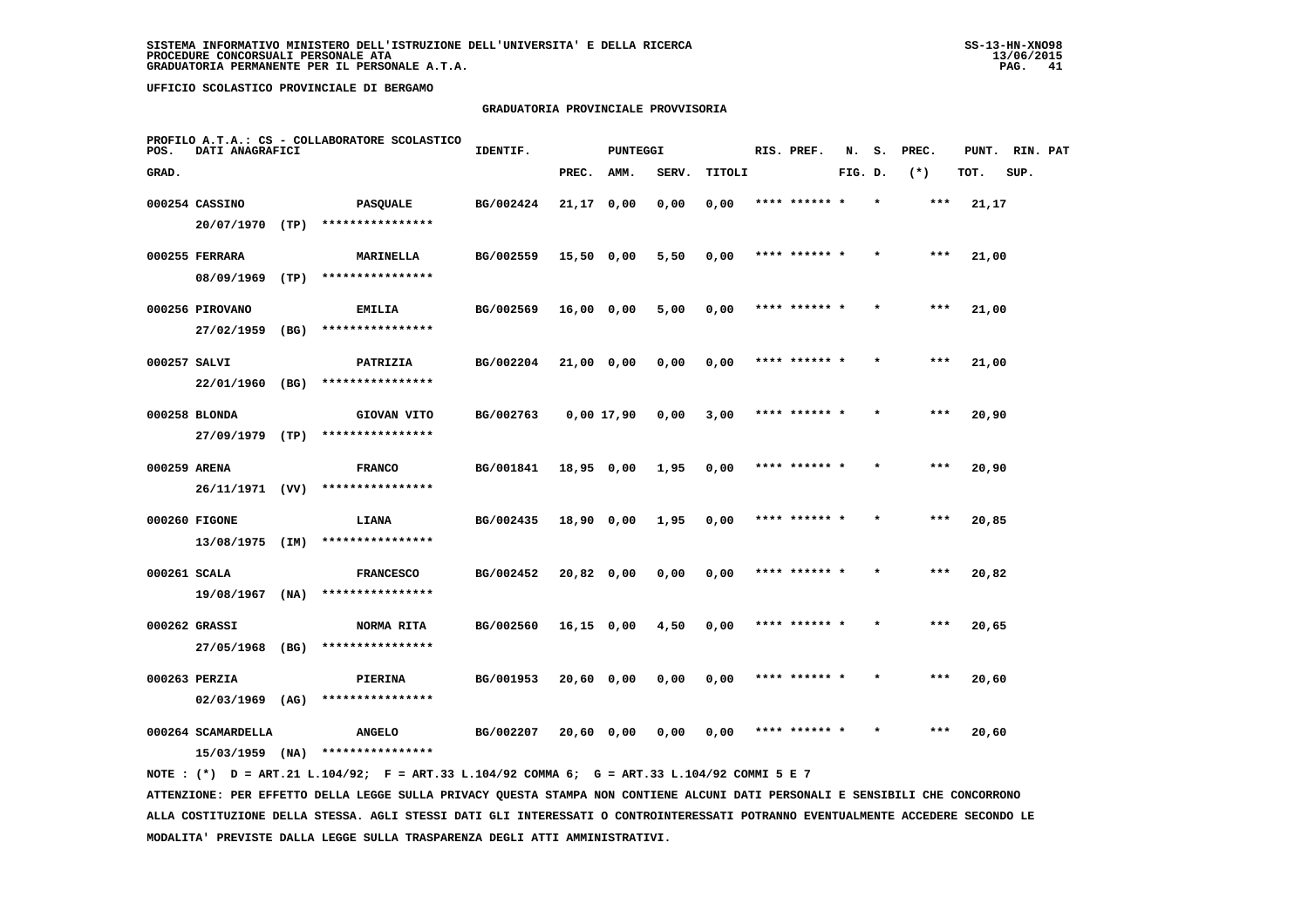### **GRADUATORIA PROVINCIALE PROVVISORIA**

| POS.         | DATI ANAGRAFICI   |      | PROFILO A.T.A.: CS - COLLABORATORE SCOLASTICO | IDENTIF.  |              | <b>PUNTEGGI</b> |       |        | RIS. PREF.    | N.      | s.      | PREC. | PUNT. | RIN. PAT |  |
|--------------|-------------------|------|-----------------------------------------------|-----------|--------------|-----------------|-------|--------|---------------|---------|---------|-------|-------|----------|--|
| GRAD.        |                   |      |                                               |           | PREC.        | AMM.            | SERV. | TITOLI |               | FIG. D. |         | $(*)$ | TOT.  | SUP.     |  |
|              | 000265 PISCINA    |      | <b>NADIA</b>                                  | BG/002570 | 15,50 0,00   |                 | 5,00  | 0,00   | **** ****** * |         |         | ***   | 20,50 |          |  |
|              | 14/08/1975 (BG)   |      | ****************                              |           |              |                 |       |        |               |         |         |       |       |          |  |
| 000266 COSTA |                   |      | GUIDO                                         | BG/002709 |              | 0,00 18,00      | 0,00  | 2,50   | **** ****** * |         |         | ***   | 20,50 |          |  |
|              | 18/04/1971 (BG)   |      | ****************                              |           |              |                 |       |        |               |         |         |       |       |          |  |
|              | 000267 MASSERANO  |      | <b>ELISA</b>                                  | BG/002565 | 16,00 0,00   |                 | 4,50  | 0,00   | **** ****** * |         |         | ***   | 20,50 |          |  |
|              | 04/10/1961        | (NU) | ****************                              |           |              |                 |       |        |               |         |         |       |       |          |  |
| 000268 DEMA  |                   |      | <b>PAOLO</b>                                  | BG/002172 | 20,40 0,00   |                 | 0,00  | 0,00   | **** ****** * |         |         | $***$ | 20,40 |          |  |
|              | $01/03/1970$ (MT) |      | ****************                              |           |              |                 |       |        |               |         |         |       |       |          |  |
| 000269 NOVI  |                   |      | <b>FABIO</b>                                  | BG/002347 | 18,59 0,00   |                 | 1,80  | 0,00   | **** ****** * |         |         | $***$ | 20,39 |          |  |
|              | $10/09/1975$ (SA) |      | ****************                              |           |              |                 |       |        |               |         |         |       |       |          |  |
| 000270 BONZI |                   |      | <b>DANIELA</b>                                | BG/002418 | $16,30$ 0,00 |                 | 4,00  | 0,00   | **** ****** * |         |         | $***$ | 20,30 |          |  |
|              | $11/10/1967$ (BG) |      | ****************                              |           |              |                 |       |        |               |         |         |       |       |          |  |
| 000271 DOLCI |                   |      | CARLA                                         | BG/002431 | 20,11 0,00   |                 | 0,00  | 0,00   | **** ****** * |         |         | ***   | 20,11 |          |  |
|              | 29/08/1955 (BG)   |      | ****************                              |           |              |                 |       |        |               |         |         |       |       |          |  |
| 000272 MUTTI |                   |      | <b>STEFANIA</b>                               | BG/002194 | 16,50 0,00   |                 | 3,50  | 0,00   | **** ******   |         |         | ***   | 20,00 |          |  |
|              | 04/08/1967 (BG)   |      | ****************                              |           |              |                 |       |        |               |         |         |       |       |          |  |
|              | 000273 PERANI     |      | ANNAMARIA                                     | BG/002568 | 15,00 0,00   |                 | 5,00  | 0,00   | **** ****** * |         |         | $***$ | 20,00 |          |  |
|              | 06/09/1958 (BG)   |      | ****************                              |           |              |                 |       |        |               |         |         |       |       |          |  |
|              | 000274 MICHELI    |      | <b>IVANA</b>                                  | BG/002722 |              | $0,00$ 18,00    | 0,00  | 2,00   | **** ****** * |         | $\star$ | $***$ | 20,00 |          |  |
|              | 22/02/1953 (BG)   |      | ****************                              |           |              |                 |       |        |               |         |         |       |       |          |  |
|              |                   |      |                                               |           |              |                 |       |        | **** ****** * |         |         | ***   |       |          |  |
|              | 000275 GATTUSO    |      | GIOVANNI<br>****************                  | BG/002200 | 20,00 0,00   |                 | 0,00  | 0,00   |               |         |         |       | 20,00 |          |  |
|              | $02/11/1972$ (AG) |      |                                               |           |              |                 |       |        |               |         |         |       |       |          |  |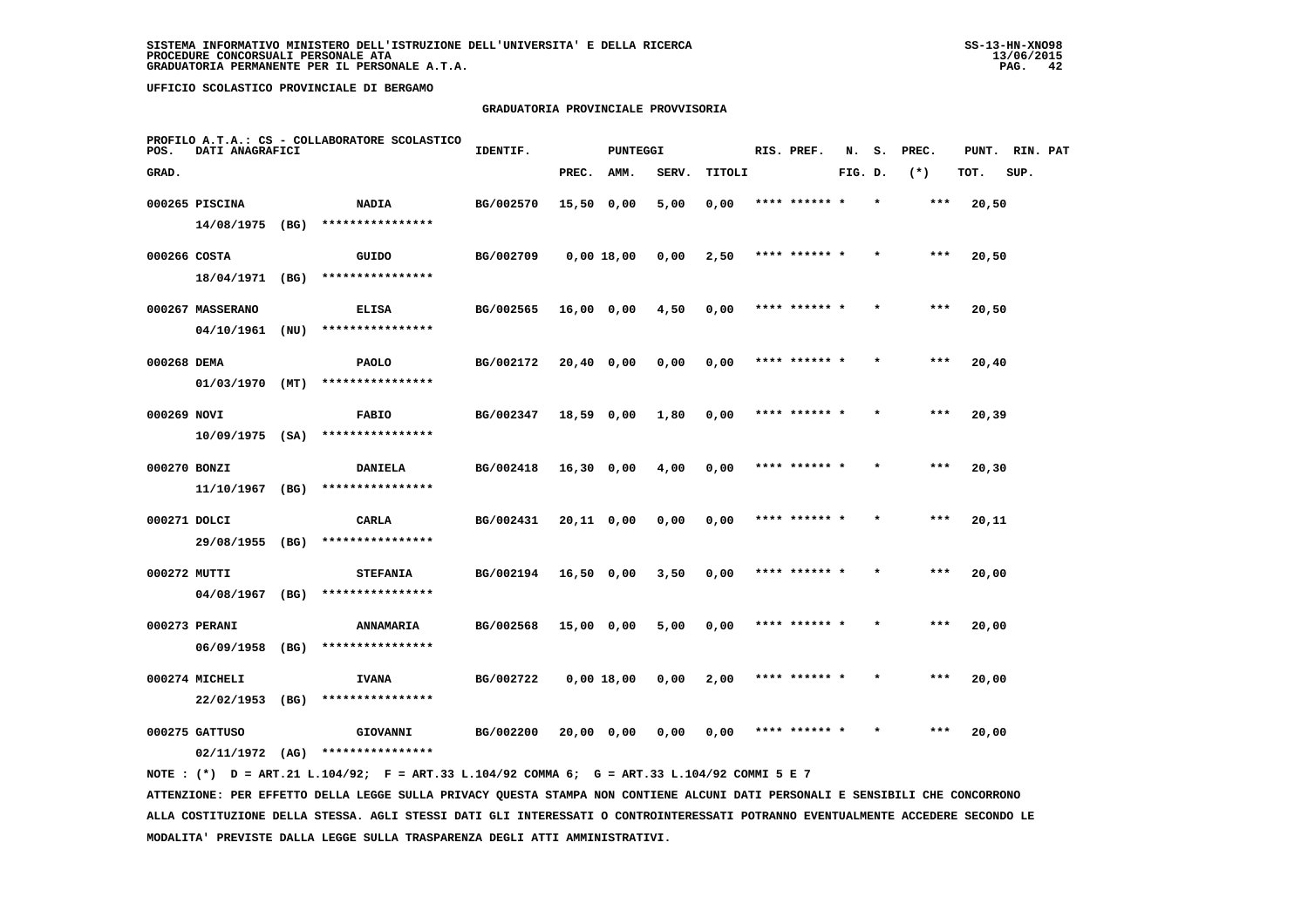## **GRADUATORIA PROVINCIALE PROVVISORIA**

| POS.         | DATI ANAGRAFICI   |      | PROFILO A.T.A.: CS - COLLABORATORE SCOLASTICO | IDENTIF.  |            | <b>PUNTEGGI</b> |       |        | RIS. PREF.    | N.      | s.      | PREC. | PUNT. | RIN. PAT |  |
|--------------|-------------------|------|-----------------------------------------------|-----------|------------|-----------------|-------|--------|---------------|---------|---------|-------|-------|----------|--|
| GRAD.        |                   |      |                                               |           | PREC.      | AMM.            | SERV. | TITOLI |               | FIG. D. |         | $(*)$ | TOT.  | SUP.     |  |
| 000276 BASSI |                   |      | LILIANA MANUELA BG/002549                     |           | 16,00 0,00 |                 | 4,00  | 0,00   | **** ****** * |         |         | ***   | 20,00 |          |  |
|              | 04/09/1962 (MI)   |      | ****************                              |           |            |                 |       |        |               |         |         |       |       |          |  |
| 000277 TOSI  |                   |      | <b>MICAELA</b>                                | BG/002000 | 20,00 0,00 |                 | 0,00  | 0,00   | **** ****** * |         |         | ***   | 20,00 |          |  |
|              | 19/02/1955 (MI)   |      | ****************                              |           |            |                 |       |        |               |         |         |       |       |          |  |
|              | 000278 VITALE     |      | <b>VINCENZO</b>                               | BG/002579 | 20,00 0,00 |                 | 0,00  | 0,00   | **** ****** * |         |         | $***$ | 20,00 |          |  |
|              | 20/08/1954 (TP)   |      | ****************                              |           |            |                 |       |        |               |         |         |       |       |          |  |
|              | 000279 CORDELLA   |      | <b>ANGELO</b>                                 | BG/002161 | 20,00 0,00 |                 | 0,00  | 0,00   | **** ****** * |         | $\star$ | $***$ | 20,00 |          |  |
|              | $16/01/1954$ (LE) |      | ****************                              |           |            |                 |       |        |               |         |         |       |       |          |  |
|              | 000280 CORVINO    |      | LEONARDO                                      | BG/002708 |            | 0,00 17,70      | 0,00  | 2,00   | **** ****** * |         |         | ***   | 19,70 |          |  |
|              | 17/01/1954 (BR)   |      | ****************                              |           |            |                 |       |        |               |         |         |       |       |          |  |
| 000281 MAURO | 24/09/1962 (KR)   |      | <b>FRANCESCO</b><br>****************          | BG/002720 |            | 0,00 17,60      | 0,00  | 2,00   | **** ****** * |         |         | ***   | 19,60 |          |  |
|              |                   |      |                                               |           |            |                 |       |        |               |         |         |       |       |          |  |
| 000282 MATTA | 04/08/1976 (EE)   |      | CINZIA<br>****************                    | BG/002719 |            | $0,00 \; 16,55$ | 0,00  | 3,00   | **** ****** * |         |         | ***   | 19,55 |          |  |
|              | 000283 MERCATANTE |      | <b>ANTONIO</b>                                | BG/002749 |            | 0,00 16,05      |       | 3,50   | **** ****** * |         |         | $***$ | 19,55 |          |  |
|              | 26/01/1983 (VV)   |      | ****************                              |           |            |                 | 0,00  |        |               |         |         |       |       |          |  |
|              | 000284 CASULA     |      | <b>MARIA GRAZIA</b>                           | BG/002425 | 19,55 0,00 |                 | 0,00  | 0,00   | **** ****** * |         |         | ***   | 19,55 |          |  |
|              | 26/01/1968 (SS)   |      | ****************                              |           |            |                 |       |        |               |         |         |       |       |          |  |
|              | 000285 PECORELLA  |      | MARIA KATIUSCIA BG/002354                     |           | 16,00 0,00 |                 | 3,50  | 0,00   | **** ****** * |         |         | ***   | 19,50 |          |  |
|              | 17/02/1977        | CL)  | ****************                              |           |            |                 |       |        |               |         |         |       |       |          |  |
|              | 000286 LOCATELLI  |      | <b>IVANA</b>                                  | BG/002562 | 15,00 0,00 |                 | 4,50  | 0,00   | **** ****** * |         |         | ***   | 19,50 |          |  |
|              | 31/07/1970        | (BG) | ****************                              |           |            |                 |       |        |               |         |         |       |       |          |  |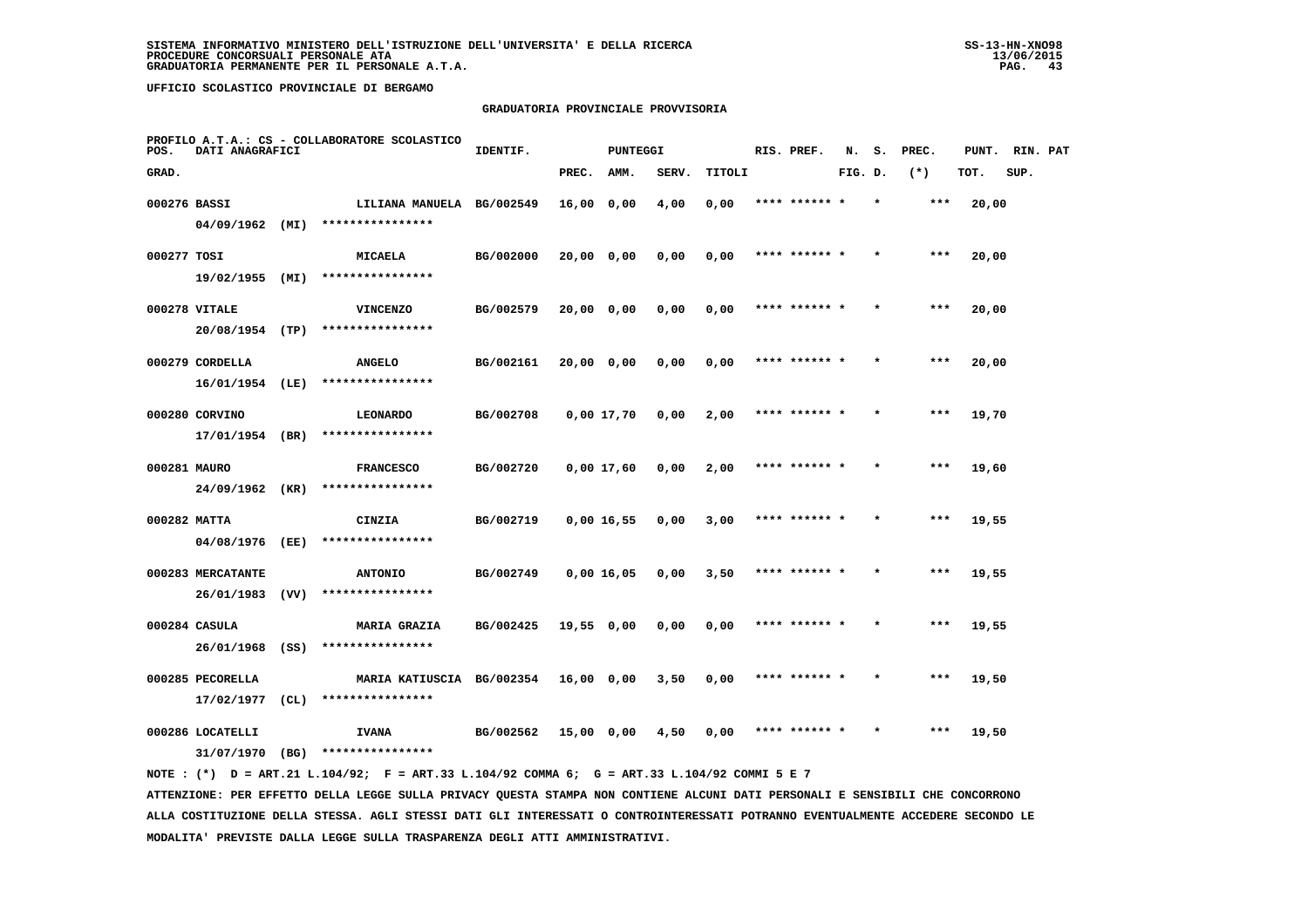# **GRADUATORIA PROVINCIALE PROVVISORIA**

| POS.         | DATI ANAGRAFICI                        |      | PROFILO A.T.A.: CS - COLLABORATORE SCOLASTICO | IDENTIF.  |              | PUNTEGGI |       |        | RIS. PREF.    | N.      | s.      | PREC. | PUNT. | RIN. PAT |  |
|--------------|----------------------------------------|------|-----------------------------------------------|-----------|--------------|----------|-------|--------|---------------|---------|---------|-------|-------|----------|--|
| GRAD.        |                                        |      |                                               |           | PREC.        | AMM.     | SERV. | TITOLI |               | FIG. D. |         | $(*)$ | TOT.  | SUP.     |  |
|              | 000287 ALBORGHETTI<br>17/09/1963       | (BG) | <b>MANUELA</b><br>****************            | BG/002353 | $17,50$ 0,00 |          | 2,00  | 0,00   | **** ******   |         |         | $***$ | 19,50 |          |  |
|              | 000288 BENNARDIS                       |      | ANNA                                          | BG/002550 | 15,50 0,00   |          | 4,00  | 0,00   | **** ****** * |         |         | ***   | 19,50 |          |  |
|              | 31/05/1977<br>000289 FERRARA           | (MI) | ****************<br><b>ASSUNTA</b>            | BG/002433 | 19,50 0,00   |          | 0,00  | 0,00   | **** ****** * |         | $\star$ | $***$ | 19,50 |          |  |
|              | 08/04/1963<br>000290 SCARPELLINI       | (NA) | ****************<br><b>MARIASTELLA</b>        | BG/000515 | $19,50$ 0,00 |          | 0,00  | 0,00   | **** ****** * |         |         | $***$ | 19,50 |          |  |
|              | 09/01/1951 (BG)<br>000291 DI MARE      |      | ****************<br><b>ANTONIO</b>            | BG/002182 | $19,35$ 0,00 |          | 0,00  | 0,00   | **** ****** * |         |         | ***   | 19,35 |          |  |
|              | 26/09/1962 (CS)                        |      | ****************                              |           |              |          |       |        |               |         |         |       |       |          |  |
|              | 000292 DE ANGELIS<br>$03/12/1970$ (VV) |      | <b>CARMELA</b><br>****************            | BG/002170 | $19,25$ 0,00 |          | 0,00  | 0,00   | **** ****** * |         | $\star$ | $***$ | 19,25 |          |  |
|              | 000293 DELLA MUSSIA<br>21/01/1950 (BG) |      | <b>GIANFRANCO</b><br>****************         | BG/002323 | $19,20$ 0,00 |          | 0,00  | 0,00   | **** ******   |         |         | ***   | 19,20 |          |  |
| 000294 FELLI | 04/05/1976                             | (NA) | <b>SERAFINA</b><br>****************           | BG/002327 | 18,17 0,00   |          | 1,00  | 0,00   | **** ****** * |         |         | $***$ | 19,17 |          |  |
| 000295 LUGLI | 28/01/1967                             | (BG) | <b>DONATELLA</b><br>****************          | BG/002564 | 15,00 0,00   |          | 4,00  | 0,00   | **** ****** * |         | $\star$ | $***$ | 19,00 |          |  |
|              | 000296 CRISCUOLO                       |      | CARMELA                                       | BG/002427 | 15,50 0,00   |          | 3,50  | 0,00   | **** ****** * |         |         | ***   | 19,00 |          |  |
|              | 06/06/1963<br>000297 CIRILLO           | (TA) | ****************<br><b>REDENTA</b>            | BG/002706 | $0.00$ 15.50 |          | 0.00  | 3,50   | **** ****** * |         |         | $***$ | 19,00 |          |  |
|              | 03/08/1967                             | (NA) | ****************                              |           |              |          |       |        |               |         |         |       |       |          |  |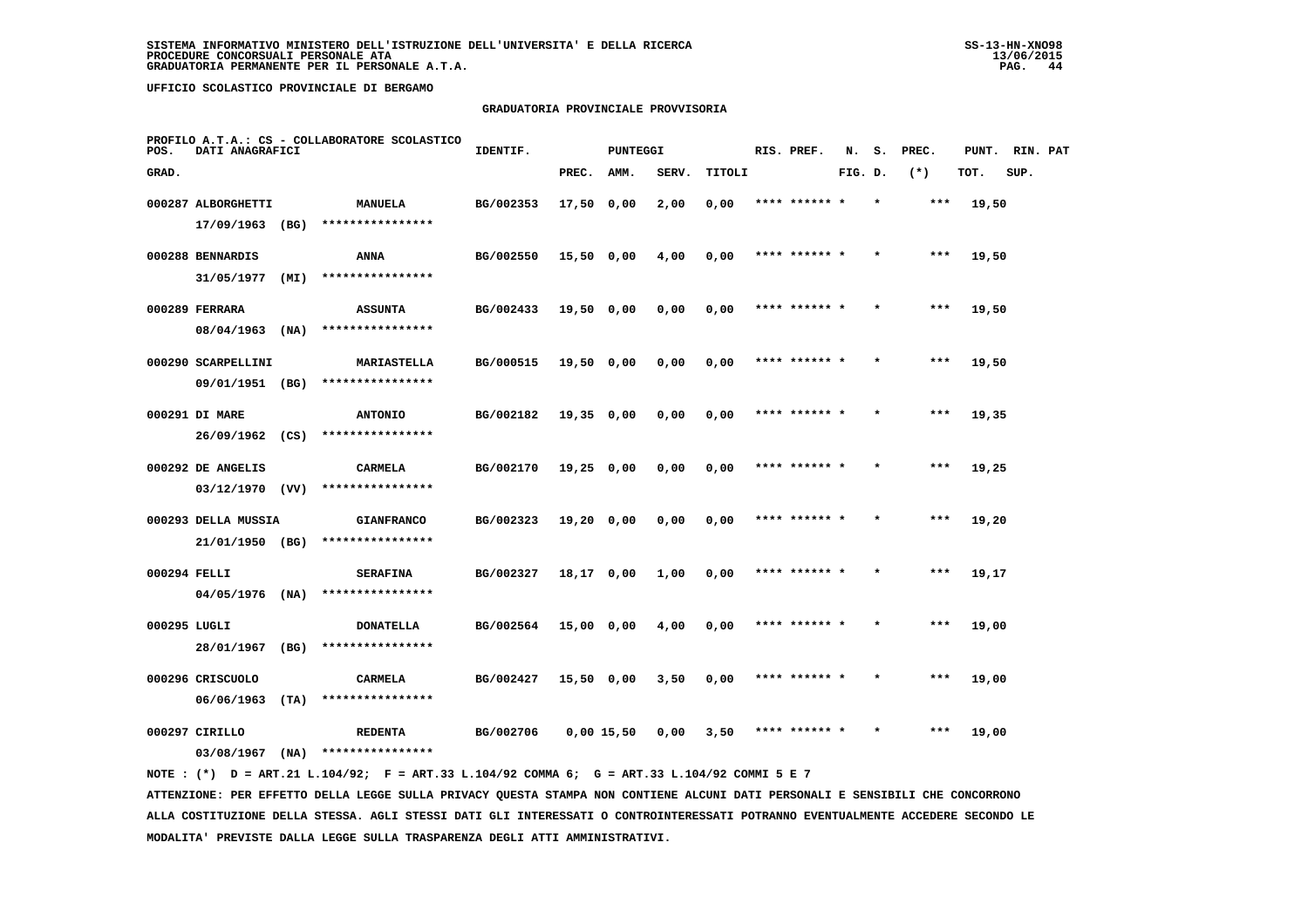### **GRADUATORIA PROVINCIALE PROVVISORIA**

| POS.         | DATI ANAGRAFICI                  |      | PROFILO A.T.A.: CS - COLLABORATORE SCOLASTICO | IDENTIF.  |              | PUNTEGGI |              |        | RIS. PREF.    | N.      | s.      | PREC.   | PUNT. | RIN. PAT |   |
|--------------|----------------------------------|------|-----------------------------------------------|-----------|--------------|----------|--------------|--------|---------------|---------|---------|---------|-------|----------|---|
| GRAD.        |                                  |      |                                               |           | PREC.        | AMM.     | <b>SERV.</b> | TITOLI |               | FIG. D. |         | $(*)$   | TOT.  | SUP.     |   |
|              | 000298 PELARATTI<br>17/02/1969   | (BG) | <b>DANIELA</b><br>****************            | BG/001359 | 19,00        | 0,00     | 0,00         | 0,00   | ******        |         |         | $***$   | 19,00 |          |   |
|              | 000299 PAGLIARO                  |      | <b>GIUSEPPA</b>                               | BG/001009 | 19,00 0,00   |          | 0,00         | 0,00   | **** ****** * |         |         | $***$   | 19,00 |          |   |
|              | 13/09/1958<br>000300 CAPURSO     | (EN) | ****************                              | BG/001512 | 18,90 0,00   |          | 0,00         | 0,00   | **** ****** * |         | $\star$ | $* * *$ | 18,90 |          |   |
|              | 09/06/1959                       | (BA) | <b>ANTONIO</b><br>****************            |           |              |          |              |        |               |         |         |         |       |          |   |
|              | 000301 MAZZOLENI<br>30/04/1978   | (BG) | <b>SERENA</b><br>****************             | BG/000924 | 18,83 0,00   |          | 0,00         | 0,00   | **** ******   |         |         | $***$   | 18,83 |          |   |
|              | 000302 GIACALONE                 |      | <b>MATTEO MARIO</b>                           | BG/002437 | 18,75 0,00   |          | 0,00         | 0,00   | **** ****** * |         | $\star$ | $***$   | 18,75 |          | D |
|              | 19/01/1966<br>000303 LOCATELLI   | (TP) | ****************<br><b>NADIA</b>              | BG/002563 | $14,00$ 0,00 |          | 4,50         | 0,00   | **** ****** * |         | $\star$ | $***$   | 18,50 |          |   |
|              | 11/11/1963                       | (BG) | ****************                              |           |              |          |              |        |               |         |         |         |       |          |   |
|              | 000304 TUFANO<br>22/03/1969      | (NA) | <b>TOMMASO</b><br>****************            | BG/002001 | 18,39 0,00   |          | 0,00         | 0,00   | **** ******   |         |         | $***$   | 18,39 |          |   |
| 000305 VETRO |                                  |      | <b>ROSARIO</b><br>****************            | BG/002225 | 18,37 0,00   |          | 0,00         | 0,00   | **** ****** * |         |         | $***$   | 18,37 |          |   |
| 000306 AXO   | 18/05/1975 (EE)                  |      | <b>MARIA</b>                                  | BG/002698 | 0,00 16,30   |          | 0,00         | 2,00   | **** ****** * |         |         | $***$   | 18,30 |          |   |
|              | $08/04/1973$ (TA)                |      | ****************                              |           |              |          |              |        |               |         |         |         |       |          |   |
|              | 000307 ARNONE<br>18/02/1976 (CT) |      | MARILENA<br>****************                  | BG/002505 | 18,10 0,00   |          | 0,00         | 0,00   | **** ****** * |         |         | $***$   | 18,10 |          |   |
|              | 000308 MAZZEO<br>16/09/1970 (LE) |      | ANNA<br>****************                      | BG/002463 | 13,07 0,00   |          | 5,00         | 0,00   |               |         |         |         | 18,07 |          |   |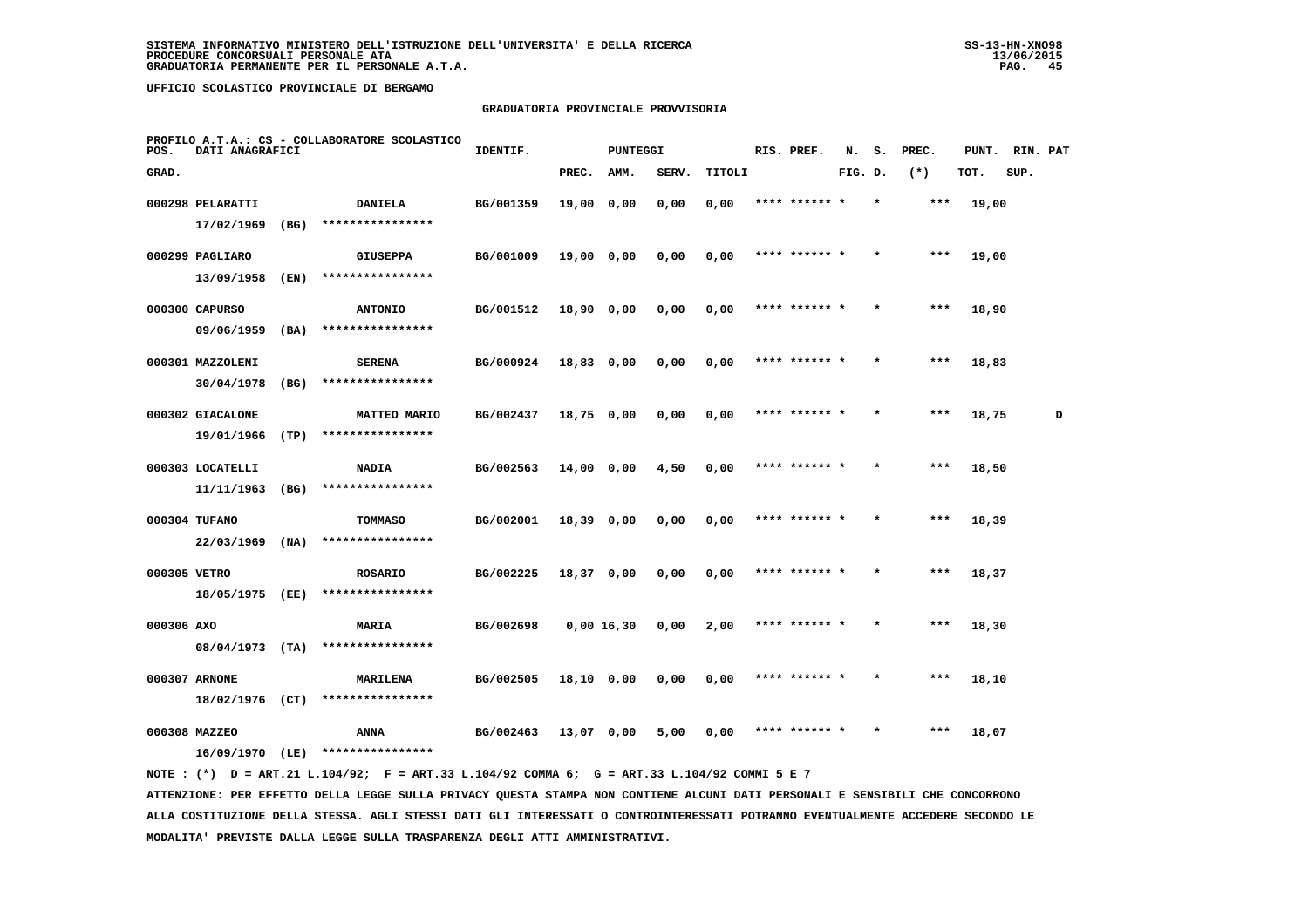### **GRADUATORIA PROVINCIALE PROVVISORIA**

| POS.        | DATI ANAGRAFICI                  |      | PROFILO A.T.A.: CS - COLLABORATORE SCOLASTICO | IDENTIF.  |              | <b>PUNTEGGI</b> |       |        | RIS. PREF.    | N.      | s.      | PREC. | PUNT. | RIN. PAT |   |
|-------------|----------------------------------|------|-----------------------------------------------|-----------|--------------|-----------------|-------|--------|---------------|---------|---------|-------|-------|----------|---|
| GRAD.       |                                  |      |                                               |           | PREC.        | AMM.            | SERV. | TITOLI |               | FIG. D. |         | $(*)$ | TOT.  | SUP.     |   |
|             | 000309 PREVITALI                 |      | <b>SARA</b>                                   | BG/002513 | $16,10$ 0,00 |                 | 1,95  | 0,00   | **** ****** * |         | $\star$ | ***   | 18,05 |          |   |
|             | 20/11/1976                       | (BG) | ****************                              |           |              |                 |       |        |               |         |         |       |       |          |   |
| 000310 FOTI |                                  |      | <b>FRANCESCO</b>                              | BG/002196 | $18,05$ 0,00 |                 | 0,00  | 0,00   | **** ****** * |         |         | ***   | 18,05 |          |   |
|             | 03/03/1982 (RC)                  |      | ****************                              |           |              |                 |       |        |               |         |         |       |       |          |   |
|             | 000311 GIURDANELLA               |      | <b>FABIO</b>                                  | BG/002335 | $18,05$ 0,00 |                 | 0,00  | 0,00   | **** ****** * |         |         | ***   | 18,05 |          |   |
|             | 23/01/1974 (RG)                  |      | ****************                              |           |              |                 |       |        |               |         |         |       |       |          |   |
|             | 000312 CORRADO                   |      | <b>FRANCA</b>                                 | BG/002707 | $0,00$ 16,00 |                 | 0,00  | 2,00   | **** ****** * |         |         | ***   | 18,00 |          |   |
|             | 26/04/1968                       | (CS) | ****************                              |           |              |                 |       |        |               |         |         |       |       |          |   |
|             | 000313 BRUZZESE                  |      | <b>ROCCO</b>                                  | BG/002703 | $0,00$ 15,80 |                 | 0,00  | 2,00   | **** ****** * |         |         | ***   | 17,80 |          |   |
|             | 14/09/1967                       | (RC) | ****************                              |           |              |                 |       |        |               |         |         |       |       |          |   |
|             | 000314 RAMASCHIELLO              |      | <b>FRANCESCO</b><br>****************          | BG/002572 | 17,80 0,00   |                 | 0,00  | 0,00   | **** ****** * |         |         | $***$ | 17,80 |          |   |
|             | $06/06/1980$ (VV)                |      |                                               |           |              |                 |       |        |               |         |         |       |       |          |   |
|             | 000315 MARGIOTTA<br>21/01/1983   | (VV) | <b>FEDERICO</b><br>****************           | BG/002718 | $0,00$ 14,25 |                 | 0,00  | 3,50   | **** ****** * |         | $\star$ | ***   | 17,75 |          |   |
|             |                                  |      |                                               |           |              |                 |       |        |               |         |         |       |       |          |   |
|             | 000316 RUGILO<br>30/07/1958 (PZ) |      | <b>ROSALBA</b><br>****************            | BG/002517 | 17,75 0,00   |                 | 0,00  | 0,00   | **** ****** * |         |         | ***   | 17,75 |          |   |
|             |                                  |      |                                               |           |              |                 |       |        |               |         |         |       |       |          |   |
| 000317 FAVA | $04/07/1973$ (SR)                |      | <b>PAOLO</b><br>****************              | BG/002744 | $0,00$ 15,65 |                 | 0,00  | 2,00   | **** ****** * |         |         | $***$ | 17,65 |          | D |
|             | 000318 REDOLFI                   |      |                                               | BG/002574 |              |                 |       | 0,00   | **** ****** * |         |         | $***$ |       |          |   |
|             | 29/07/1969                       | (BG) | <b>EMANUELA</b><br>****************           |           | $14,05$ 0,00 |                 | 3,50  |        |               |         |         |       | 17,55 |          |   |
|             | 000319 MICELLI                   |      | <b>ALFREDO</b>                                | BG/002566 | $12,55$ 0,00 |                 | 5,00  | 0,00   | **** ****** * |         |         | ***   | 17,55 |          |   |
|             | 25/12/1962                       | (BR) | ****************                              |           |              |                 |       |        |               |         |         |       |       |          |   |
|             |                                  |      |                                               |           |              |                 |       |        |               |         |         |       |       |          |   |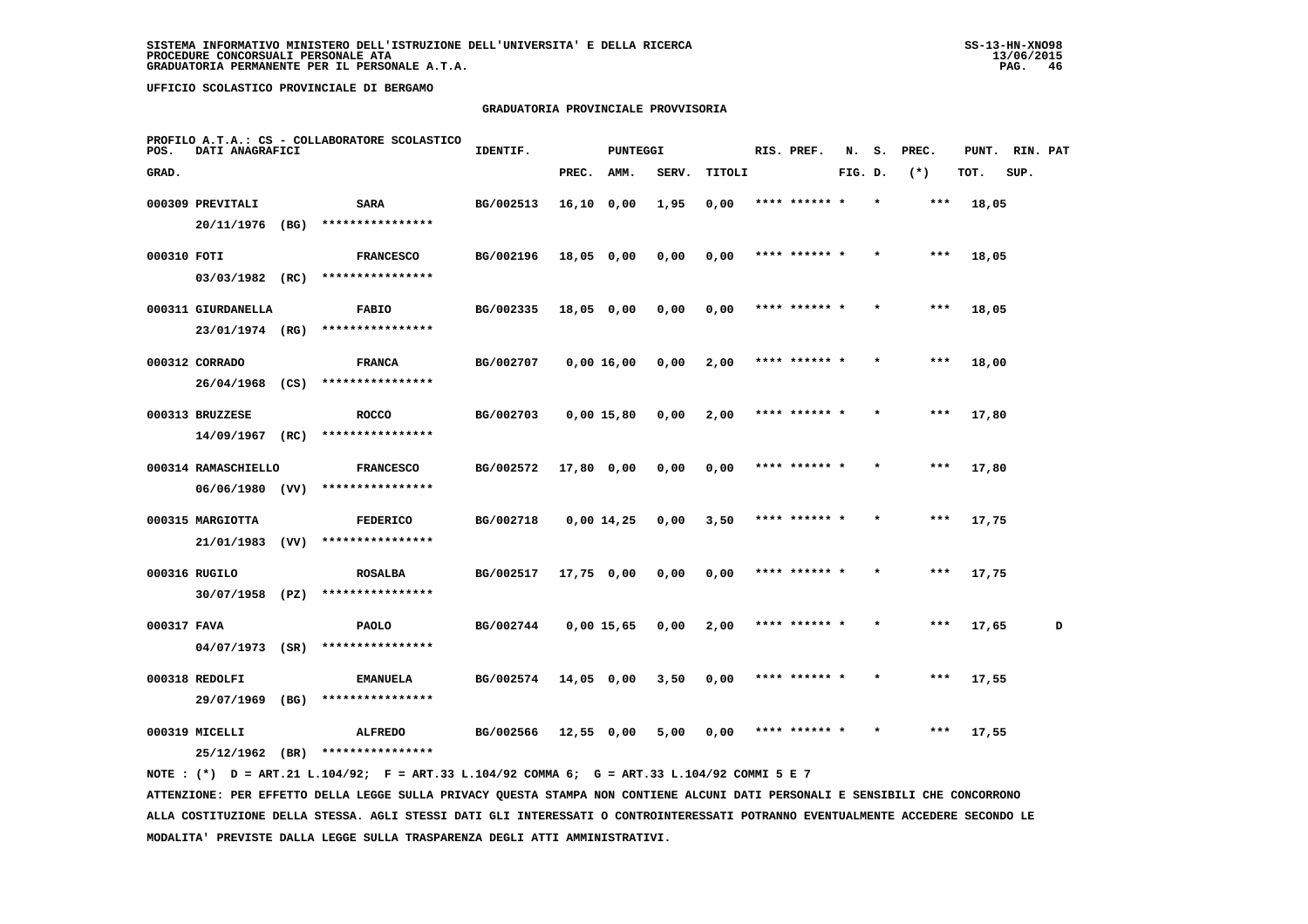### **GRADUATORIA PROVINCIALE PROVVISORIA**

| POS.  | DATI ANAGRAFICI   |      | PROFILO A.T.A.: CS - COLLABORATORE SCOLASTICO | IDENTIF.  |              | <b>PUNTEGGI</b> |       |        | RIS. PREF.    | N.      | s. | PREC. | PUNT. | RIN. PAT |  |
|-------|-------------------|------|-----------------------------------------------|-----------|--------------|-----------------|-------|--------|---------------|---------|----|-------|-------|----------|--|
| GRAD. |                   |      |                                               |           | PREC.        | AMM.            | SERV. | TITOLI |               | FIG. D. |    | $(*)$ | TOT.  | SUP.     |  |
|       | 000320 BARCELLA   |      | <b>CARMEN</b>                                 | BG/002700 |              | $0,00$ 15,50    | 0,00  | 2,00   | **** ****** * |         |    | ***   | 17,50 |          |  |
|       | 27/07/1962        | (BG) | ****************                              |           |              |                 |       |        |               |         |    |       |       |          |  |
|       | 000321 BARTESAGHI |      | MONICA ELISABETT BG/002114                    |           | 17,50 0,00   |                 | 0,00  | 0,00   | **** ****** * |         |    | ***   | 17,50 |          |  |
|       | $12/09/1964$ (MI) |      | ****************                              |           |              |                 |       |        |               |         |    |       |       |          |  |
|       | 000322 FALCONI    |      | <b>TEODORA</b>                                | BG/002712 |              | $0,00$ 15,50    | 0,00  | 2,00   | **** ****** * |         |    | $***$ | 17,50 |          |  |
|       | 07/02/1961        | (BG) | ****************                              |           |              |                 |       |        |               |         |    |       |       |          |  |
|       | 000323 ZAMBITO    |      | <b>MARIA AGATA</b>                            | BG/002757 |              | $0,00$ 15,50    | 0,00  | 2,00   | **** ****** * |         |    | ***   | 17,50 |          |  |
|       | 15/07/1958        | (TP) | ****************                              |           |              |                 |       |        |               |         |    |       |       |          |  |
|       | 000324 MONTALTO   |      | <b>SANTO</b>                                  | BG/002442 | $15,65$ 0,00 |                 | 1,65  | 0,00   | **** ****** * |         |    | $***$ | 17,30 |          |  |
|       | 08/03/1964 (CT)   |      | ****************                              |           |              |                 |       |        |               |         |    |       |       |          |  |
|       | 000325 CALIGIURI  |      | <b>LEONARDO</b>                               | BG/002420 | $15,35$ 0,00 |                 | 1,95  | 0,00   | **** ****** * |         |    | $***$ | 17,30 |          |  |
|       | $10/05/1977$ (CS) |      | ****************                              |           |              |                 |       |        |               |         |    |       |       |          |  |
|       | 000326 CARULLI    |      | <b>VINCENZO</b>                               | BG/002740 |              | $0,00$ 15,25    | 0,00  | 2,00   | **** ****** * |         |    | $***$ | 17,25 |          |  |
|       | 07/09/1957        | (CT) | ****************                              |           |              |                 |       |        |               |         |    |       |       |          |  |
|       | 000327 MIGLIORATI |      | <b>CRISTINA</b>                               | BG/002567 | $17,23$ 0,00 |                 | 0,00  | 0,00   | **** ****** * |         |    | ***   | 17,23 |          |  |
|       | 10/01/1980        | (BG) | ****************                              |           |              |                 |       |        |               |         |    |       |       |          |  |
|       | 000328 RAGUSA     |      | <b>GIANLUCA</b>                               | BG/002723 |              | 0,0015,10       | 0,00  | 2,00   | **** ****** * |         |    | $***$ | 17,10 |          |  |
|       | 19/01/1988        | (AG) | ****************                              |           |              |                 |       |        |               |         |    |       |       |          |  |
|       | 000329 KADHUM     |      | <b>SABRINA</b>                                | BG/002728 |              | 0,00 14,50      | 0,00  | 2,50   | **** ****** * |         |    | ***   | 17,00 |          |  |
|       | 19/08/1977        | (LE) | ****************                              |           |              |                 |       |        |               |         |    |       |       |          |  |
|       |                   |      |                                               |           |              |                 |       |        |               |         |    |       |       |          |  |
|       | 000330 GIORDANO   |      | GIOVANNI                                      | BG/002745 |              | $0,00$ 15,00    | 0,00  | 2,00   | **** ****** * |         |    | ***   | 17,00 |          |  |
|       | 13/03/1963        | (NA) | ****************                              |           |              |                 |       |        |               |         |    |       |       |          |  |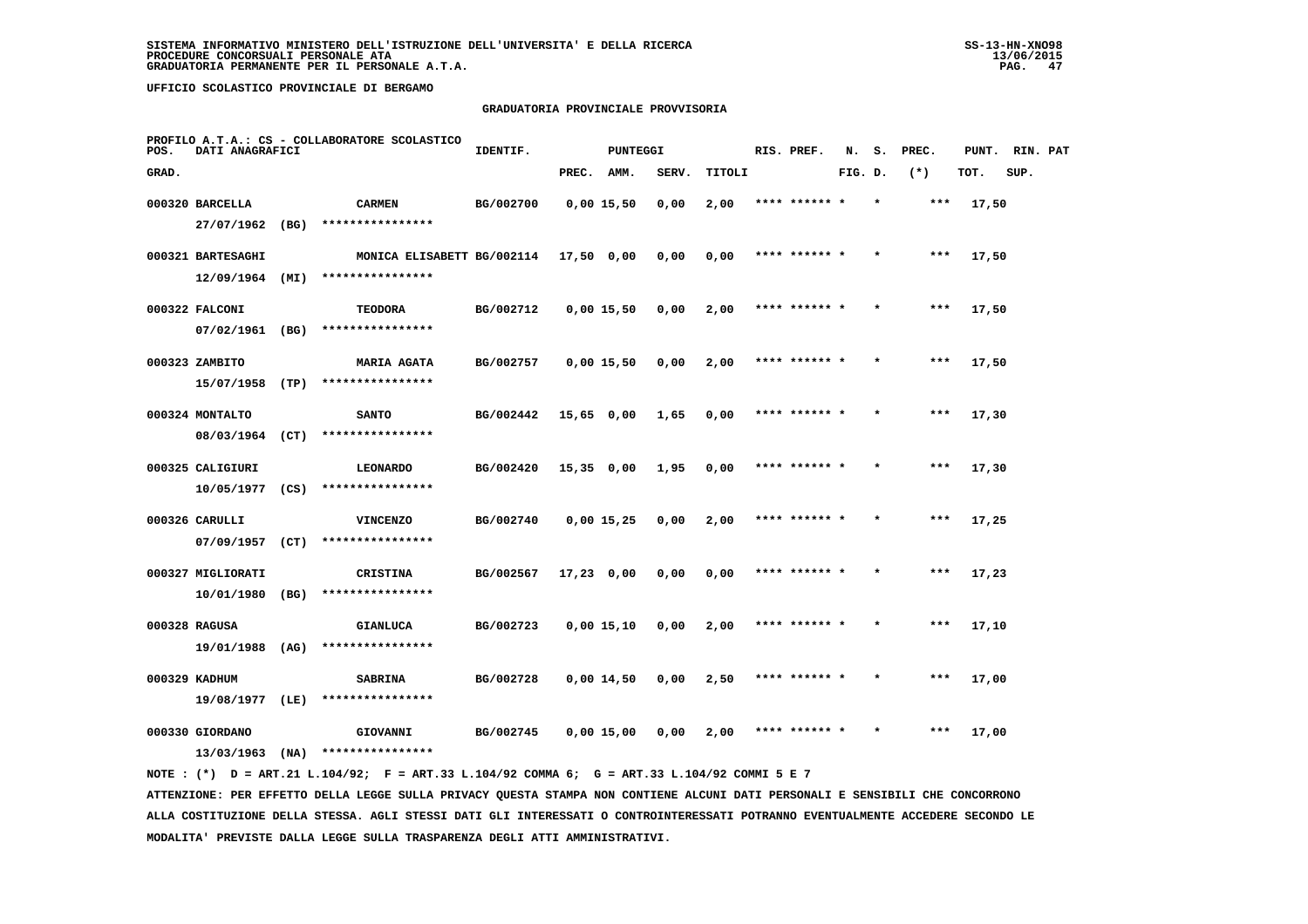### **GRADUATORIA PROVINCIALE PROVVISORIA**

| POS.        | DATI ANAGRAFICI   |      | PROFILO A.T.A.: CS - COLLABORATORE SCOLASTICO                                               | IDENTIF.  |              | <b>PUNTEGGI</b> |       |        | RIS. PREF.    | N.      | s.      | PREC. | PUNT. RIN. PAT |      |  |
|-------------|-------------------|------|---------------------------------------------------------------------------------------------|-----------|--------------|-----------------|-------|--------|---------------|---------|---------|-------|----------------|------|--|
| GRAD.       |                   |      |                                                                                             |           | PREC.        | AMM.            | SERV. | TITOLI |               | FIG. D. |         | $(*)$ | TOT.           | SUP. |  |
| 000331 DAMI |                   |      | <b>TIZIANA</b>                                                                              | BG/002168 | 17,00 0,00   |                 | 0,00  | 0,00   | **** ****** * |         | $\star$ | ***   | 17,00          |      |  |
|             | 31/05/1961 (MI)   |      | ****************                                                                            |           |              |                 |       |        |               |         |         |       |                |      |  |
|             | 000332 CARUBIA    |      | <b>CATERINA</b>                                                                             | BG/002152 | $16,73$ 0,00 |                 | 0,00  | 0,00   | **** ****** * |         |         | $***$ | 16,73          |      |  |
|             | $01/06/1976$ (AG) |      | ****************                                                                            |           |              |                 |       |        |               |         |         |       |                |      |  |
|             | 000333 VALORI     |      | ADRIANA                                                                                     | BG/002518 | 14,75 0,00   |                 | 1,95  | 0,00   | **** ****** * |         |         | $***$ | 16,70          |      |  |
|             | 19/02/1963 (BG)   |      | ****************                                                                            |           |              |                 |       |        |               |         |         |       |                |      |  |
|             | 000334 CALOIERO   |      | <b>DANIELE</b>                                                                              | BG/002421 | 14,65 0,00   |                 | 1,95  | 0,00   | **** ******   |         |         | ***   | 16,60          |      |  |
|             | $01/08/1976$ (VV) |      | ****************                                                                            |           |              |                 |       |        |               |         |         |       |                |      |  |
|             | 000335 SCAVANTE   |      | <b>FRANCESCA</b>                                                                            | BG/002724 | $0,00$ 13,00 |                 | 0,00  | 3,50   | **** ****** * |         |         | $***$ | 16,50          |      |  |
|             | $10/12/1981$ (RC) |      | ****************                                                                            |           |              |                 |       |        |               |         |         |       |                |      |  |
|             | 000336 MORELLI    |      | MARILENA                                                                                    | BG/002760 |              | 0,00 14,50      | 0,00  | 2,00   | **** ****** * |         |         | ***   | 16,50 X        |      |  |
|             | 14/08/1962 (BG)   |      | ****************                                                                            |           |              |                 |       |        |               |         |         |       |                |      |  |
|             | 000337 MAUGERI    |      | ANDREA SALVATORE BG/002131                                                                  |           | $16,15$ 0,00 |                 | 0,00  | 0,00   | **** ****** * |         |         | $***$ | 16,15          |      |  |
|             | 27/07/1975 (CT)   |      | ****************                                                                            |           |              |                 |       |        |               |         |         |       |                |      |  |
|             | 000338 MAESANO    |      | LUCIANO                                                                                     | BG/002746 |              | $0,00$ $14,10$  | 0,00  | 2,00   | **** ****** * |         |         | ***   | 16,10          |      |  |
|             | $04/12/1974$ (RC) |      | ****************                                                                            |           |              |                 |       |        |               |         |         |       |                |      |  |
|             | 000339 GIORGINO   |      | ORIANA                                                                                      | BG/002438 | $14,15$ 0,00 |                 | 1,95  | 0,00   | **** ****** * |         |         | ***   | 16,10          |      |  |
|             | 19/10/1977        | (BR) | ****************                                                                            |           |              |                 |       |        |               |         |         |       |                |      |  |
|             | 000340 BONETTI    |      | ELENA                                                                                       | BG/002738 |              | 0,00 14,00      | 0,00  | 2,00   | **** ****** * |         |         | ***   | 16,00          |      |  |
|             | 25/04/1963 (BG)   |      | ****************                                                                            |           |              |                 |       |        |               |         |         |       |                |      |  |
|             | 000341 RAVASIO    |      | <b>MARIA GIOVANNA</b>                                                                       | BG/002250 | 16,00 0,00   |                 | 0,00  | 0,00   | **** ****** * |         |         | ***   | 16,00          |      |  |
|             |                   |      | $11/02/1961$ (BG) *****************                                                         |           |              |                 |       |        |               |         |         |       |                |      |  |
|             |                   |      | NOTE: (*) D = ART.21 L.104/92; F = ART.33 L.104/92 COMMA 6; G = ART.33 L.104/92 COMMI 5 E 7 |           |              |                 |       |        |               |         |         |       |                |      |  |

 **ATTENZIONE: PER EFFETTO DELLA LEGGE SULLA PRIVACY QUESTA STAMPA NON CONTIENE ALCUNI DATI PERSONALI E SENSIBILI CHE CONCORRONO ALLA COSTITUZIONE DELLA STESSA. AGLI STESSI DATI GLI INTERESSATI O CONTROINTERESSATI POTRANNO EVENTUALMENTE ACCEDERE SECONDO LE MODALITA' PREVISTE DALLA LEGGE SULLA TRASPARENZA DEGLI ATTI AMMINISTRATIVI.**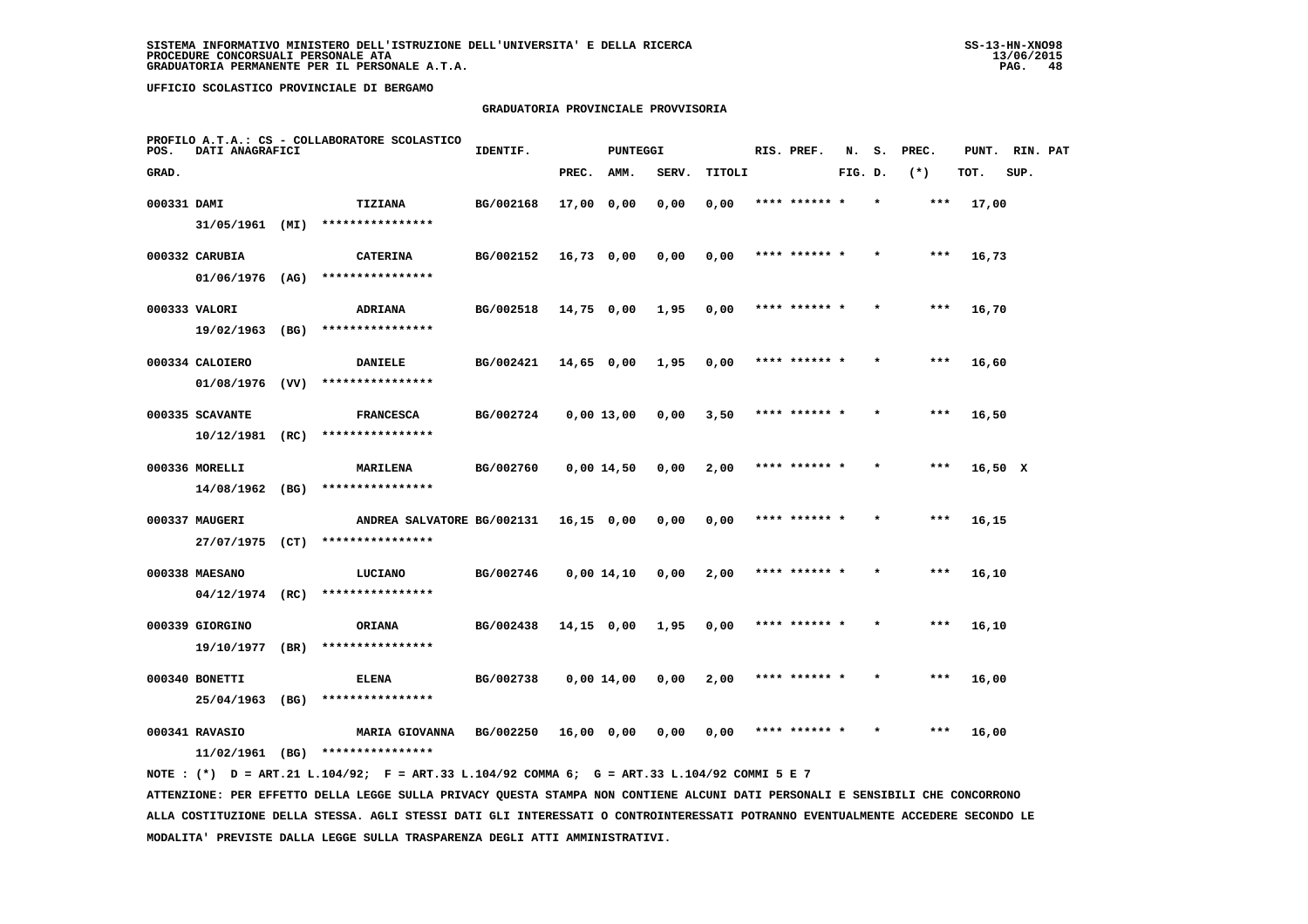## **GRADUATORIA PROVINCIALE PROVVISORIA**

| POS.  | DATI ANAGRAFICI   |      | PROFILO A.T.A.: CS - COLLABORATORE SCOLASTICO | IDENTIF.  |              | PUNTEGGI |       |        | RIS. PREF.    | N.      | s.      | PREC. | PUNT. | RIN. PAT |  |
|-------|-------------------|------|-----------------------------------------------|-----------|--------------|----------|-------|--------|---------------|---------|---------|-------|-------|----------|--|
| GRAD. |                   |      |                                               |           | PREC.        | AMM.     | SERV. | TITOLI |               | FIG. D. |         | $(*)$ | TOT.  | SUP.     |  |
|       | 000342 QUARENGHI  |      | PATRIZIA                                      | BG/002514 | 15,00 0,00   |          | 1,00  | 0,00   | **** ****** * |         | $\star$ | ***   | 16,00 |          |  |
|       | 18/11/1957        | (BG) | ****************                              |           |              |          |       |        |               |         |         |       |       |          |  |
|       | 000343 TRIVISANO  |      | LEONARDA                                      | BG/002727 | $0,00$ 14,00 |          | 0,00  | 2,00   | **** ****** * |         |         | $***$ | 16,00 |          |  |
|       | 07/04/1954        | (FG) | ****************                              |           |              |          |       |        |               |         |         |       |       |          |  |
|       | 000344 CASSESE    |      | CIRO                                          | BG/002318 | $14,05$ 0,00 |          | 1,80  | 0,00   | **** ****** * |         | $\star$ | ***   | 15,85 |          |  |
|       | 23/03/1971        | (NA) | ****************                              |           |              |          |       |        |               |         |         |       |       |          |  |
|       | 000345 CRISTIANO  |      | <b>ROSARIO</b>                                | BG/002429 | 14,10 0,00   |          | 1,65  | 0,00   | **** ****** * |         |         | $***$ | 15,75 |          |  |
|       | 02/03/1977        | (PZ) | ****************                              |           |              |          |       |        |               |         |         |       |       |          |  |
|       | 000346 SPEZZANO   |      | <b>FIORELLO</b>                               | BG/002725 | $0.00$ 13.60 |          | 0,00  | 2,00   | **** ****** * |         | $\star$ | $***$ | 15,60 |          |  |
|       | 29/10/1964 (RC)   |      | ****************                              |           |              |          |       |        |               |         |         |       |       |          |  |
|       | 000347 SANTILLI   |      | <b>CATERINA</b>                               | BG/002227 | 15,60 0,00   |          | 0,00  | 0,00   | **** ****** * |         | $\star$ | ***   | 15,60 |          |  |
|       | 25/11/1970        | (AQ) | ****************                              |           |              |          |       |        |               |         |         |       |       |          |  |
|       | 000348 GIRARDI    |      | <b>ANTONIO</b>                                | BG/001907 | 15,50 0,00   |          | 0,00  | 0,00   |               |         |         | $***$ | 15,50 |          |  |
|       | 15/07/1962        | (NA) | ****************                              |           |              |          |       |        |               |         |         |       |       |          |  |
|       | 000349 PERICO     |      | <b>GIOVANNA</b>                               | BG/002231 | $15,50$ 0,00 |          | 0,00  | 0,00   | **** ****** * |         |         | $***$ | 15,50 |          |  |
|       | 12/12/1967        | (BG) | ****************                              |           |              |          |       |        |               |         |         |       |       |          |  |
|       | 000350 CARLETTI   |      | LORELLA                                       | BG/002705 | $0,00$ 13,50 |          | 0,00  | 2,00   | **** ****** * |         |         | $***$ | 15,50 |          |  |
|       | 09/09/1959        | (BG) | ****************                              |           |              |          |       |        |               |         |         |       |       |          |  |
|       | 000351 DE LUCIA   |      | <b>SALVATORE</b>                              | BG/002556 | 14,70 0,00   |          | 0,75  | 0,00   | **** ****** * |         |         | $***$ | 15,45 |          |  |
|       | $02/09/1982$ (NA) |      | ****************                              |           |              |          |       |        |               |         |         |       |       |          |  |
|       | 000352 GUARDI     |      | <b>MARIA ROSARIA</b>                          | BG/002714 | 0,00 13,15   |          | 0.00  | 2,00   |               |         |         | $***$ | 15,15 |          |  |
|       | 11/04/1961        | (BG) | ****************                              |           |              |          |       |        |               |         |         |       |       |          |  |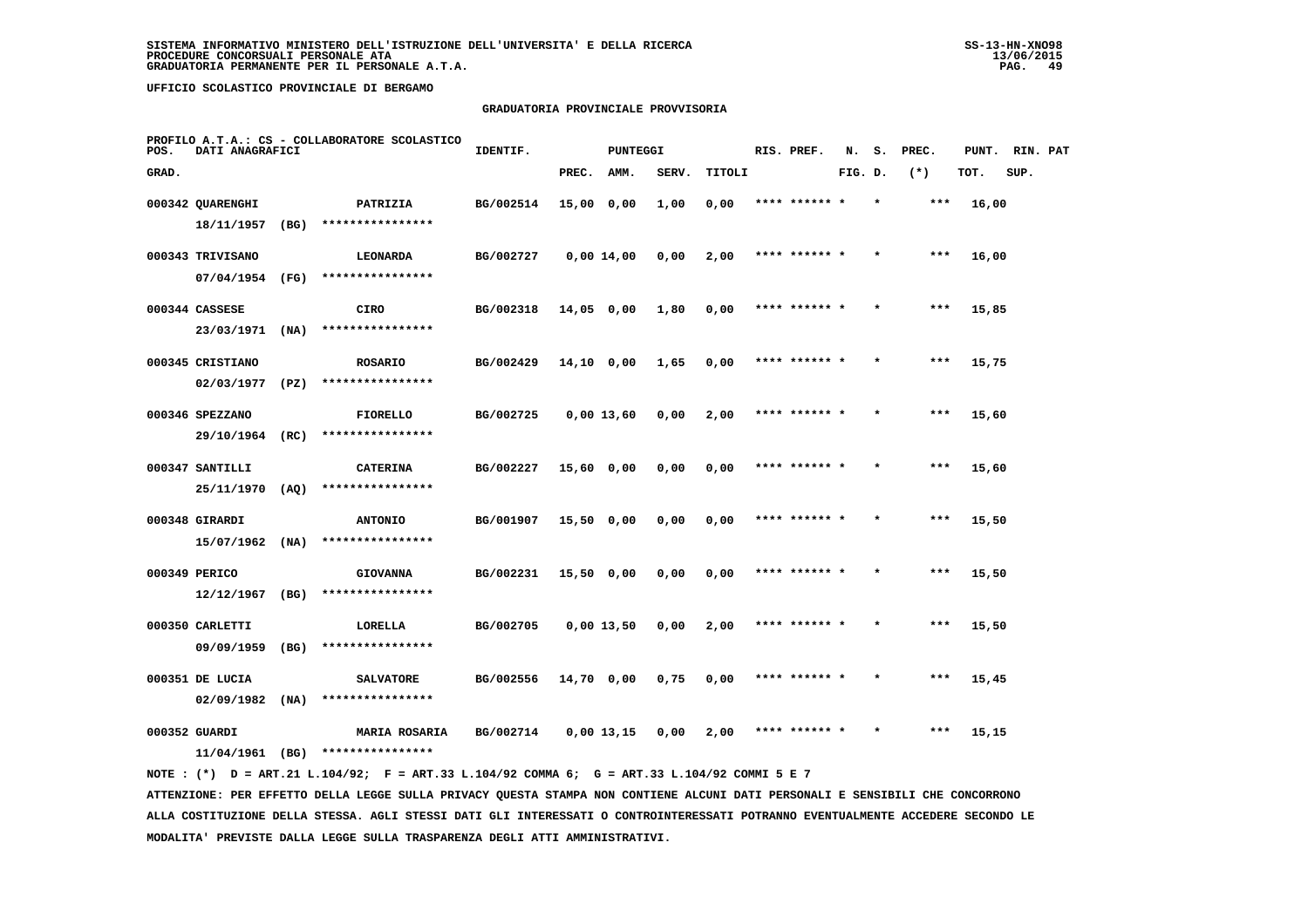### **GRADUATORIA PROVINCIALE PROVVISORIA**

| POS.  | DATI ANAGRAFICI      | PROFILO A.T.A.: CS - COLLABORATORE SCOLASTICO | IDENTIF.<br>PUNTEGGI  |           |              |  |       |        | RIS. PREF.<br>N. |               | s.<br>PREC. |  | PUNT. | RIN. PAT |      |  |
|-------|----------------------|-----------------------------------------------|-----------------------|-----------|--------------|--|-------|--------|------------------|---------------|-------------|--|-------|----------|------|--|
| GRAD. |                      |                                               |                       |           | PREC. AMM.   |  | SERV. | TITOLI |                  |               | FIG. D.     |  | $(*)$ | TOT.     | SUP. |  |
|       | 000353 LEGGIO        |                                               | <b>VINCENZO</b>       | BG/002716 | 0,00 12,60   |  | 0,00  | 2,50   |                  | **** ****** * |             |  | ***   | 15,10    |      |  |
|       | 24/12/1957           | (RC)                                          | ****************      |           |              |  |       |        |                  |               |             |  |       |          |      |  |
|       | 000354 BALDUCCHI     |                                               | LAURA                 | BG/002699 | $0,00$ 13,05 |  | 0,00  | 2,00   |                  | **** ******   |             |  | ***   | 15,05    |      |  |
|       | 31/07/1974 (BG)      |                                               | ****************      |           |              |  |       |        |                  |               |             |  |       |          |      |  |
|       | 000355 PARRINO       |                                               | <b>CRISTINA</b>       | BG/002751 | 0,00 13,00   |  | 0,00  | 2,00   |                  | **** ****** * |             |  | ***   | 15,00    |      |  |
|       | 27/09/1969           | (PA)                                          | ****************      |           |              |  |       |        |                  |               |             |  |       |          |      |  |
|       | 000356 CORLAZZOLI    |                                               | <b>ROBERTA</b>        | BG/002322 | 15,00 0,00   |  | 0,00  | 0,00   |                  | **** ****** * |             |  | ***   | 15,00    |      |  |
|       | $04/10/1972$ (BG)    |                                               | ****************      |           |              |  |       |        |                  |               |             |  |       |          |      |  |
|       | 000357 D'AMBROSIO    |                                               | LUCREZIA              | BG/002710 | $0,00$ 13,00 |  | 0,00  | 2,00   |                  | **** ****** * |             |  | $***$ | 15,00    |      |  |
|       | 08/07/1963           | (FG)                                          | ****************      |           |              |  |       |        |                  |               |             |  |       |          |      |  |
|       | 000358 CASSOTTI      |                                               | <b>NADIA</b>          | BG/002319 | 12,95 0,00   |  | 1,65  | 0,00   |                  | **** ****** * |             |  | $***$ | 14,60    |      |  |
|       | 01/07/1967           | (BG)                                          | ****************      |           |              |  |       |        |                  |               |             |  |       |          |      |  |
|       | 000359 BERTULETTI    |                                               | <b>CRISTINA</b>       | BG/002701 | $0,00$ 12,50 |  | 0,00  | 2,00   |                  | **** ****** * |             |  | $***$ | 14,50    |      |  |
|       | 11/05/1971           | (BG)                                          | ****************      |           |              |  |       |        |                  |               |             |  |       |          |      |  |
|       | 000360 DE CARLO      |                                               | <b>GRAZIA MICHELA</b> | BG/002711 | $0,00$ 12,00 |  | 0,00  | 2,50   |                  | **** ****** * |             |  | ***   | 14,50    |      |  |
|       | 08/01/1970           | (LE)                                          | ****************      |           |              |  |       |        |                  |               |             |  |       |          |      |  |
|       | 000361 CAPOZZOLI     |                                               | <b>GIOVANNA</b>       | BG/002704 | 0,00 12,00   |  | 0,00  | 2,50   |                  | **** ****** * |             |  | ***   | 14,50    |      |  |
|       | 27/12/1958           | (SA)                                          | ****************      |           |              |  |       |        |                  |               |             |  |       |          |      |  |
|       | 000362 CALEGARI      |                                               | LORENA                | BG/002419 | $14,50$ 0,00 |  | 0,00  | 0,00   |                  | **** ****** * |             |  | ***   | 14,50    |      |  |
|       | 05/01/1979 (BG)      |                                               | ****************      |           |              |  |       |        |                  |               |             |  |       |          |      |  |
|       | 000363 ANNICCHIARICO |                                               | ANNA MARIA            | BG/002108 | 12,75 0,00   |  | 1,65  | 0,00   |                  | **** ****** * |             |  | ***   | 14,40    |      |  |
|       | $02/11/1969$ (TA)    |                                               | ****************      |           |              |  |       |        |                  |               |             |  |       |          |      |  |

 **ATTENZIONE: PER EFFETTO DELLA LEGGE SULLA PRIVACY QUESTA STAMPA NON CONTIENE ALCUNI DATI PERSONALI E SENSIBILI CHE CONCORRONO ALLA COSTITUZIONE DELLA STESSA. AGLI STESSI DATI GLI INTERESSATI O CONTROINTERESSATI POTRANNO EVENTUALMENTE ACCEDERE SECONDO LE MODALITA' PREVISTE DALLA LEGGE SULLA TRASPARENZA DEGLI ATTI AMMINISTRATIVI.**

 **NOTE : (\*) D = ART.21 L.104/92; F = ART.33 L.104/92 COMMA 6; G = ART.33 L.104/92 COMMI 5 E 7**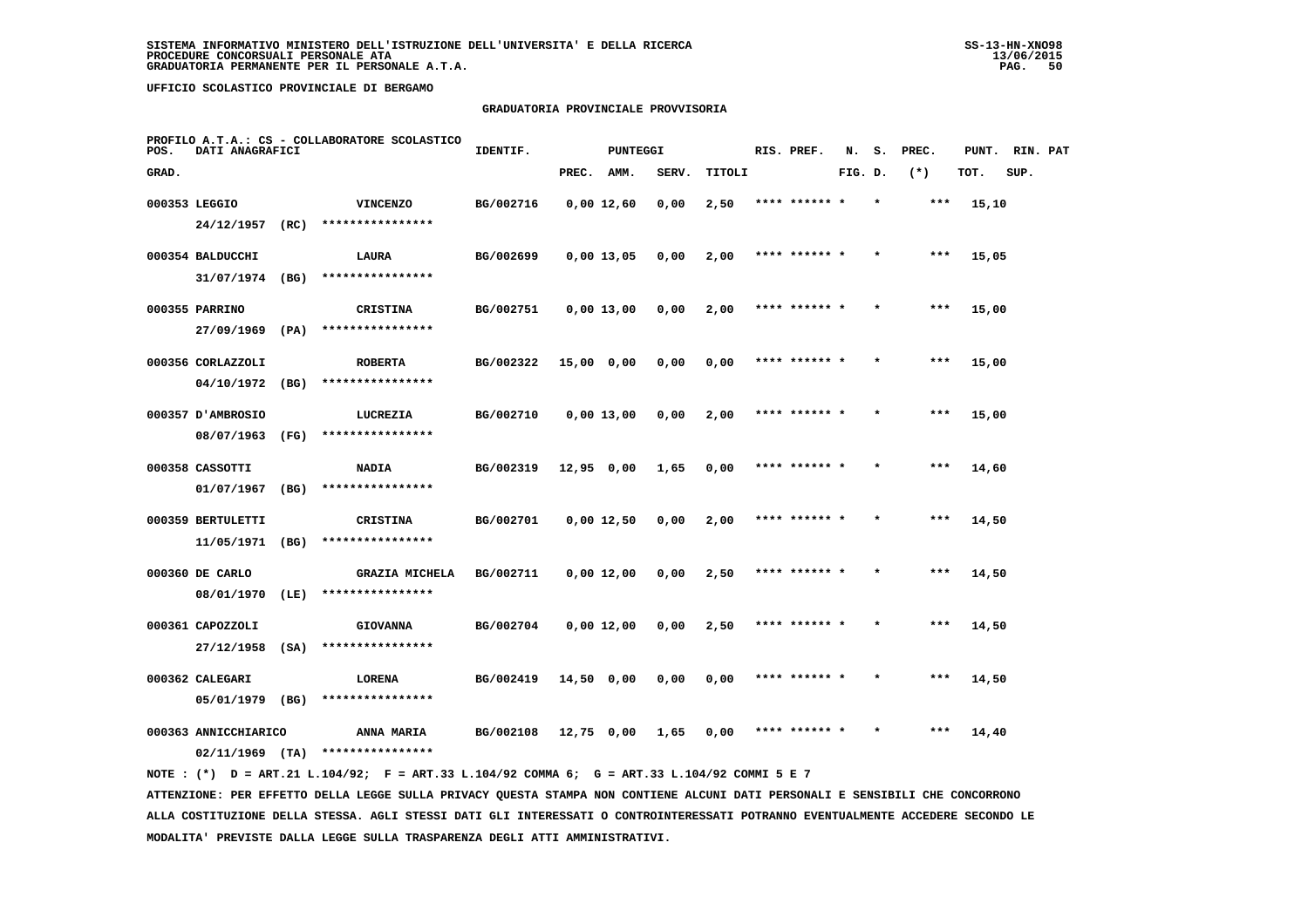# **GRADUATORIA PROVINCIALE PROVVISORIA**

| POS.         | DATI ANAGRAFICI              |      | PROFILO A.T.A.: CS - COLLABORATORE SCOLASTICO | IDENTIF.<br>PUNTEGGI |              |              |       |        |  | RIS. PREF.    | N.      | s.      | PREC. | PUNT. | RIN. PAT |  |
|--------------|------------------------------|------|-----------------------------------------------|----------------------|--------------|--------------|-------|--------|--|---------------|---------|---------|-------|-------|----------|--|
| GRAD.        |                              |      |                                               |                      | PREC.        | AMM.         | SERV. | TITOLI |  |               | FIG. D. |         | $(*)$ | TOT.  | SUP.     |  |
| 000364 MELLA |                              |      | <b>MARIA ANGELA</b>                           | BG/002721            | $0,00$ 12,00 |              | 0,00  | 2,00   |  | **** ******   |         |         | ***   | 14,00 |          |  |
|              | 06/08/1954 (BG)              |      | ****************                              |                      |              |              |       |        |  |               |         |         |       |       |          |  |
|              | 000365 GHIDONI<br>18/10/1963 | (BG) | <b>GABRIELLA</b><br>****************          | BG/002713            |              | $0,00$ 12,00 | 0,00  | 2,00   |  | **** ******   |         |         | ***   | 14,00 |          |  |
|              |                              |      |                                               |                      |              |              |       |        |  |               |         |         |       |       |          |  |
|              | 000366 MAISTO<br>05/04/1957  | (NA) | <b>RAFFAELE</b><br>****************           | BG/002747            | $0,00$ 12,00 |              | 0,00  | 2,00   |  | **** ****** * |         | $\star$ | ***   | 14,00 |          |  |
|              |                              |      |                                               |                      |              |              |       |        |  |               |         |         |       |       |          |  |
|              | 000367 PARENTE<br>31/08/1980 | (BN) | GIOVANNI PAOLO<br>****************            | BG/002444            | $13,35$ 0,00 |              | 0,00  | 0,00   |  | **** ****** * |         |         | $***$ | 13,35 |          |  |
|              | 000368 CACCIATO              |      | <b>ROSETTA</b>                                | BG/001744            | 12,75 0,00   |              | 0,00  | 0,00   |  | **** ****** * |         |         | ***   | 12,75 |          |  |
|              | 12/05/1973                   | (EN) | ****************                              |                      |              |              |       |        |  |               |         |         |       |       |          |  |
|              | 000369 L'EPISCOPIA           |      | <b>GIULIA MARIA</b>                           | BG/001553            | $12,75$ 0,00 |              | 0.00  | 0.00   |  | **** ****** * |         | $\star$ | $***$ | 12,75 |          |  |
|              | 20/07/1964 (MT)              |      | ****************                              |                      |              |              |       |        |  |               |         |         |       |       |          |  |
| 000370 ZANGA |                              |      | <b>FRANCESCO</b>                              | BG/002460            | $12,35$ 0,00 |              | 0,00  | 0,00   |  |               |         |         | $***$ | 12,35 |          |  |
|              | 25/08/1979 (NA)              |      | ****************                              |                      |              |              |       |        |  |               |         |         |       |       |          |  |
|              | 000371 ANDREOLETTI           |      | <b>VALTER</b>                                 | BG/001510            | $12,35$ 0,00 |              | 0,00  | 0,00   |  | **** ****** * |         |         | $***$ | 12,35 |          |  |
|              | 27/06/1967 (TO)              |      | ****************                              |                      |              |              |       |        |  |               |         |         |       |       |          |  |
|              | 000372 CRISTIANO             |      | <b>ALESSANDRO</b>                             | BG/002428            | 12,10 0,00   |              | 0,00  | 0,00   |  | **** ****** * |         | $\star$ | ***   | 12,10 |          |  |
|              | $01/03/1984$ (PA)            |      | ****************                              |                      |              |              |       |        |  |               |         |         |       |       |          |  |
|              | 000373 IACONO                |      | LUCA                                          | BG/002510            | 10,08 0,00   |              | 1,65  | 0,00   |  |               |         |         | ***   | 11,73 |          |  |
|              | 16/08/1974 (RG)              |      | ****************                              |                      |              |              |       |        |  |               |         |         |       |       |          |  |
|              | 000374 SILVANI<br>19/05/1963 | (BG) | PIETRO<br>****************                    | BG/002754            | $0,00$ 9,70  |              | 0.00  | 2,00   |  | **** ****** * |         |         | $***$ | 11,70 |          |  |
|              |                              |      |                                               |                      |              |              |       |        |  |               |         |         |       |       |          |  |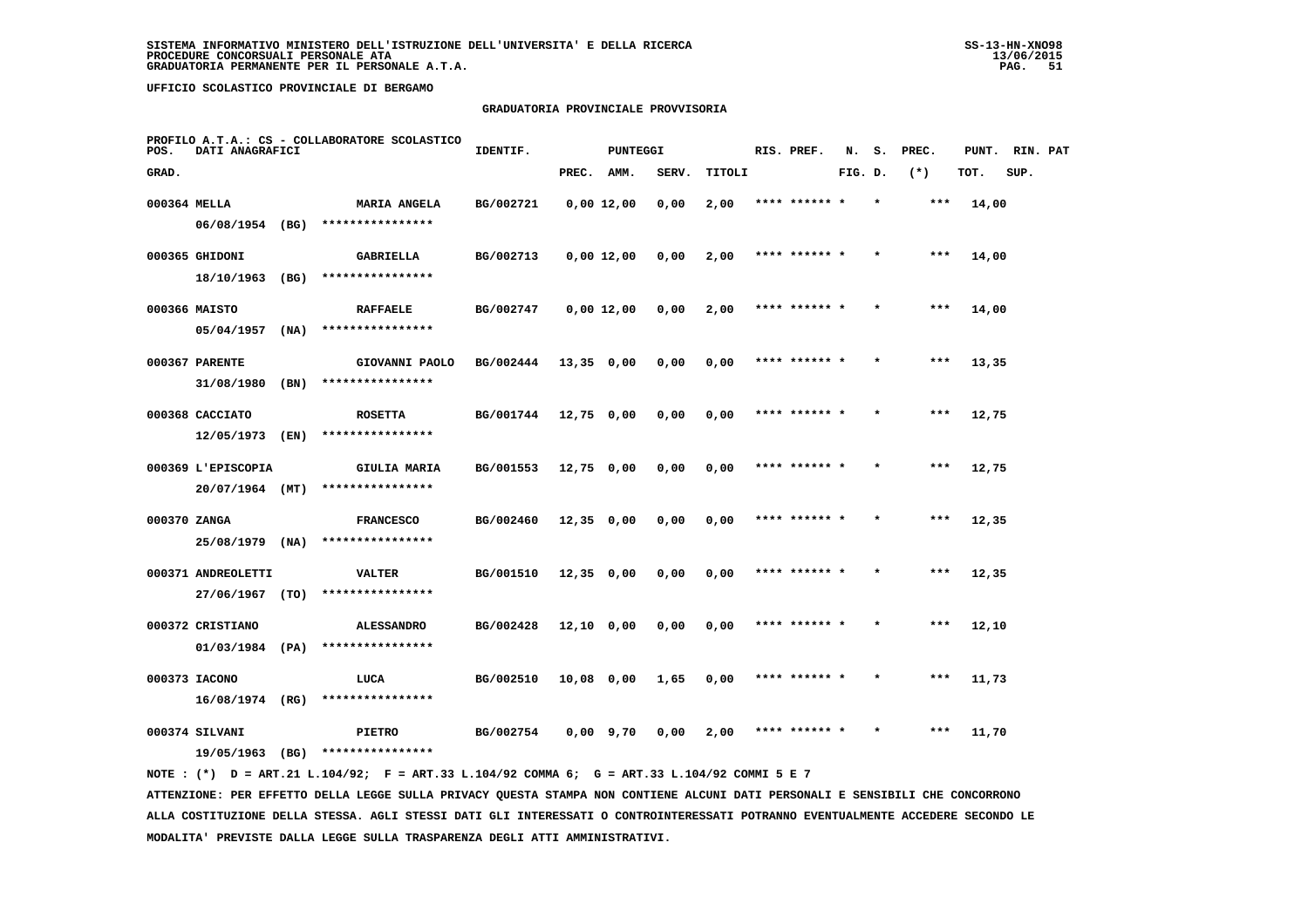### **GRADUATORIA PROVINCIALE PROVVISORIA**

| PROFILO A.T.A.: CS - COLLABORATORE SCOLASTICO<br>POS.<br>DATI ANAGRAFICI |                                      |  | IDENTIF.                            |           | <b>PUNTEGGI</b> |           |       | RIS. PREF. | N.            | s.      | PREC. |       | PUNT. RIN. PAT |      |  |
|--------------------------------------------------------------------------|--------------------------------------|--|-------------------------------------|-----------|-----------------|-----------|-------|------------|---------------|---------|-------|-------|----------------|------|--|
| GRAD.                                                                    |                                      |  |                                     |           | PREC. AMM.      |           | SERV. | TITOLI     |               | FIG. D. |       | $(*)$ | TOT.           | SUP. |  |
|                                                                          | 000375 AYACHI                        |  | <b>KARIM</b>                        | BG/002521 | 10,50 0,00      |           | 0,00  | 0,00       | **** ****** * |         |       | ***   | 10,50          |      |  |
|                                                                          | 07/07/1967 (EE)                      |  | ****************                    |           |                 |           |       |            |               |         |       |       |                |      |  |
| 000376 COCO                                                              |                                      |  | ALFIO SALVATORE BG/002507           |           | 10,35 0,00      |           | 0,00  | 0,00       | **** ****** * |         |       | ***   | 10,35          |      |  |
|                                                                          |                                      |  | 25/12/1973 (CT) ****************    |           |                 |           |       |            |               |         |       |       |                |      |  |
|                                                                          | 000377 LANAIA                        |  | <b>MARIA GIUSY</b>                  | BG/002717 | $0,00$ 6,30     |           | 0,00  | 3,50       | **** ****** * |         |       | $***$ | 9,80           |      |  |
|                                                                          |                                      |  | 15/10/1982 (CL) ****************    |           |                 |           |       |            |               |         |       |       |                |      |  |
|                                                                          | 000378 FANARA                        |  | <b>GERLANDO</b>                     | BG/002558 |                 | 9,80 0,00 | 0,00  | 0,00       | **** ****** * |         |       | ***   | 9,80           |      |  |
|                                                                          | 01/09/1984 (AG)                      |  | ****************                    |           |                 |           |       |            |               |         |       |       |                |      |  |
|                                                                          | 000379 SCIDA'                        |  | <b>GIUSEPPE</b>                     | BG/002454 | 9,05 0,00       |           | 0,00  | 0,00       | **** ****** * |         |       | ***   | 9,05           |      |  |
|                                                                          | 26/12/1979 (VV)                      |  | ****************                    |           |                 |           |       |            |               |         |       |       |                |      |  |
| 000380 URSO                                                              |                                      |  | <b>DOMENICA</b>                     | BG/002578 |                 | 6,550,00  | 2,25  | 0,00       | **** ****** * |         |       | $***$ | 8,80           |      |  |
|                                                                          | 02/06/1968 (LE)                      |  | ****************                    |           |                 |           |       |            |               |         |       |       |                |      |  |
|                                                                          | 000381 CATTANEO<br>23/09/1975 (BG)   |  | <b>SIMONA</b><br>****************   | BG/002506 | $6,85$ 0,00     |           | 1,95  | 0.00       | **** ****** * |         |       | $***$ | 8,80           |      |  |
|                                                                          |                                      |  |                                     |           |                 |           |       |            |               |         |       |       |                |      |  |
|                                                                          | 000382 VALENTI<br>27/11/1978 (CL)    |  | FILIPPA IRENE<br>****************   | BG/002262 | 8,20 0,00       |           | 0,00  | 0,00       | **** ****** * |         |       | ***   | 8,20           |      |  |
|                                                                          |                                      |  |                                     |           |                 |           |       |            |               |         |       |       |                |      |  |
|                                                                          | 000383 BALSAMO<br>$23/04/1975$ (NA)  |  | <b>FELICE</b><br>****************   | BG/002522 |                 | 8,15 0,00 | 0,00  | 0,00       | **** ****** * |         |       | ***   | 8,15           |      |  |
|                                                                          |                                      |  |                                     |           |                 |           |       |            |               |         |       |       |                |      |  |
|                                                                          | 000384 CATAPANO<br>$13/12/1981$ (NA) |  | <b>PASQUALE</b><br>**************** | BG/002554 |                 | 8,00 0,00 | 0,00  | 0,00       | **** ****** * |         |       | ***   | 8,00           |      |  |
|                                                                          | 000385 LIGOTINO                      |  | <b>GIACOMO</b>                      | BG/002561 |                 |           | 1,65  | 0,00       | **** ****** * |         |       | $***$ | 7,85           |      |  |
|                                                                          | $10/03/1979$ (PA)                    |  | ****************                    |           | $6,20$ 0,00     |           |       |            |               |         |       |       |                |      |  |
|                                                                          |                                      |  |                                     |           |                 |           |       |            |               |         |       |       |                |      |  |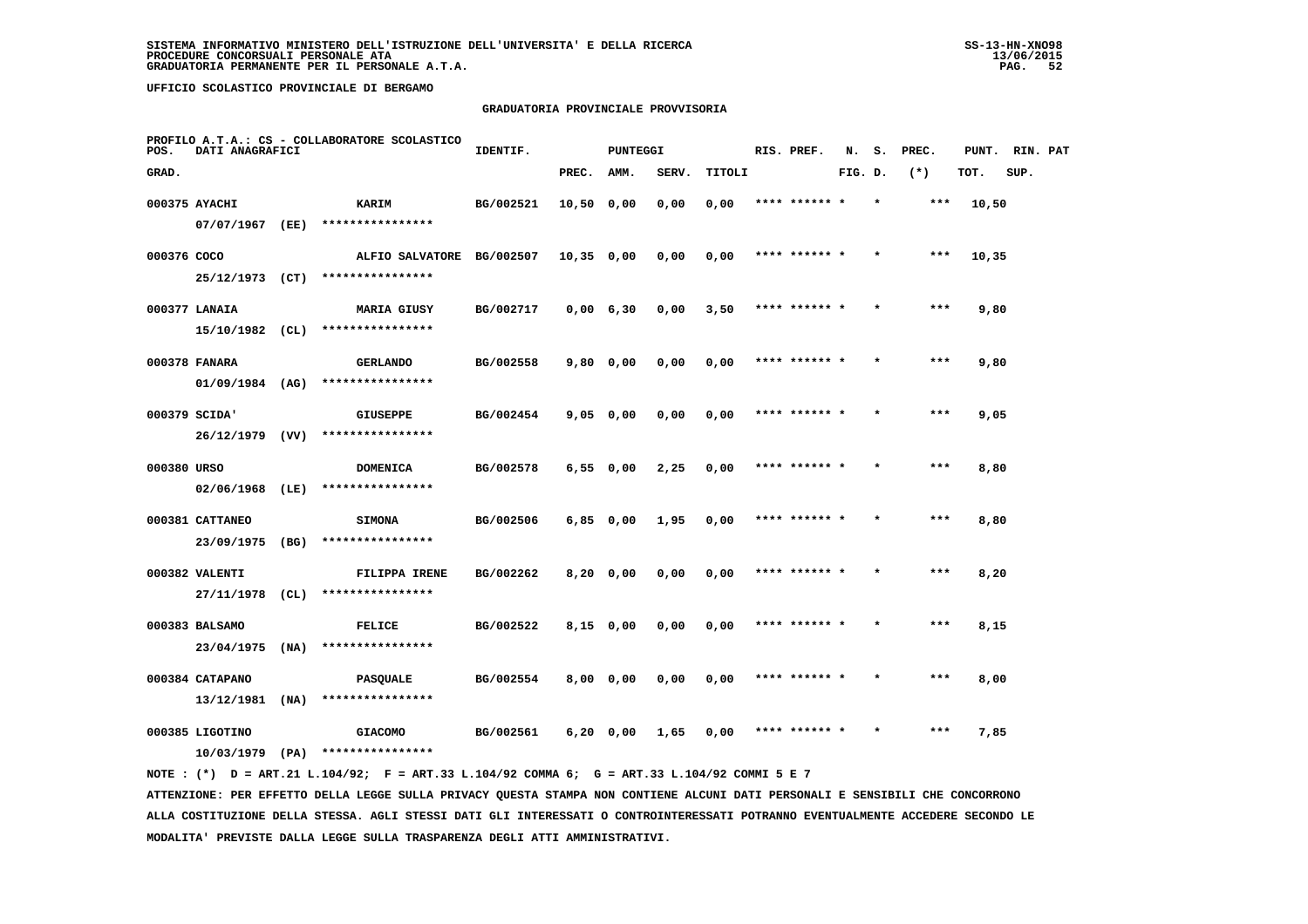# **GRADUATORIA PROVINCIALE PROVVISORIA**

| POS.  | DATI ANAGRAFICI |      | PROFILO A.T.A.: CS - COLLABORATORE SCOLASTICO                                               | IDENTIF.  |       | PUNTEGGI    |       |        |  | RIS. PREF.    |         |         | N. S. PREC. | PUNT. RIN. PAT |      |  |
|-------|-----------------|------|---------------------------------------------------------------------------------------------|-----------|-------|-------------|-------|--------|--|---------------|---------|---------|-------------|----------------|------|--|
| GRAD. |                 |      |                                                                                             |           | PREC. | AMM.        | SERV. | TITOLI |  |               | FIG. D. |         | $(*)$       | TOT.           | SUP. |  |
|       | 000386 LABATE   |      | <b>PAOLO</b>                                                                                | BG/002764 |       | $0,00$ 5,40 | 0,00  | 2,00   |  | **** ****** * |         | $\star$ | ***         | 7,40           |      |  |
|       | 28/01/1970      | (RC) | ****************                                                                            |           |       |             |       |        |  |               |         |         |             |                |      |  |
|       | 000387 TOFFETTI |      | <b>ROSSANA</b>                                                                              | BG/002576 |       | 6,75 0,00   | 0,00  | 0,00   |  | **** ****** * |         | $\star$ | ***         | 6,75           |      |  |
|       | 02/04/1961      | (BG) | ****************                                                                            |           |       |             |       |        |  |               |         |         |             |                |      |  |
|       |                 |      | NOTE: (*) D = ART.21 L.104/92; F = ART.33 L.104/92 COMMA 6; G = ART.33 L.104/92 COMMI 5 E 7 |           |       |             |       |        |  |               |         |         |             |                |      |  |

 **ATTENZIONE: PER EFFETTO DELLA LEGGE SULLA PRIVACY QUESTA STAMPA NON CONTIENE ALCUNI DATI PERSONALI E SENSIBILI CHE CONCORRONO ALLA COSTITUZIONE DELLA STESSA. AGLI STESSI DATI GLI INTERESSATI O CONTROINTERESSATI POTRANNO EVENTUALMENTE ACCEDERE SECONDO LE MODALITA' PREVISTE DALLA LEGGE SULLA TRASPARENZA DEGLI ATTI AMMINISTRATIVI.**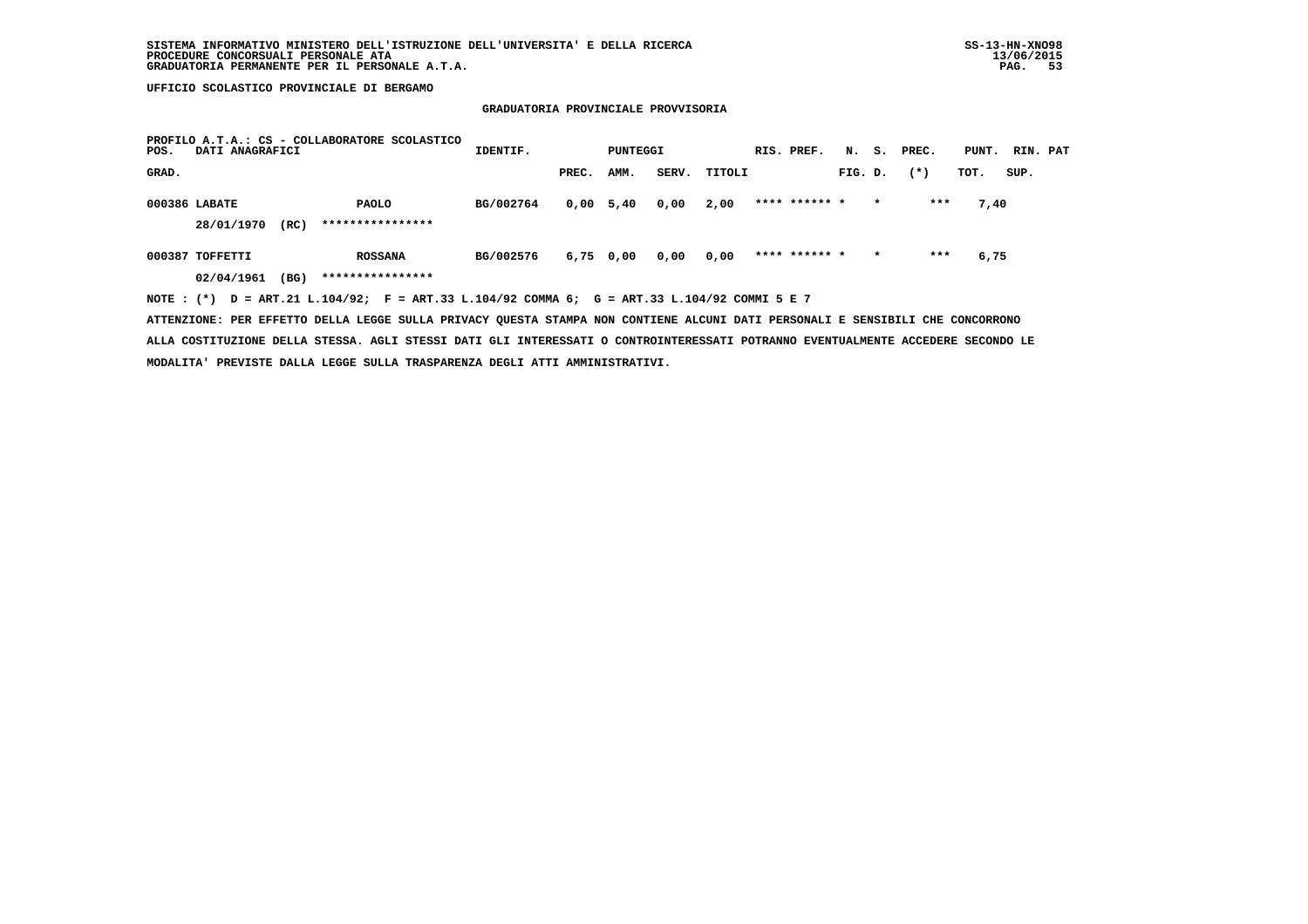## **GRADUATORIA PROVINCIALE PROVVISORIA**

| POS.        | PROFILO A.T.A.: GA - GUARDAROBIERE<br>DATI ANAGRAFICI |      |                                         | IDENTIF.  |       | PUNTEGGI     | RIS. PREF. | N.     | s.            | PREC.   | PUNT.   | RIN. PAT |       |      |  |
|-------------|-------------------------------------------------------|------|-----------------------------------------|-----------|-------|--------------|------------|--------|---------------|---------|---------|----------|-------|------|--|
| GRAD.       |                                                       |      |                                         |           | PREC. | AMM.         | SERV.      | TITOLI |               | FIG. D. |         | $(*)$    | TOT.  | SUP. |  |
| 000001 MORA | 11/02/1971                                            | (BG) | <b>MARIA GRAZIA</b><br>**************** | BG/002762 |       | 0,00 28,35   | 0,00       | 5,50   | **** ****** * |         | $\star$ | $***$    | 33,85 |      |  |
| 000002 URSO | 02/06/1968                                            | (LE) | DOMENICA<br>****************            | BG/002581 | 16,00 | 0,00         | 7,50       | 3,00   | **** ****** * |         | $\star$ | ***      | 26,50 |      |  |
|             | 000003 SCANDELLA<br>17/07/1987                        | (BG) | MARGHERITA<br>****************          | BG/002761 |       | $0,00$ 15,50 | 0,00       | 6,00   | **** ****** * |         | $\star$ | ***      | 21,50 |      |  |

 **NOTE : (\*) D = ART.21 L.104/92; F = ART.33 L.104/92 COMMA 6; G = ART.33 L.104/92 COMMI 5 E 7**

 **ATTENZIONE: PER EFFETTO DELLA LEGGE SULLA PRIVACY QUESTA STAMPA NON CONTIENE ALCUNI DATI PERSONALI E SENSIBILI CHE CONCORRONO ALLA COSTITUZIONE DELLA STESSA. AGLI STESSI DATI GLI INTERESSATI O CONTROINTERESSATI POTRANNO EVENTUALMENTE ACCEDERE SECONDO LE MODALITA' PREVISTE DALLA LEGGE SULLA TRASPARENZA DEGLI ATTI AMMINISTRATIVI.**